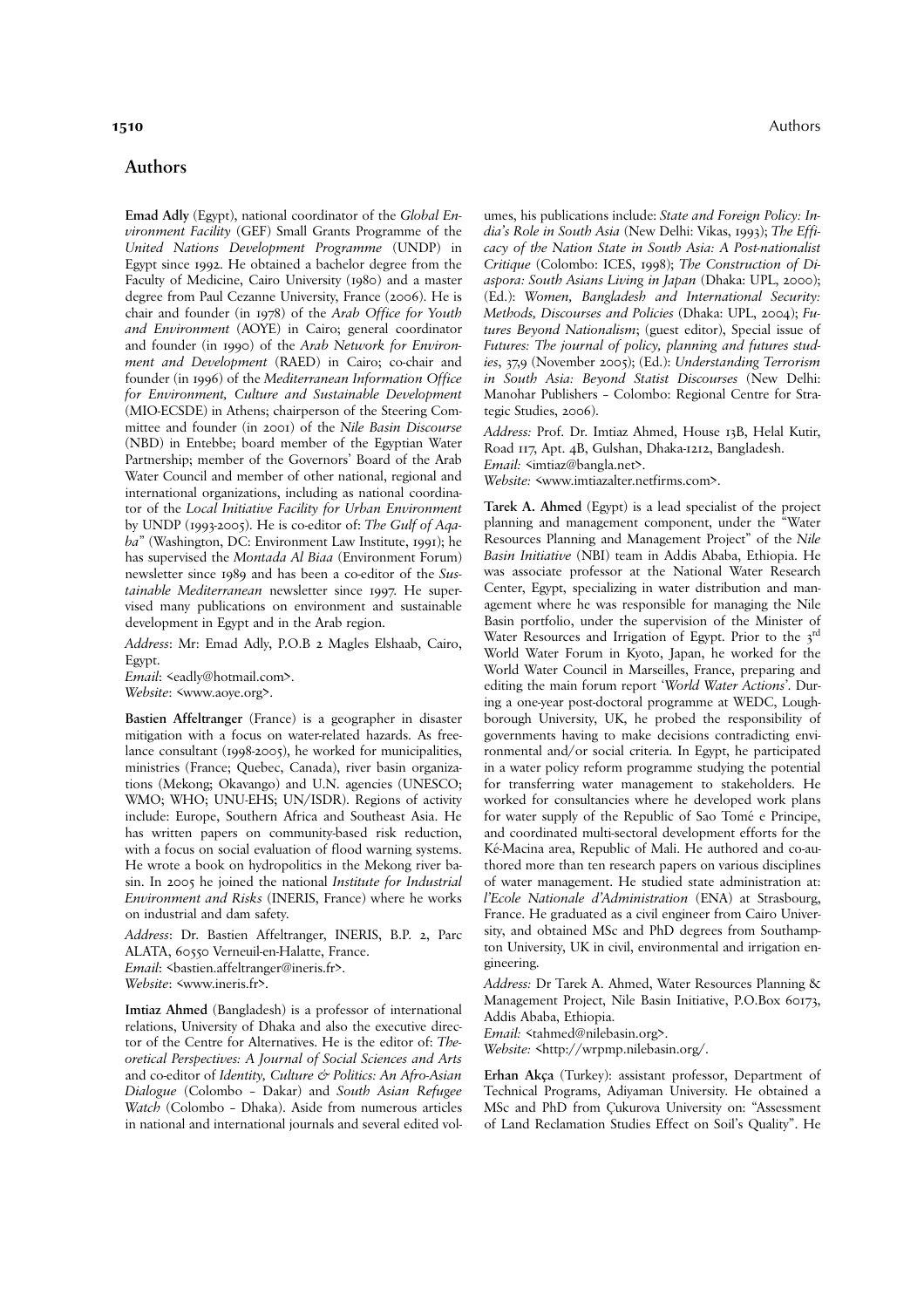has also been working on ancient land use and ceramic technology, i.e. on indigenous technologies. He is also soil consultant of TEMA (*The Turkish Foundation for Combating Soil Erosion, for Reforestation and the Protection of Natural Habitats*). His publications include: "Classification Systems, Indigenous", in: *Encyclopedia of Soil Science* (New York: Marcel Dekker 2004): 254-257; "The Indigenous Technical Knowledge of Anatolia and GIS", in: *Journal of the Chamber of Turkish Architecture* (April 2003): 28-33; "Differentiating the natural and man-made terraces of Lake Van, Eastern Anatolia, utilizing earth science methods", in: *Journal Lakes & Reservoirs: Research & Management* (February 2008): 83-93. His present research focuses on indigenous traditional knowledge for sustainable natural resource management.

*Address*: Assistant Prof. Erhan Akça, Adiyaman University, Department of Technical Programs, 02400, Adiyaman, Turkey. *Email*: <erakca@gmail.com>.

*Website*: <www.adiyaman.edu.tr>.

**Ali Ghazi** (Algeria): engineer in agronomy from the *National Institute Agronomique El Harrach in* Algiers (1977). Since 1996 he has been Central Inspector of Environment in the Ministry of Town and Country Planning, Environment and Tourism; the local correspondent of FAO in the evaluation of worldwide forests; and since 2005 he is the focal point of the UNEP (FEM/PNUE) project on the selfassessment of national capacities for implementing the international conventions on biological diversity, combating desertification and climate change. He is a member of the council of the Algerian Society of Water. He previously held these positions: as director of fauna, flora and protected areas in the *National Agency for Nature* (ANN, 1991- 1996); as sub-manager for reforestation and nursery gardens in the Ministry of Water, Environment and Forests (1985- 1991); as national coordinator of a regional project by UNEP (PNUD/RAB) on the introduction of the Jojoba (1987-1990); as sub-manager for reforestation within the State Secretariat on Forests (1983-1985) and chief officer for reforestation (1980-1983). Among his publications (in French and Arabic) are: *The choice of sorts of trees for the reforestation of the arid and semiarid area*, thesis in engineering (Algiers: INA 1977); "The emphasis on saline soil in Algeria", in: *Technical Bulletin I.N.R.F.* (Algiers: National Institute of Forest Research, 1985); *Results of tests on the introduction of the Jojoba in Algeria* (Algiers: Ministry of Water and Mines, 1988); *Conception and use of the frame of reference on a large scale of the village of Murviel les - Montpellier by remote sensing* (Montpellier: INRA, 1991); *The pistachios of the Atlas in a project on Algeria's Northen green belt* [in Arabic] (Tunis, 1991); *Soil and biological means in Algeria by* 2010 (Algiers: National Institute of Global and Strategy Studies (INESG) 1997); *Genetic means: legislative and regulatory aspects* (U.I.C.N, 1996); *Biodiversity in Algeria: strategic importance* (1999); *For an integrated policy of development of the coastal region* (Algiers: IN-ESG, February 2006); "Problematique de la Desertification en Algerie: Etat et Mesure de Lutte pour la Protection des Ressources Naturelles", in: Kepner, William; Rubio, José L.; Mouat, David; Pedrazzini, Fausto (Eds.): *Desertification in the Mediterranean Region. A Security Issue* (Dordrecht: Springer, 2006): 169-186.

*Address*: M. Ali Ghazi, Ministère de l'Aménagement du Territoire et de l'Environnement et du Tourisme, Rue des Quatre canons, Alger, 16000, Algeria. *Email*: <alighazi02@yahoo.fr>.

*Website*: <www.matet.dz>.

**Saleem H. Ali** (Pakistan, United States) is associate dean for graduate education and associate professor of environmental planning at the University of Vermont's Rubenstein School of Natural Resources, and on the adjunct faculty of Brown University's Watson Institute for International Studies. His research has focused on the causes and consequences of environmental conflicts and on how ecological factors can promote peace. He is also a senior fellow at the United Nations mandated University for Peace (Costa Rica). Much of his empirical research has focused on environmental conflicts in the mineral sector. In September 2007, he was chosen as one of eight 'revolutionary minds' by *Seed* magazine. His publications include: (Ed.): *Peace Parks: Conservation and Conflict Resolution* (Cambridge, MA: MIT Press, 2007); *Mining, the Environment and Indigenous Development Conflicts* (Tucson: Univ. of Arizona Press, 2004). He is a regular columnist for Pakistan's *Daily Times* and has contributed op-ed pieces for *The International Herald Tribune* and *The Boston Globe*. He received his doctorate in environmental planning from MIT, a master in environmental studies from Yale University and a bachelor degree in chemistry from Tufts University.

*Address*: Prof. Dr. Saleem H. Ali, University of Vermont, 153 S. Prospect St., Burlington, VT 05401, USA. *Email*: <saleem@alum.mit.edu>. *Website*: <http://www.uvm.edu/~shali>.

**Professor J. A. [Tony] Allan** is a professor of geography in King's College in the University of London. He gained a first degree at Durham University (1958) and his PhD at the School of Oriental and African Studies (SOAS) in London (1971). His research focuses on water resources in water scarce regions. He coined the concept of 'virtual water' to explain the absence of armed conflict over water resources in the extremely water scarce Middle East and North Africa. He also promotes the importance of other political economy explanations and emphasizes the economic and political processes beyond the watershed that explain why economies can achieve water security. He also addresses the social and political contexts which influence and usually determine water use and policy, and has deployed a wide range of environmental, economic, social and political theory that takes into account the underlying fundamentals of water in the hydrological cycle and the impact of engineering interventions. The difficulties of scientists and professionals in gaining a place for their 'knowledge' in water policy discourses is his major current research theme. A major research focus is global water resource and the extent to which global resources will be sufficient to meet the needs of future populations. The rich diversity of the theorization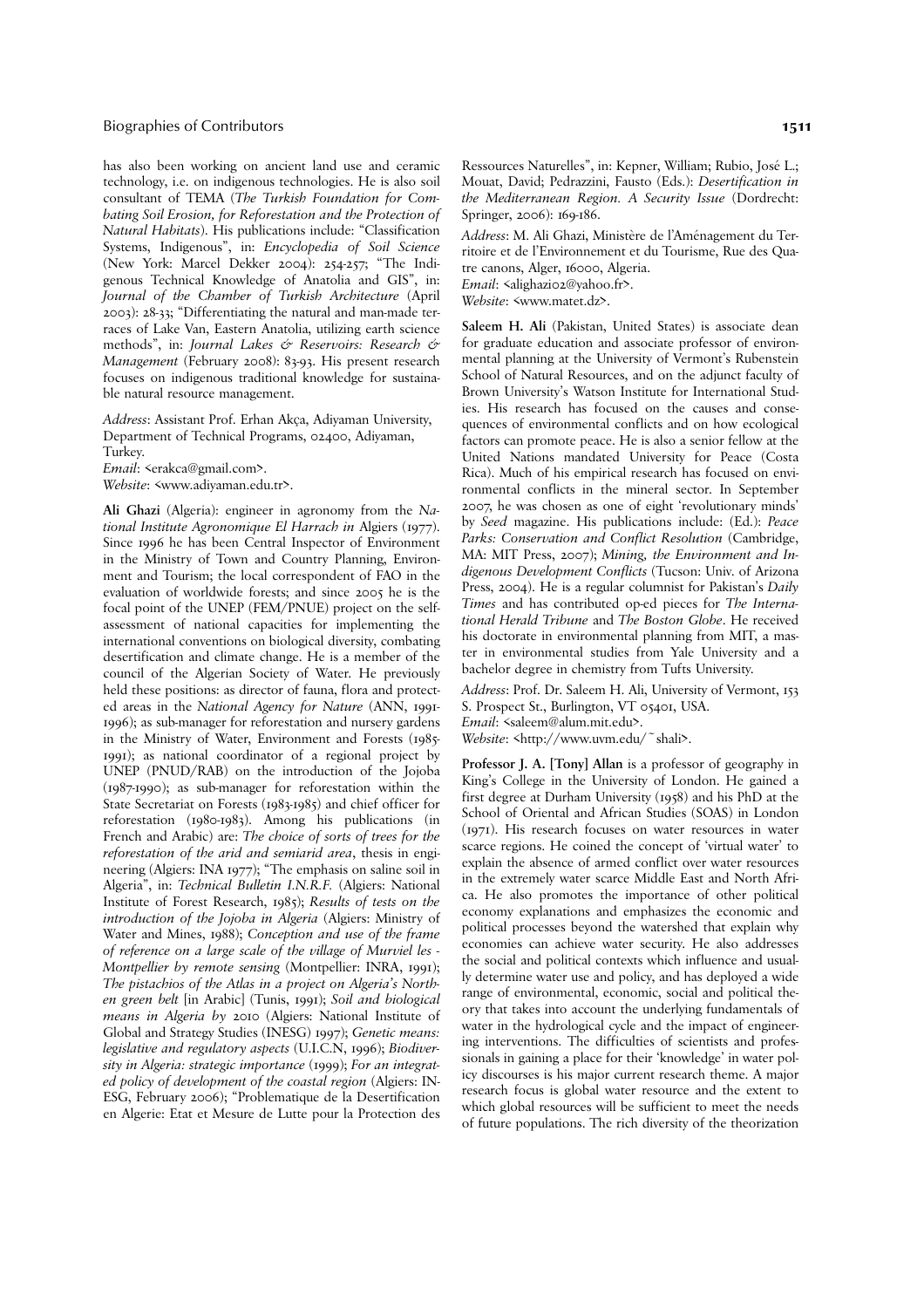is a feature of the international contribution of the Water Issues Research Group he founded at SOAS. His books include: (with Paul Howell): *The Nile: Sharing a scarce resource* (Cambridge: CUP, 1995); *Water and peace in the Middle East: Negotiating resources in the Jordan Basin* (London: I.B. Tauris, 1996)*; The water question in the Middle East: the second best works* (London: I.B. Tauris, 2000). In 2008 he was awarded the Stockholm Water Prize for contributions to water science and particularly to the political economy of water.

*Address:* Professor J A Allan, Room M70, Geography Department, King's College London, The Strand, London WC2, UK, and: SOAS, Thornhaugh Street, London WC1H 0XG, UK.

*Email:* **<**ta1@soas.ac.uk>.

*Website:* **<**http://www.kcl.ac.uk/geography>.

**Madhavi Malalgoda Ariyabandu** (Sri Lanka) holds a MSc. in agricultural economics from the School of Development Studies, University of East Anglia, UK, and a MSc. in agronomy from the Peoples Friendship University, Moscow, USSR. She has authored: *Defeating Disasters; Ideas for Action* (1999), co-authored (with M. Wickramasinghe): *Gender Dimensions in Disaster Management – a Guide for South Asia* (2004), which was translated into four South Asian languages: Hindi, Urdu, Tamil and Sinhalan; *Disaster Communication – a Resource Kit for Media* (1992); and (with A. Bhatti): *Livelihood Centred Approach to Disaster Management – a Policy Framework for South Asia* (2005); and co-edited (with P. Sahni): *Disaster Risk Reduction in South Asi*a (2003), and authored numerous articles on the theme of political economy of development and disasters, including: "Sex, Gender and Gender Relations in Disasters", in: Enarson, E.; Chakrabarti, D. (Eds.): *Women, Gender and Disaster: Global Issues and Initiatives* (forthcoming). She served as the national gender advisor and project manager for micro enterprise recovery in the Tsunami Recovery Unit, *United Nations Development Programme* (UNDP) Sri Lanka (2005-2006). Before she was the programme manager, disaster mitigation, with ITDG South Asia (1997- 2005), and research and training officer at the Agrarian Research and Training Institute, Colombo, Sri Lanka ( 1982-1992). She is the chairperson of *Duryog Nivaran*, a South Asia network for disaster mitigation. She was awarded the Mary Fran Myers Award in 2004, for "advancing women's careers in emergency management and the academy and for promoting gendered disaster research"*,* by the *Gender and Disaster Network* (GDN) and the Natural Hazards Center, University of Colorado, USA. She is currently programme officer for South Asia at the *United Nations International Strategy for Disaster Reduction* (UN/ISDR).

*Address*: Ms. Madhavi Malalgoda Ariyabandu, UN/ISDR, International Environment House II, 7-9 Chemin de Balexert, CH 1219, Chatelaine, Geneva, Switzerland.

*Email*[: <ariyabandu@un.org>,<mmariyabndu@yahoo.com>.](mailto:mmariyabndu@yahoo.com)  *Website*: <www.unisdr.org>.

**Yacob Arsano** (Ethiopia), assistant professor of political science and international relations at Addis Ababa University. He received a PhD from University of Zürich in political science, specializing in hydropolitics; two MA degrees from Ohio University, in political science and in international affairs, and a BA in government affairs from Addis Ababa University. He has published articles and co-authored books on hydropolitics, conflict handling and comparative politics. His recent book (2007) is: *Ethiopia and the Nile: Dilemmas of National and Regional Hydropolitics*. He was a research fellow with the University of Bergen, Norway (1999-2000, 2007), with the Swiss Federal Institute of Technology Zürich (2000-2004), and with the National Center for Competence in Research - North-South, University of Bern (2004-to date). He was a research associate of the Pastoral and Environmental Network in the Horn of Africa (1995-96). He served as regional vice secretary general of the World Herders Council (1997-2000). He is a founding member of Ethiopian Water Resources Association, founding member of Ethiopian Political Science Association and a member of several professional associations, including: Organization for Social Science Research in Eastern and Southern Africa, Ethiopian Educational Researchers Association, International Water History Association and International Studies Association. He is chairman of Regional Scientific Advisory Board for North-South Research in the Horn of Africa and vice chairman for National Water Research and Development of Ethiopia. He received the 2005 Peter-Becker Junior Prize for peace and conflict research from the Philipps University of Marburg, Germany, with Simon Mason of the Swiss Federal Institute of Technology Zürich (ETH). He has taught courses on hydropolitics in Northeastern Africa and the Middle East, politics in the Horn of Africa, comparative politics and African political systems. Currently he is dean of the College of Social Sciences, Addis Ababa University.

*Address*: Prof. Dr. Yacob Arsano, 1176, College of Social Sciences, Addis Ababa University, Addis Ababa, Ethiopia. *Email*: <yarsano@ethionet.et> or <yacob@psir.aau.edu.et>.

**Peter Ashton** (South Africa): PhD (aquatic ecology, Rhodes University, South Africa), is a principal scientist and divisional fellow specializing in integrated water resources management issues at the *Council for Scientific and Industrial Research* (CSIR). He is also an honorary professor of water resources management at Pretoria University and is one of the ten founding members of the *Universities Partnership for Transboundary Waters*. He has worked on a variety of ecological and water resources research and consultancy projects in several African countries. His current research interests focus on the inclusion of ecological knowledge and good governance processes in decision-making, with special reference to the management of transboundary rivers in Africa. Major publications include: "Avoiding Conflicts Over Africa's Water Resources", in: *Ambio*, 31,3 (2002): 236-242; (co-author with V. Ramasar): "Water and HIV/AIDS: Some Strategic Considerations for Southern Africa", in: Turton, Anthony; Henwood, Roland (Eds.): *Hydropolitics in the Developing World: A Southern African Perspective* (Pretoria: African Water Issues Research Unit, 2002): 217-235; "Water and Development: A Southern African Perspective", in: *Managing Water Resources Past and*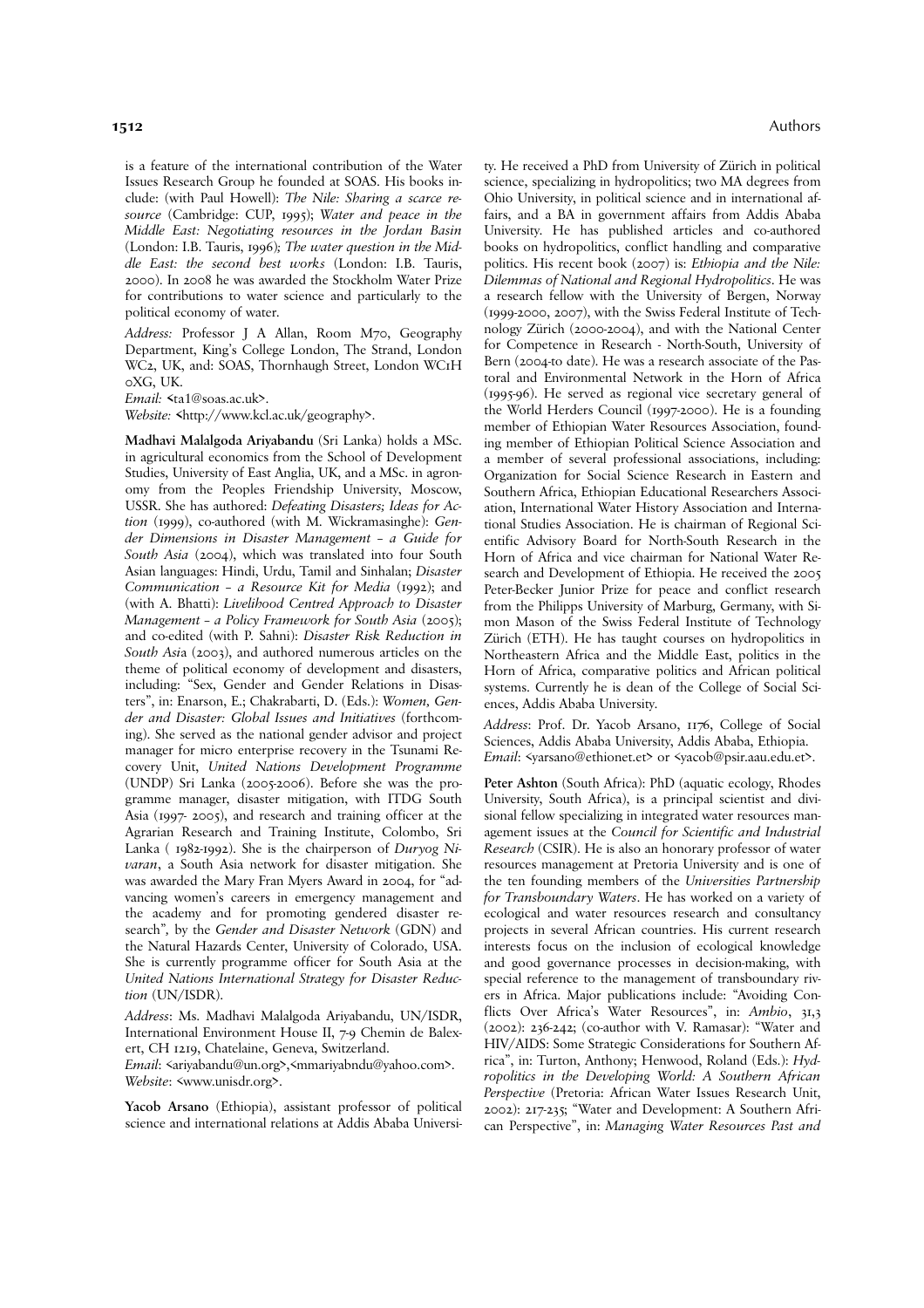*Present – The* 2002 *Linacre Lectures* (Oxford University Press, 2004): 149-172; (co-author with M.J. Neal): "An Overview of Key Strategic Issues in the Okavango River Basin" in: Turton, Anthony; Ashton, Peter; Cloete, Eugene (Eds): *Transboundary Rivers, Sovereignty and Development: Hydropolitical Drivers in the Okavango River Basin* (Geneva: Green Cross International and Pretoria: African Water Issues Research Unit, 2003): 31-63. He has also contributed many chapters to books.

*Address*: Dr Peter Ashton, Room S-255, Building 33, Environmentek, Council for Scientific and Industrial Research (CSIR), P.O. Box 395, Pretoria, 0001, Republic of South Africa.

*Email*[: pashton@csir.co.za](mailto:pashton@csir.co.za)

*Website*: <www.csir.co.za>.

**Mustafa Aydin** (Turkey): professor of international relations at the TOBB – University of Economics and Technology; as well as at the National Security Academy, Ankara. He was a research fellow at the Center for Political Studies, University of Michigan (1998); a UNESCO fellow at the Richardson Institute for Peace Studies, Lancaster University, UK (1999); a Fulbright Scholar at the John F. Kennedy School of Government, Harvard University (2002); an Alexander S. Onassis Fellow at the University of Athens (2003); and a research fellow at the EU Institute for Security Studies, Paris (2003). Among others, he is the author of: *Ten Years After: Turkey's Gulf Policy Revisited* (2002); *Turkish Foreign Policy; Framework and Analysis* (2004); (co-editor with K. Ifantis): *Greek-Turkish Relations in the* 21*st Century: Escaping from the Security Dilemma in the Aegean* (2002); (co-editor with C. Erhan): *Turkish-American Relations;* 200 *Years of Divergence and Convergence* (2002); (co-editor with T. Y. Ismael): *Turkey's Foreign Policy in the* 21*st Century: A Changing Role in World Politics*; (co-editor with K. Ifantis): *International Security Today: Understanding Change and Debating Strategy* (2006); (Ed.): *Central Asia in Global Politics* (in Turkish, 2004); *Turkey's Eurasian Adventure* (in Turkish, 2008).

*Address:* Prof. Dr. Mustafa Aydin, TOBB-Economics and Technology University, Sogutozu Caddesi, No 43, Sogutozu, 06560, Ankara, Turkey.

*E-Mail:* <maydin@etu.edu.tr>.

**Jon Barnett** (Australia) is an Australian Research Council Fellow, Department of Resource Management and Geography, University of Melbourne. He has a PhD in resource management and environmental science from the Australian National University. Prior to joining Melbourne University he was a New Zealand Science and Technology Postdoctoral Fellow, Macmillan Brown Centre for Pacific Studies, University of Canterbury. He is a geographer whose research concerns theoretical and applied problems in development and environment, development and security, and environment and security. He has conducted research on the human dimensions of climate change in the Pacific Islands, including likely impacts, policy responses, and regional and global climate politics. In 2003 he led the first research project investigating the possible impacts of climate change in Timor Leste. He is currently conducting research on environmental security and climate change in the Pacific Islands, and on water resource problems in China. He has written one book and fifty peer-reviewed academic papers published in international books and journals. A selection of these include: "Peace and Development: Towards a New Synthesis", in: *Journal of Peace Research*, 45; (co-author with Grant Walton): "The Ambiguities of Environmental Degradation and Violence: The Case of the Tolukuma Gold Mine", in: *Society and Natural Resources* 21; "The Geopolitics of Climate Change", in: *Geography Compass*, 1; (co-author with Neil Adger): "Climate Change, Human Security and Violent Conflict", in: *Political Geography* 26; "Adapting to Climate Change in Pacific Island Countries: The Problem of Uncertainty", in: *World Development*, 29; "Security and Climate Change", in: *Global Environmental Change* 13; (co-author with Neil Adger): "Climate Dangers and Atoll Countries", in: *Climatic Change*, 61; *The Meaning of Environmental Security* (London: Zed).

*Address*: Dr. Jon Barnett, Resource Management and Geography, The University of Melbourne 3010, Victoria, Australia.

*Email*: <jbarn@unimelb.edu.au>.

*Website*: <http://www.geography.unimelb.edu.au/>.

**Navnita Chadha Behera** (India), professor at the Nelson Mandela Centre for Peace and Conflict Resolution, Jamia Millia Islamia. See: *Biographies of editors*.

**Sophia Benz** (Germany): doctoral student at the Institute of Political Science, Department of International Relations, Peace and Conflict Research, University of Tübingen, Germany and visiting research scholar at the University of California at Berkeley, Department of International and Area Studies, Peace and Conflict Studies (2007-2009). Her current work focuses on the duration of civil wars and the 'new wars' hypothesis. In 2005 she obtained a masters degree in politics and management from the Faculty of Public Policy and Management, Konstanz University, Germany. In 2001 and 2002/2003 she worked with the United Nations Fund for International Partnerships in New York on child health, women and population issues and with the United Nations Office on Drugs and Crime in Vienna on private sector fundraising. An earlier and extended version of this chapter was submitted to the University of Konstanz, Department of Public Policy and Management in partial fulfilment for the requirements of the MA degree in politics and management (see at: <http://w3.ub.uni-konstanz.de/v13/ volltexte/2005/1473//pdf/Benz.pdf>). Papers on the linkage between HIV/AIDS and conflict have been presented at the Fifth Pan-European International Relations Conference, The Hague, Netherlands, 9-11 September 2004, at the 11th EADI General Conference, Bonn, Germany, 21-24 September 2005 and at the DVPW Conference, Mannheim, Germany, 6-7 October 2005. Her first book analyses: *The Killing of the Fittest: A Quantitative Analysis of HIV/AIDS and Conflict* (Saarbrücken: VDM Verlag, 2008).

*Address:* Ms. Sophia Benz, Institut für Politikwissenschaft, Abteilung Internationale Beziehungen – Friedens- und Konfliktforschung, Zimmer 26, Melanchthonstrasse 36, 72072 Tübingen, Germany.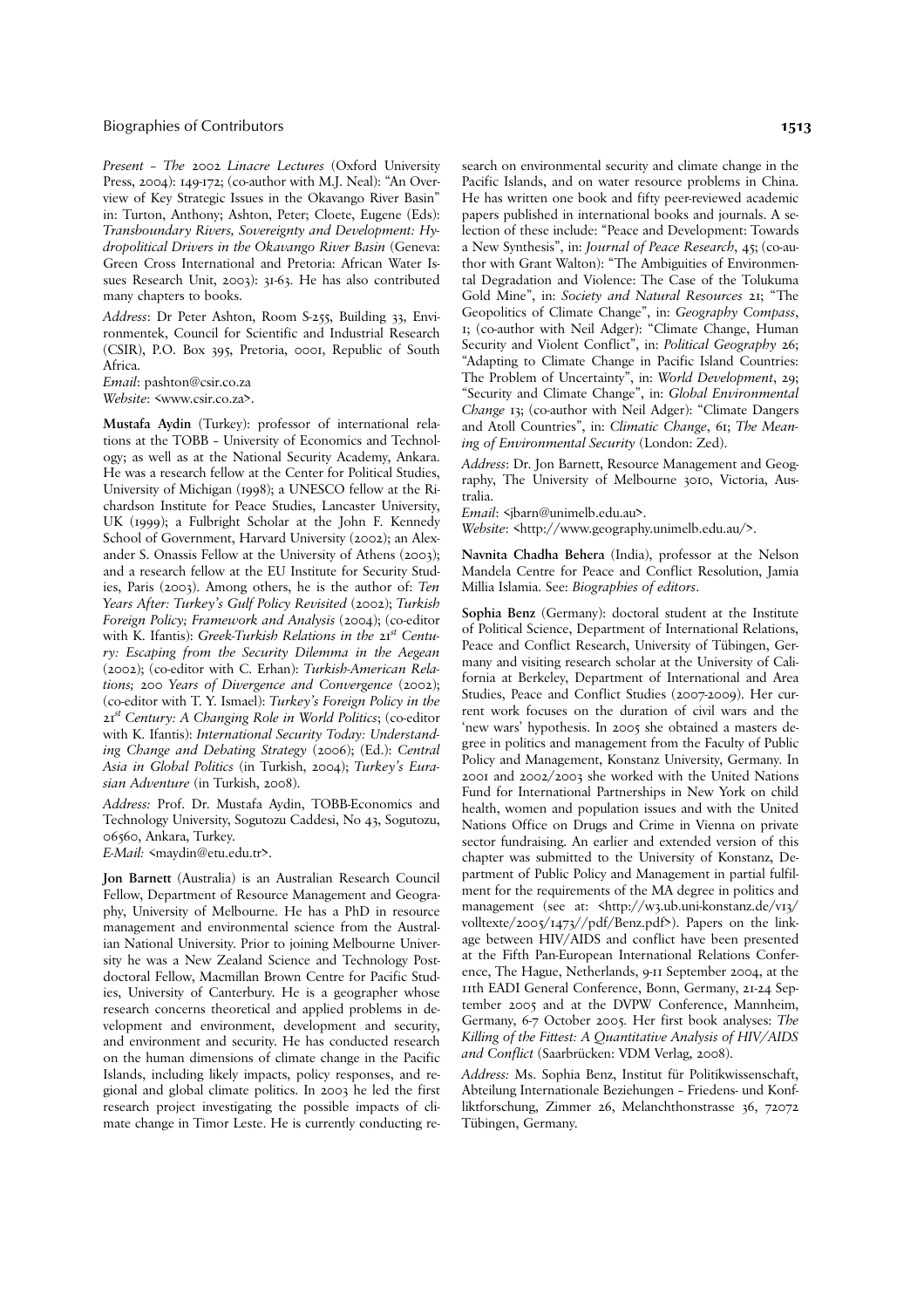*Email: <*Sophia.Benz@uni-tuebingen.de>. *Website*: <http://www.uni-tuebingen.de/ifp/>.

**Christine Bichsel** (Switzerland) is a research fellow at the Department of Geography, University of Berne, Switzerland. She holds a PhD degree in geography from the University of Berne (2006). For her master's thesis she spent four months conducting field research in Solukhumbu, Nepal. After completion of her degree in geography, she continued her Chinese language training at the Beijing Normal University, Beijing, China (2000–2001). In 2002, she began her PhD studies with the Swiss *National Centre for Competence in Research* (NCCR) North–South programme and joined swisspeace / Swiss Peace Foundation, Berne, Switzerland as a doctoral student. For her PhD thesis, she conducted field research totalling 14 months in Kyrgyzstan, Uzbekistan and Tajikistan (2002, 2003, 2004, 2005). In 2007, she worked in Kyrgyzstan as a consultant for the *German Technical Assistance* (GTZ). As of March 2008, she is a visiting researcher at the Department of Geography, National University of Singapore. Her publications include: "In Search of Harmony: Repairing Infrastructure and Social Relations in the Ferghana Valley", in: *Central Asian Survey*, 24,1; *Conflict Transformation in Central Asia: Irrigation Disputes in the Ferghana Valley* (London: Routledge, 2008).

*Address*: Dr. Christine Bichsel, Department of Geography, Hallerstrasse 12, 3012 Bern, Switzerland.

*E-Mail*: <cbichsel@yahoo.com>.

*Website:* <http://www.geography.unibe.ch/lenya/giub/live/ research/socgeo/MitarbeiterInnen-1/23.html>.

**Jörn Birkmann** (Germany) is academic officer and head of the Vulnerability Assessment Section at the United Nations University - Institute for Human Security and Environment (UNU-EHS). He holds a PhD in spatial planning from Dortmund University as well as a licence as an urban planner. He has broad working experience in the field of vulnerability, sustainable development and environmental assessment, being specialized in the area of the development of assessment methodologies and indicators to estimate and evaluate different socio-economic trends at the sub-national, local and household scale. His work experience also encompasses research activities and lectures around the globe, for example in London and Mexico. Besides research and training activities at UNU-EHS he also teaches at the Institute for Geography, University of Bonn. His current field of research is on the development of quantitative and qualitative methodologies to assess vulnerability. His latest edited book is: *Measuring vulnerability to hazards of natural origin. Towards disaster resilient societies* (Tokyo – New York: United Nations University Press, 2006).

*Address:* Dr. Jörn Birkmann, UN Campus, Hermann-Ehlers Str. 10, 53111 Bonn, Germany.

*Email:* <br/>birkmann@ehs.unu.edu>.

*Website*: <http://www.ehs.unu.edu>.

**David Black** (Canada) is director of the Centre for Foreign Policy Studies and professor of political science and international development studies at Dalhousie University. His current research interests focus primarily on Canada and Sub-Saharan Africa, with emphases on human security, development assistance, multilateral diplomacy and extractive industry investment. His published work has also addressed human rights in Canadian and South African foreign policies, the role of post-apartheid South Africa in Africa, and on sport and world politics. Among his recent publications are an edited section of the: *Canadian Journal of Development Studies* (XXVIII, 2007) on: "Canadian Aid Policy in the new Millennium: Paradoxes and Tensions"; (co-ed. with Sandra MacLean and Timothy Shaw): *A Decade of Human Security: Global Governance and New Multilateralisms* (Ashgate 2006); (co-ed. with Janis van der Westhuizen): Special Issue of: *Third World Quarterly* (25, 2004) on "Global Games". He is currently the president of the International Studies Association – Canada Section, a member of the Executive Council of the *Canadian Consortium on Human Security* (CCHS), and a member of the Editorial Board of the *Canadian Foreign Policy* journal.

*Address:* Prof. Dr. David Black, Department of Political Science, Dalhousie University, Halifax, NS, B3H 4H6, Canada.

*Email:* <br/>blackd@dal.ca>.

*Website:* <http://politicalscience.dal.ca/bio/d\_black.htm>.

**Wolf Dieter Blümel** (Germany): Dr. rer. nat. (Stuttgart University), professor of physical geography, Faculty of Geoand Bio-Sciences, University of Stuttgart. He mainly works on geomorphology, geoecology and paleoclimatology of drylands/deserts and polar regions. He was coordinator and leader of the interdisciplinary *Geoscientific Spitsbergen Expedition* (SPE 1989-1992) and was member in two longerlasting Antarctic research projects. His research activities in drylands focussed dominantly on Southwest Africa, the Arabian Peninsula, Israel, SE-Spain, Mexico and the southwest of the USA. Additional focuses are environmental problems, geoarchaeology and landscape history of Central Europe. Most of his articles have been published in different national and international journals like: *Geomorphology, Zeitschrift für of Geomorphologie, Palaeo, Catena, Die Erde, Geographische Rundschau, Nova Acta Leopoldina, Erdkunde, Lecture Notes in Earth Sciences* a.o. He is author of: *Physische Geographie der Polargebiete* (Stuttgart: Teubner, 1999); (co-author of): *Der Süden Deutschlands – Eine Zeitreise vom Erdmittelalter zur Gegenwart* (Heidelberg: Elsevier, 2007) and of other books. He edited several specific volumes of scientific journals. He is on the editorial board of the journal: *Die Erde* and *Stuttgarter Geographische Studien*. He was appointed as member of the *Deutsche Akademie der Naturforscher Leopoldina* (since July 2008: National Academy of Science) and belongs to the *Commission for Geomorphology* of the *Bavarian Academy of Science*. He works as a referee for the *German Science Foundation* (DFG), the Alexander von Humboldt Foundation and as an evaluator of academic institutions and research projects. For decades he has been a member of several scientific associations like: *Deutsche Gesellschaft für Polarforschung, Deuqua* or *Deutsche Bodenkundliche Gesellschaft*.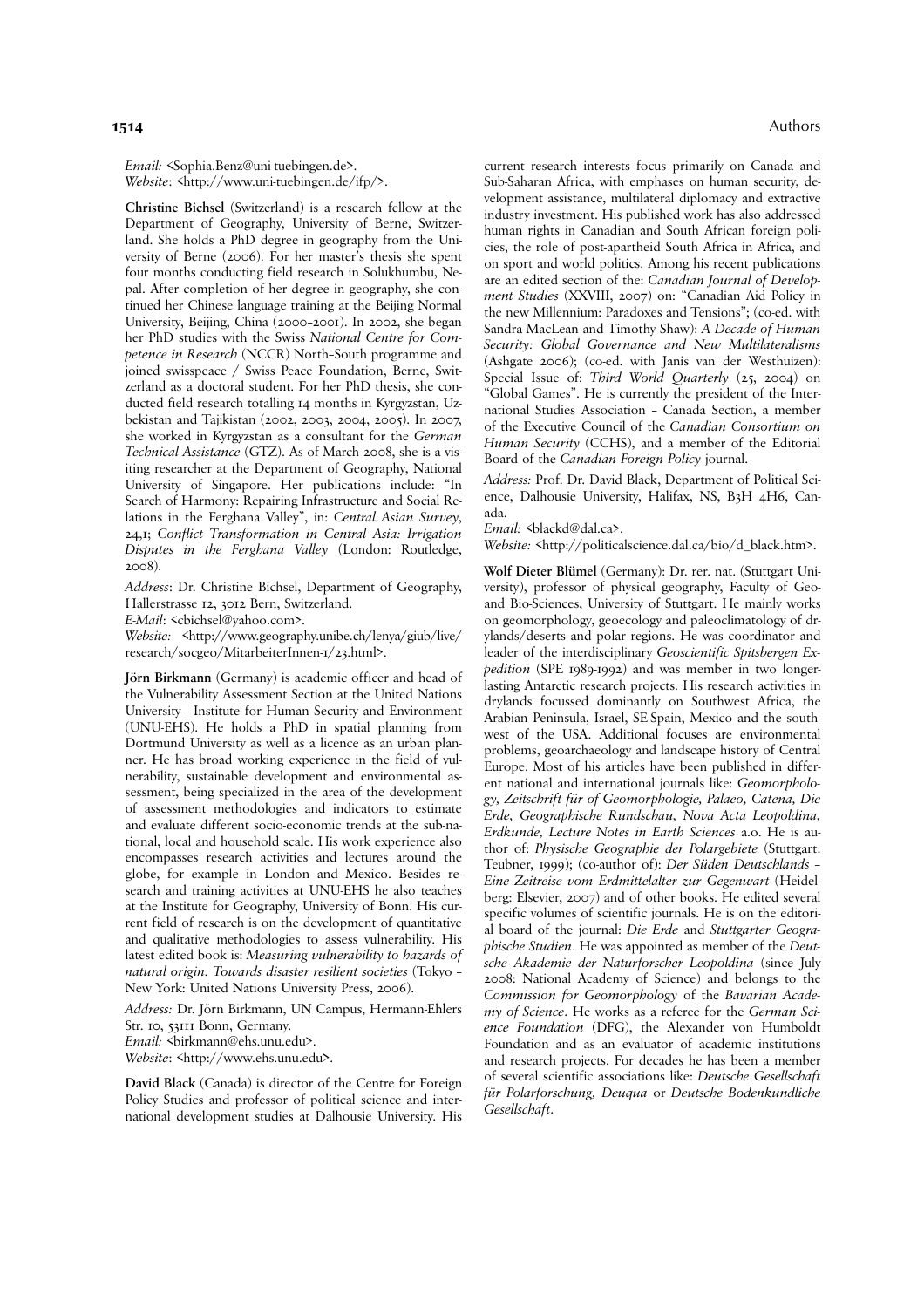*Address*: Prof. Dr. Wolf Dieter Blümel, Institut für Geographie, Universität Stuttgart, Azenbergstrasse 12, D-70174 Stuttgart, Germany.

*Email*: <bluemel@geographie.uni-stuttgart.de>.

*Website*: <http://www.geographie.uni-stuttgart.de>.

**Janos J. Bogardi** (Hungary, Germany) graduated in civil engineering with special emphasis on water resources and agricultural water resources development at the Technical University of Budapest, Hungary. After obtaining a post graduate diploma on hydrology from the University of Padua, Italy, he earned his PhD in civil engineering at the University of Karlsruhe, Germany. He was honoured to receive the title of *'Doctor Honoris Causa'* from the Agricultural University of Warsaw, Poland, the Technical University of Budapest, Hungary and the State University for Architecture and Civil Engineering, Nizhny Novgorod, Russian Federation. After his activities as assistant professor at the Institute for Water Resources Management of the Technical University of Budapest, his professional activities took him as scientific staff member to the Federal Institute for Hydraulic Engineering in Karlsruhe, and the University of Karlsruhe, respectively. He alternated these posts with expert assignments for German consulting engineers in Darmstadt and Essen. In the following three years he was then seconded by the *German Agency for Technical Co-operation* (GTZ) to the *Asian Institute of Technology* (AIT) in Bangkok, Thailand. Subsequently he became professor for hydraulics and general hydrology at the Agricultural University of Wageningen, The Netherlands, for almost eight years. His trajectory at the United Nations started at the *United Nations Educational Scientific and Cultural Organization* (UNESCO) in Paris, France, as senior programme specialist and then chief of the Section on Sustainable Water Resources and Management. In 2003 he was appointed director of the United Nations University Institute for Environment and Human Security (UNU-EHS) in Bonn. In 2007 he was assigned Vice-Rector a.i. of United Nations University (UNU) in Europe. He has authored, co-authored, and edited more than 170 publications including books, journal papers, research reports, lecture notes, as well as numerous articles for the media.

*Address*: Prof. Dr. Janos J. Bogardi, UN Campus, Hermann-Ehlers Str. 10, 53111 Bonn, Germany. *Email:* <br/>bogardi@ehs.unu.edu>.

*Website:* <http://www.ehs.unu.edu>.

**Hans-Georg Bohle** (Germany): Ph.D. (Göttingen University), professor of geography, Geography Department, University of Bonn. He is chair of development geography at the Geography Department of Bonn University. At UNU-EHS he is a Munich Re Foundation Chair on Social Vulnerability. His academic work is directed on issues of vulnerability, risk and human security, with special emphasis on food, water and health. His regional focus is on South Asia (India, Pakistan, Nepal Bangladesh, Sri Lanka). He serves in the Steering Committee of GECHS (*Global Environmental Change and Human Security*) and in the International Scientific Advisory Board of GECAFS (*Global Environmental Change and Food Systems*). He is a member of the European Academy of Science and of the German Academy of Sciences Leopoldina.

*Address*: Prof. Dr. Hans-Georg Bohle, Geography Department, University of Bonn, Meckenheimer Allee 166, D-53115 Bonn, Germany.

*Email*: <br/>bohle@geographie.uni-bonn.de>.

*Website*: <http://www.giub.uni-bonn.de/bohle/welcome. htm>.

**Maëlis Borghese** (France), a political scientist who works as a regional coordinator for Southern Africa with *Agence Française de Développement* (AFD), Paris, France. She has graduated from the *Institut d'Etudes Politiques de Paris* and from the Free University of Berlin (Dipl.-Pol.) before joining AFD. She has specialized in international relations, development economics and policy with a particular focus on natural resources management and transboundary water cooperation. From June 2005 to June 2007 she was responsible for the management of water supply projects as well as for the follow-up of general budget support programmes at the AFD office in Ghana. Since August 2007, she works for the Africa Department of AFD's Headquarters in Paris, where she is responsible for the activities in Southern Africa. Her publications include: (with Jonathan Lautze and Mark Giordano): "Driving forces behind African transboundary water law: internal, external, and implications", Paper for the International Workshop on African Water Laws of the International Water Management Institute, Johannesburg, 26-28 January 2005; (with Hélène Nieul, Marion Weinspach, Blandine Pons and Mathilde Renard): "Témoignage, Une génération en quête d'un nouvel engagement", in: Henri Rouillé d'Orfeuil (Ed.): *Les ONG dans la tempête mondiale* (Paris: Editions Charles Léopold Mayer, 2004): 85-95.

*Address:* Ms. Maëlis Borghese, 27 rue de la Cour des Noues, 75020 Paris, France.

*Email*: <maelis\_borghese@hotmail.com>.

**Rajeb Boulharouf** (Algeria), a graduate of the *Ecole Nationale D'Administration* (ENA) with a specialization in diplomacy, was at the time of this article submission external relations and public information coordinator of the Secretariat of the *United Nations Convention to Combat Desertification* (UNCCD). He was the spokesperson of the Secretariat in Bonn, Germany. He worked on multilateral issues covering scientific and environmental matters at the Algerian Ministry of Foreign Affairs and with the Permanent Mission of Algeria in New York. He joined the UNCED secretariat in the 1990's where he was responsible for the development of chapter 12 of 'Agenda 21'. In his past position at the UNCCD secretariat, he overlooked emerging issues and had over the last years concentrated on the social, economic and security 'risks' of desertification. He was directly responsible for the organization of the two UNCCD sponsored events on desertification and migrations in Almeria, Spain in 1994 and 2006. He is now in charge of the newly established Conference Services Unit of UNCCD. Other publications: *Teachers' Kit on Desertification* (Paris: UNESCO, 2001); *Desert Nights. Tales From*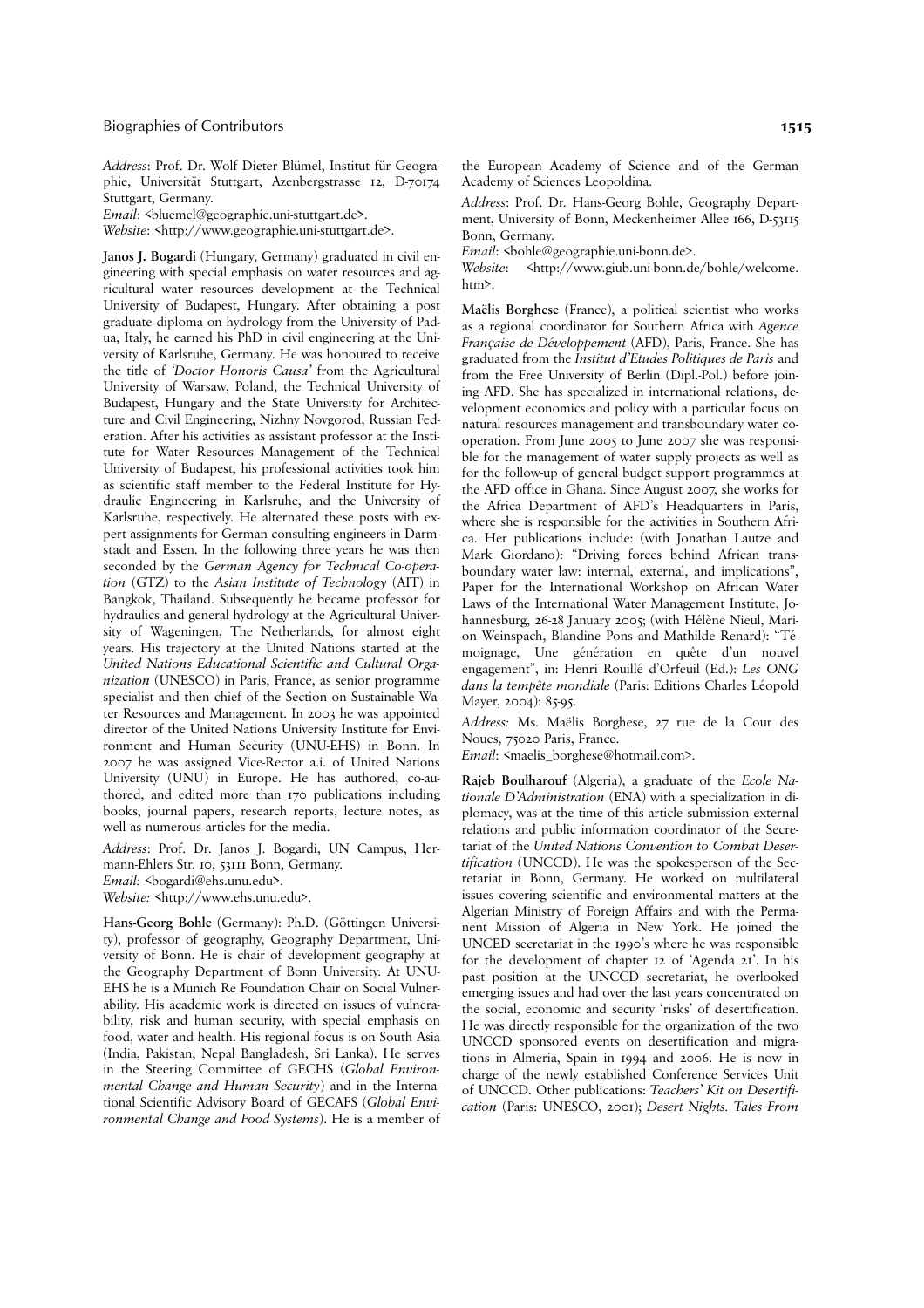*the Desert*. *International Film Festival on Desertification* (Rome: Tipographia Ostiense, 2006).

*Address:* Mr. Rajeb Boulharouf, UN Campus, Herman-Ehlers-Strasse 10, D-53113 Bonn, Germany. *Email:* <rboulharouf@unccd.int>. *Website:* <www.unccd.int>.

**Hans Günter Brauch** (Germany), Privatdozent (adj. prof.) at the Faculty of Political Science and Social Sciences, Free University of Berlin, since 1987 chairman of *Peace Research and European Security Studies* (AFES-PRESS). See: *Biographies of editors*.

**Sálvano Briceño** (Venezuela), director of the Secretariat of the *International Strategy for Disaster Reduction* (UN/ ISDR) since June 2001. See: *Biographies of authors of forewords and preface essays.*

**Vicken Cheterian** (Switzerland), head of research programmes at CIMERA, a Geneva based consultancy. He leads policy related studies on media and development, causes of conflicts, conflict resolution, and democratization processes. He studied the causes of conflicts, state collapse and the rise of nationalism in the Caucasus, and holds a Ph.D. in history and politics of international relations from the Graduate Institute of International Studies, University of Geneva. Before he worked as a journalist for major European papers such as *Le Monde Diplomatique*, and *Neue Zürcher Zeitung* reporting on conflicts and political developments from the Middle East, Caucasus, Russia, Central Asia, Ukraine, and Eastern Europe. Mandated by the Swiss Federal Department of Foreign Affairs, he led a three year long project for confidence building between journalists and political analysts in the Caucasus (1997-2000), and later mandated by the Swiss Agency for Development and Cooperation he set-up the Caucasus Media Institute, a media training and research centre in Yerevan (2002-2004). He worked as a consultant for the *Environment and Security Initiative* (ENVSEC) launched by UNEP, UNDP, OSCE and NATO co-authoring two EnvSec reports on the South Caucasus and Eastern Europe. Among his publications are: *Dialectics of Ethnic Conflicts and Oil Politics in the Caucasus* (Geneva, 1997); *Little Wars and a Great Game, Local Conflicts and International Competition in the Caucasus* (Bern, 2001); (co-author with Nina Iskandaryan): *Post-Soviet Media: From Propaganda to Journalism* [in Russian] (Yerevan, 2006); *War and Peace in the Caucasus, Trouble on Russia's Frontier* (London: Hurst, 2008).

*Address*: Dr. Vicken Cheterian, CIMERA, rue de Vuache 1, Box 1242, 1211 Geneva 1, Switzerland.

*Email*[: <vicken.cheterian@cimera.org>](mailto:vicken.cheterian@cimera.org)

*Website*[: <http://www.cimera.org/en/about/cheterian.htm>.](http://www.cimera.org/en/about/cheterian.htm)

**Béchir Chourou** (Tunisia), professor of international relations at the University of Tunis-Carthage in Tunisia. See: *Biographies of editors*.

**Mohammed Dajani Daoudi** (Palestine), Ph.D. (1981), Ph.D (1984), is a professor of political science and founding director, American Studies Institute, Al-Quds University. He is a Jerusalem-born scholar and peace activist with two doctorate degrees in government (University of South Carolina, Columbia, SC, 1981; University of Texas, Austin, Texas, 1984). He is founding director of the Wasatia moderate Islamic Initiative - Palestine; chairman, Board of Directors, House of Water and Environment; chairman, Board of Directors/IPCRI; member, Board of Directors, YMCA-West Jerusalem; consultant, Seeds of Peace; founding director, Jerusalem Studies and Research Institute and ISBN Palestine Agency, Al-Bireh, Palestine. He worked as founding director of the Palestinian Public Administration National Institute; senior consultant on public administration of the Palestinian Ministry of Planning and International Cooperation. Between mid-1998 and 2004 he was director of the Technical Assistance and Training Department, *Palestinian Council for Development and Reconstruction* (PECDAR), in charge of implementing a 23-million US\$ World Bank Technical Assistance Trust Fund. Between 1995 and 1997 he was chief technical advisor, *United Nations Development Programme* (UNDP), Programme of Assistance to the Palestinian People, providing training and consultancy services to the Palestinian Authority on public administration development and institution building. Between 1990 and 1995, he founded and acted as chairman of the Department of Political Science and Diplomacy, Applied Science University, Amman, Jordan. He frequently participates in local, regional and international conferences, and is author and coauthor of numerous academic books and articles in English and Arabic.

*Address:* Prof. Dr. Mohammed Dajani Daoudi, P. O. Box 14085, Jaffa Gate, Jerusalem, Israel.

*Email:* <[mohddajani@gmail.com](mailto:mohddajani@gmail.com)> and:

[<mohddajani@hotmail.com>](mailto:mohddajani@hotmail.com).

*Website:* <www.bigdreamsmallhope.com>; and: <www.wasatia.info>.

**Simon Dalby** (Canada), Ph.D. (Simon Fraser University, Vancouver), professor of geography, environmental studies and political economy, Carleton University, Ottawa. His research work concerns critical geopolitics, environmental security and political ecology and increasingly how all these matters link up with contemporary discussions of empire, and modes of urban consumption in the metropoles of the global economy. His articles have appeared in diverse scholarly journals including: *Alternatives, Antipode, Australian Journal of International Affairs, Geopolitics, Global Environmental Politics, Intelligence and National Security, Political Geography, Society and Space* and *Studies in Political Economy.* He is author of: *Creating the Second Cold War* (London – New York: Pinter and Guilford, 1990) and *Environmental Security* (Minneapolis: University of Minnesota Press, 2002). He is co-editor of: *Rethinking Geopolitics* (London: Routledge, 1998) and of: *The Geopolitics* Reader (London: Routledge <sup>1</sup>1998, <sup>2</sup>2006; *Security and Environmental Change* (Oxford: Polity, 2009, forthcoming).

*Address*: Prof. Dr. Simon Dalby, Department of Geography and Environmental Studies, Carleton University, 1125 Colonel By Drive, Ottawa, Ontario, K1S5B6 Canada. *Email*: <sdalby@gmail.com>.

*Website*: <www.carleton.ca/~sdalby>.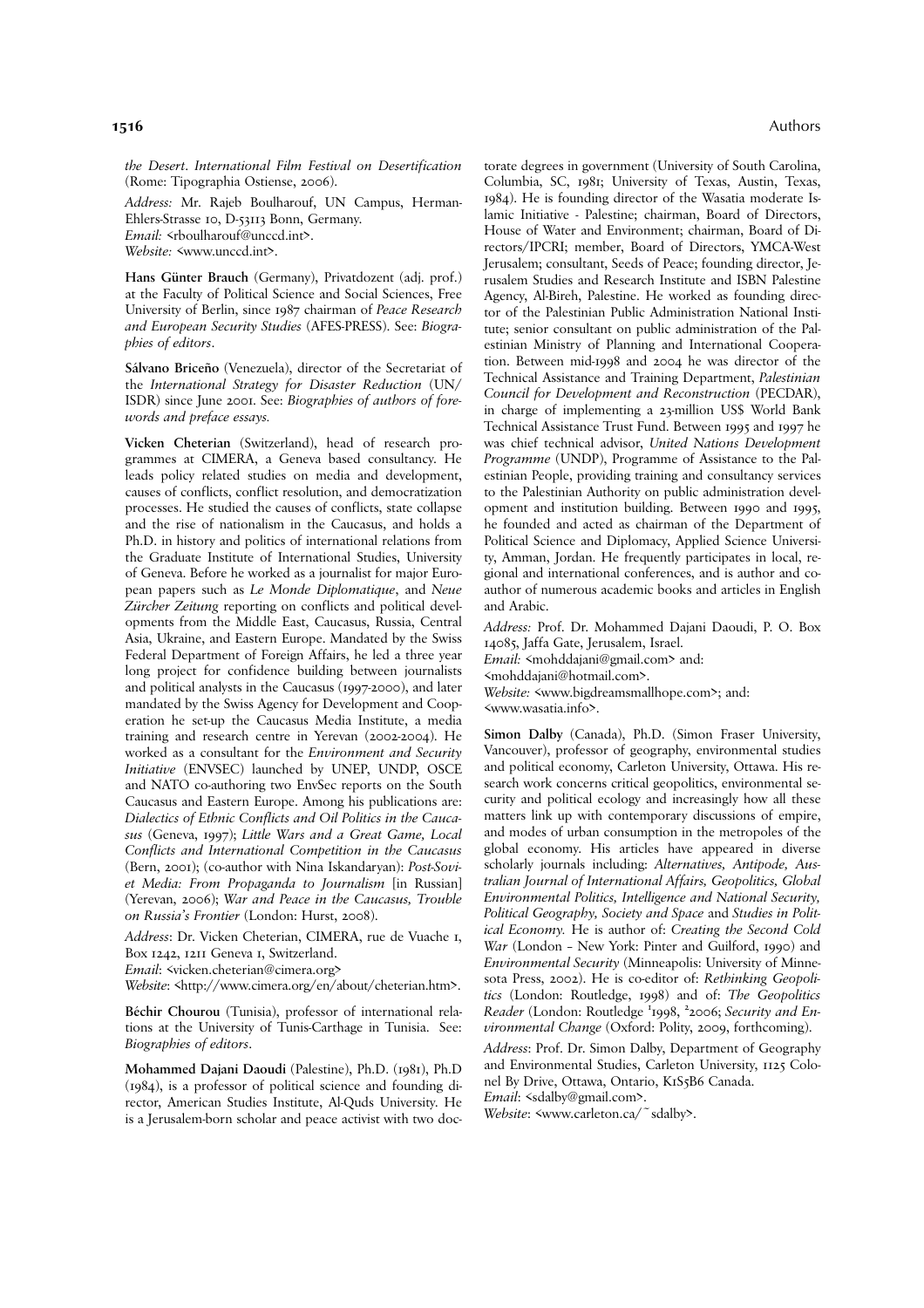**Philippe De Lombaerde** (Belgium) has been a research fellow at the *United Nations University - Comparative Regional Integration Studies* (UNU-CRIS) in Bruges since August 2002. Previously he worked as an associate professor of international economics at the Universidad Nacional de Colombia (Bogotá), as a researcher and lecturer at the University of Antwerp and as a researcher at the *National Institute of Development Administration* (NIDA) (Bangkok). He has also been a visiting professor at the University for Peace, the University of Bonn and the Universidad de Los Andes. His current research interests include regional economic integration, monitoring tools and indicators, Latin American regionalism, and cross-border micro-regions. He recently (co-edited): *Integración asimétrica y convergencia económica en las Américas* (Universidad Nacional de Colombia, Bogotá, 2002); *Assessment and Measurement of Regional Integration* (London: Routledge, 2006); *Multilateralism, Regionalism and Bilateralism in Trade and Investment.* 2006 *World Report on Regional Integration* (Dordrecht: Springer, 2007); *Governing Regional Integration for Development. Monitoring Experiences, Methods and Prospects* (Aldershot: Ashgate, 2008); *Regionalisation and Global Governance: The Taming of Globalisation?* (London: Routledge, 2008); *Del regionalismo latinoamericano a la integración interregional* (Madrid: Siglo XXI, 2008). He has published articles in: *International Review of Economics and Business*; *Hitotsubashi Journal of Economics*; *Journal of Policy Modeling*; *Economia Internazionale; The Journal of World Investment and Trade*; *Global Economic Review* and in other journals.

*Address:* Dr. Philippe De Lombaerde, UNU-CRIS; Potterierei, 72, 8000 Brugge, Belgium.

*E-mail:* [<pdelombaerde@cris.unu.edu>.](mailto:pdelombaerde@cris.unu.edu)

*Website:* <http://www.cris.unu.edu>.

**Tobias Debiel (Germany)** is chair in international relations and development policy, Institute of Political Science and director, *Institute for Development and Peace* (INEF), University of Duisburg-Essen. Before he moved to INEF, he worked from February 2003 to July 2004 as senior researcher and head of a research group at the *Center for Development Research* (ZEF), University of Bonn, including two terms as interim professor of political and cultural change. His areas of research include: state failure and violent conflict as challenges for development, foreign and security policy; good governance and post-conflict peacebuilding in sub-Saharan Africa; human security and global governance. Selected Publications: (co-ed. with Axel Klein): *Fragile Peace. State Failure, Violence and Development in Crisis Regions* (London: ZED Books, 2002); "Strengthening the UN: Futile Attempt or Feasible Alternative?", in: C. Uday Bhaskar/K. Santhanam/Uttam K. Sinha/Tasneem Meenai (Eds.): *United Nations, Multilateralism and International Security* (New Delhi: Shipra Publications 2005): 574-594; (co-ed. with Sascha Werthes): *Human Security on Foreign Policy Agendas*. *Changes, Concepts and Cases.* INEF-Report 80 (Duisburg: INEF, 2006); (co-ed. with Dirk Messner and Franz Nuscheler): *Global Trends* 2007*. Vulnerability and Human Security in the* 21*st Century* (Bonn: Development and Peace Foundation 2006).

*Address:* Prof. Dr. Tobias Debiel, Institute for Development and Peace (INEF), Geibelstr. 41, D-47057 Duisburg, Germany.

*E-Mail:* <tobias.debiel@inef.uni-due.de>. *Website:* <http://inef.uni-due.de/>.

**Tom Deligiannis** (Canada) is completing his Ph.D. in the Department of Political Science, University of Toronto, under the supervision of Thomas Homer-Dixon. His dissertation is building on the tradition of environmental conflict research at the University of Toronto through detailed field work in Peru, exploring the impacts of human-induced environmental and demographic change in Chuschi and Quispillacta, two communities in south-central Ayacucho, in Peru's southern highlands. From 2005-2007, he was resident assistant professor in the Department of Environment, Peace and Security, at the UN mandated University for Peace, in Costa Rica. He was an adjunct professor at the UPEACE in the MA program on Environmental Security and Peace. He also teaches a module on environmental security as part of the University of Geneva/UNEP's short course on environmental diplomacy. In 2006-2007, he was project director of UPEACE's Climate Change and Adaptation project.

*Address:* Mr. Tom Deligiannis, 23 Harrison Ave., Guelph, ON, N1H 5J9, Canada.

*Email:* <[deligiannis@hotmail.com>](mailto:deligiannis@hotmail.com).

**Stavros Dimas** (Greece) has been European Commissioner for the Environment since November 2004. See: *Biographies of authors of forewords and preface essays.*

**Fred Eboko** (France) is a political scientist and sociologist. He obtained a Ph.D. from Université Montesquieu in Bordeaux (France) in 2002. He is senior research fellow at the *Institut de Recherche pour le Développement* (IRD, formely ORSTOM, France), and has been working on public policy and youth in the fight against AIDS in Africa for more than a decade. He was on a IRD posting (2005-2008) to the Paul Ango Ela Foundation for geopolitics in Central Africa (FPAE) in Yaoundé, Cameroon. He is associate researcher at the *Centre d'Etude d'Afrique Noire* (CEAN) of the *Institut d'Etudes Politiques de Bordeaux*. He has published over 30 articles on questions related to AIDS in Africa, among them: "Pouvoirs et maladie en Afrique: des maladies qui tuent aux maladies qui 'sauvent'?", in : *Enjeux. Bulletin d'Analyses Géopolitiques pour l'Afrique Centrale* (Yaoundé) No. 31 (April-June 2007): 7-8; "Patterns of Mobilization. Political Culture in the Fight Against AIDS. A Comparative Approach", in: Amy Patterson (Ed.): *The African States and the AIDS Crisis* (Aldershot: Ashgate, 2005): 37-58; "Law against morality? Access to anti-AIDS drugs in Africa", in: *International Social Science Journal*, No. 186 (Paris: Unesco, 2005): 713-722 ; "Politique publique et sida en Afrique. De l'anthropologie à la science politique", in: *Cahiers d'études africaines*, XLV, 178 (2004): 351-387; "De l'intime au politique. Le sida en Afrique, un objet en mouvement", in: Vidal, L. (Ed.): "Les objets de la santé", in: *Autrepart*, 29 (2004): 117-33.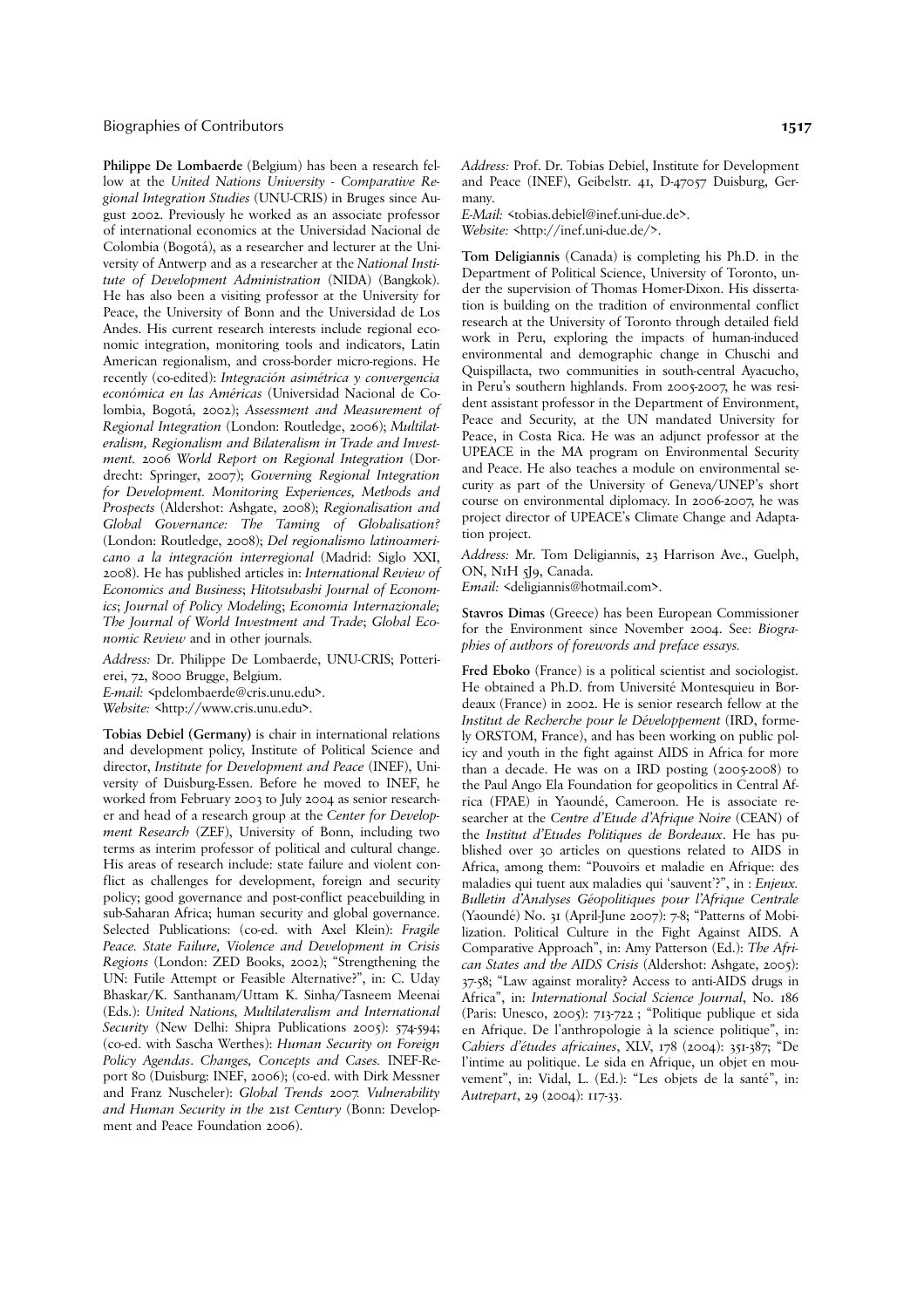*Address:* Dr. Fred Eboko**,** UMR 912, IRD-INSERM-Université de la Méditerranée, SE4S, Observatoire Régional de la Santé, 23 rue Stanislas Torrents, 13006 Marseille, France. *E-mail:* [<fred.eboko@wanadoo.fr> and](mailto:fred.eboko@wanadoo.fr) [<F](mailto:fred.eboko@wanadoo.fr)[red.Eboko@bondy.ird.fr>.](mailto:Fred.Eboko@bondy.ird.fr) 

**Mersie Ejigu** (Ethiopia), currently president and chief executive officer of the *Partnership for African Environmental Sustainability* (PAES) and senior fellow at the *Foundation for Environmental Security & Sustainability* (FESS). He is also visiting professor at the University for Peace, Department of Environmental Security and Peace, a former Assistant Director General for Programmes and Policy of IUCN – The World Conservation Union, He has served as Minister of Planning and Development of Ethiopia (1982-1991) and Minister of Agriculture and Natural Resources (1991). He has been a consultant for UNDP, UNDESA, IMF, The World Bank and UNICEF in areas of strategic planning, finance and development policy, environmental policy, and programme formulation and evaluation. He pursued his undergraduate studies in agricultural economics at the Alemaya College of Agriculture, and graduate studies in economics at the University of British Columbia, Vancouver, Canada. He initiated, designed and guided the project to study the link between environmental security and armed conflict in Burundi, Ethiopia, Rwanda and Uganda funded by the European Union. Among his most recent most relevant publications are: "Land, Forest, Insecurity and Conflict"*,* in: *The International Forestry Review, Special Issue on Africa,* 8,1 (2006): 72-77; "Grasping the Nettle", in: *Our Planet*, *The magazine of the United Nations Environment Programme* (UNEP), 16,3 (November 2005): 20-21, special issue on: "Energy, Finance and Climate Change"; "L'Afrique a besoin d'énergies renouvelables", Point de vue, in: *Le Monde*, 22 June 2005; *"*Poverty, Deforestation, Environmental Insecurity, and Conflict in the Horn of Africa and Great Lakes Countries*"*, in: *Forests and Conflicts*, European Tropical Forest Research Network, No. 43-44 (Winter 2004-2005); *Post Conflict Liberia: Environmental Security as a Strategy for Sustainable Peace and Development*, FESS Working Paper, 2006.

*Address*: Mr. Mersie Ejigu, 9015 Edgepark Rd, Vienna, VA 22182, USA. *Email:* [<mejigu@paes.org>.](mailto:mejigu@paes.org) *Website*[: <www.paes.org>.](http://www.paes.org)

**Fulya Ereker** (Turkey), research assistant and PhD candidate at the Department of International Relations at Ankara University. She holds a BA in international relations from the Black Sea Technical University and a MA in international relations with a dissertation on "An Analysis of Turkish Foreign Policy Making and Decision-Makers". She is working on a PhD dissertation on "Foreign Policy and Identity: The Case of Turkish Foreign Policy". Among others, she published: "Just War Concept: From Antiquity Up to Present" (2004, *Uluslararasý Iliskiler*); "The Effect of the Political System on Turkish Foreign Policy" (2004, Istanbul Ticaret Universitesi Sosyal Bilimler Dergisi), both in Turkish.

*Address:* Ms. Fulya Ereker, Ankara University, Faculty of Political Science, Cebeci, 06590, Ankara, Turkey. *E-mail:* <fereker@politics.ankara.edu.tr>. *Website*: <http://www.politics.ankara.edu.tr>.

**Hari Eswaran** (USA) has worked on sustainable agriculture and global climate change since 2000. He organized a workshops on 'Sustainable Land Management' and on 'Stressed Agro-ecosystems'. Based on twenty years of experience on global soil resources, he completed a 1:30M map of: 'Soil Regions of the World', published as a *Soil Management Collaborative Research Support Program* (SM-CRSP) document. As a former chairman of a Commission of the International Society of Soil Science, he coordinated international scientific efforts on soil genesis, classification, and resource assessment and monitoring. He chairs an International Task Force on Land Degradation of the International Society of Soil Science. He is co-author of: "Issues and challenges of dryland agriculture in Southern Asia", in: Juo, A.S.R.; Freed, R.D. (Eds.): *Agriculture and the Environment: Bridging Food Production and Environmental Protection in Developing Countries.* ASA Special Publication No. 60 (Madison WI.: American Society of Agronomy, 1995): 161-180; "Global soil carbon resources", in: Lal, R.; Kimble, J.; Levine, E.; Stewart, B.A. (Eds.): *Soils and Global Change. Advances in Soil Science* (Boca Raton: Lewis, 1995): 27-44*.* 

*Address:* Dr. Hari Eswaran, USDA-Natural Resources Conservation Service, Room 4250, South Building, 14th & Independence Ave, SW. Washington, DC 20250, USA. *Email:* <hari.eswaran@wdc.usda.gov>. *Website***:** <www.nrcs.gov>.

**André P.C. Faaij** (The Netherlands), associate professor at the Copernicus Institute for Sustainable Development of Utrecht University; study of chemistry and environmental sciences, Ph.D. on energy production from biomass and wastes, visiting researcher at the Center for Energy and Environmental Studies, Princeton University and at King's College, London University. Main research experience: energy system scenario analysis and modelling, bio-energy and other renewables, land-use issues, international bio-energy trade, sustainability assessments of energy systems, alternative transport fuels, decarbonization of fossil fuels, capture and storage of  $CO<sub>2</sub>$  (CCS), waste treatment, material and energy efficiency, technological learning, greenhouse gas balances and energy and research policies. He coordinates a research cluster on energy supply and system studies and is experienced in research and management in a multidisciplinary and international setting. He is a member of expert groups in bio-energy and energy policy, research and strategic planning. He advices governments, the EC, IEA, the UN, GEF, OECD, WEF, the energy sector and industry, NGOs, etc. He leads Task 40 of the IEA on Sustainable International Bio-energy Trade and acted as national representative in several other tasks. He advices the UN Biofuels Initiative and FAO's bioenergy activities, supported by the G8 Global Bio-energy Partnership. He recently joined the IPCC team to draft the Special Report on Renewable Energy, the new *Global Energy Assessment* (GEA) and he be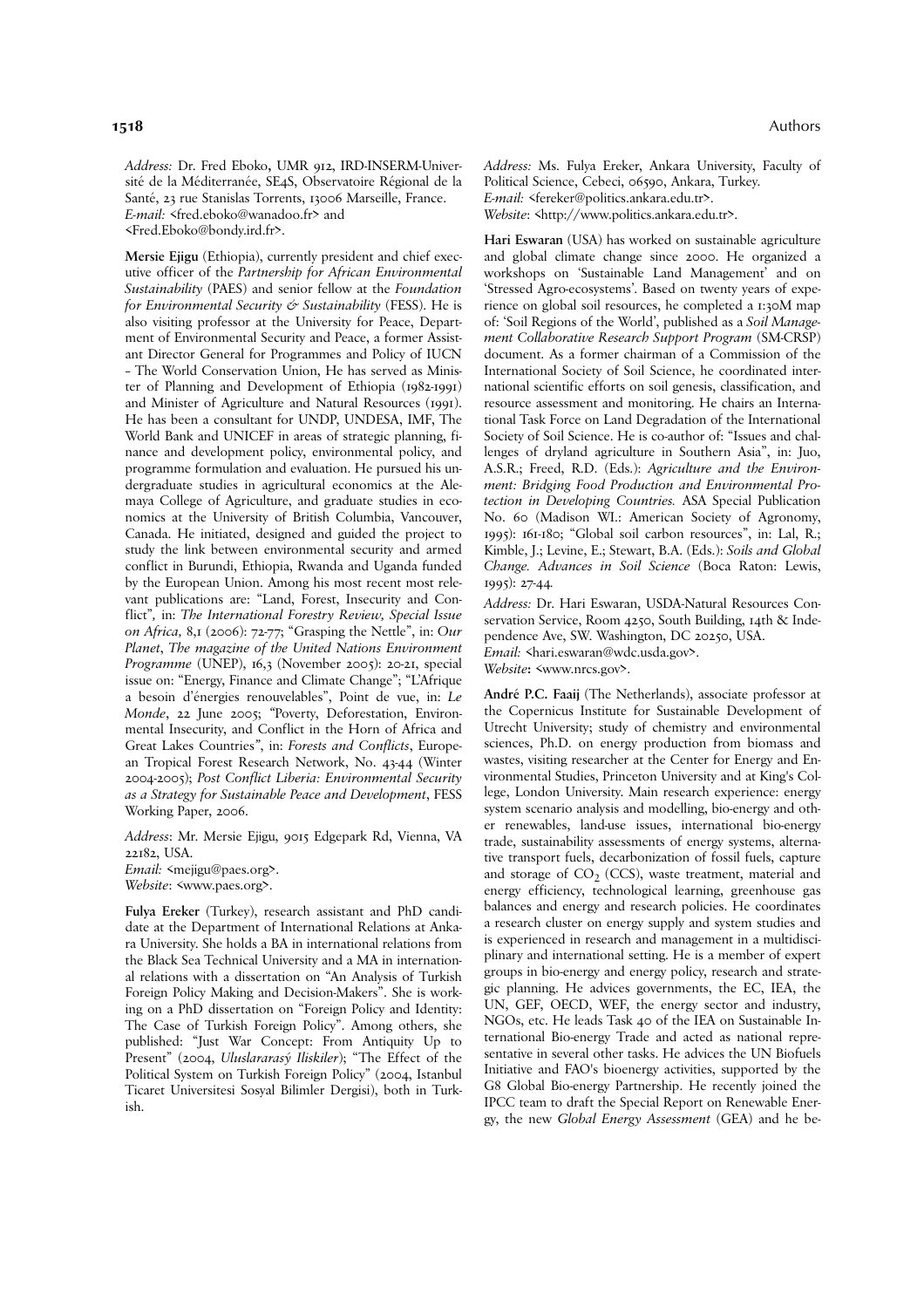came member of the *World Economic Forum's* (WEF) Global Agenda Council on Alternative Energies. He was lead author for the World Energy Assessment of the UN, the Worldwatch Institute's book on Biofuels for the 21<sup>st</sup> Century, the IPCC 4<sup>th</sup> assessment report and of the IEA's World Energy Outlook. He is board member and guest editor of the journal Biomass & Bioenergy and is reviewer for journals, scientific and government bodies. He published over 450 titles in scientific journals, reports, books and proceedings, (co-) organized a range of international workshops and conferences and is frequently lecturing across the globe.

*Address*: Prof Dr. André P.C. Faaij, Copernicus Institute, Utrecht University, Heidelberglaan 2, 3584 CS, Utrecht, The Netherlands.

*Email*: <A.P.C.Faaij@uu.nl>.

*Website*: <http://www.geo.uu.nl/20419main.html>.

**David Faiman** (Israel) is professor of physics and chairman of the Department of Solar Energy and Environmental Physics at Ben-Gurion University's Jacob Blaustein Institutes for Desert Research, in Sede Boqer where he is also director of Israel's National Solar Energy Center. A physicist by training, he obtained his first degree from the University of London, and his second and third degrees from the University of Illinois. Between 1969 and 1976 he performed research in theoretical physics at Oxford University, CERN and the Weizmann Institute. In 1976 he joined the Ben-Gurion University where he participated in the establishment of the Blaustein Institutes, refocusing his research activities into the field of applied solar energy. He is widely published and has chaired or been a member of numerous international committees. At present he is Israel's representative to the Task 8 Photovoltaic Specialist Committee of the *International Energy Agency* (IEA), and has co-authored their latest book: *Energy from the Desert: Practical Proposals for Very Large Scale Photovoltaic Systems* (London: James & James, 2007).

*Address:* Prof. Dr. David Faiman, Department of Solar Energy & Environmental Physics, Blaustein Institutes for Desert Research, Ben-Gurion University of the Negev, Sede Boqer Campus, 84990 Israel.

*Email*: <faiman@bgu.ac.il>.

*Website*: <http://www.bgu.ac.il/solar>.

**Isabel Fischer** (Germany): Dipl.-Ing. sc.agr., since 2003, doctorial student at the Institute of Agricultural Economics and Social Sciences in the Tropics and Subtropics, Department of Agricultural Development Theory and Policy and research associate in subproject F2.2 "Risk Management of Farm Households in Northern Vietnam" of the so-called The Uplands Program (SFB 564): "Research for Sustainable Land Use and Rural Development in Mountainous Regions of Southeast Asia" at the University of Hohenheim, Germany. Her current research focuses on vulnerability of rural households, risk management and microinsurance. From 1995 until 2002, she studied agricultural science at the University of Hohenheim, specializing in economics and social sciences in the tropics and subtropics. Her publications include: *Media Supported Communication in Agricultural*

*Extension and Participatory Rural Development in Northern Thailand*. Research in Development Economics and Policy Discussion Paper No 4/2004 (Stuttgart: Grauer Verlag); Dufhues, T.; Lemke, U.; Fischer, I.: *New ways for rural finance – Livestock insurance schemes in Vietnam*. Research in Development Economics and Policy Discussion Paper No 5/2004 (Stuttgart: Grauer Verlag); Beuchelt, T.; Fischer, I.: "What do Vietnamese Farmers do when a Crisis Occurs? Covering Lack of Resources through Social Networks", in: Buchenrieder, G.; Dufhues, T. (Eds.): *Making rural households' livelihoods more resilient. The importance of social capital and the underlying social networks*. Studies on the Agricultural and Food Sector in Central and Eastern Europe, vol. 34 (Halle: Institute of Agricultural Development in Central and Eastern Europe, 2006): 45-57; Dufhues, T.; Buchenrieder, G.; Fischer, I.: *Social capital and rural development: Literature review and current state of the art*. Discussion Paper 96/2006 (Halle: Institute of Agricultural Development in Central and Eastern Europe (IAMO)); (co-author with G. Buchenrieder): *Laptop, Livestock Drawings and Ricewine: A Demand Analysis for Livestock Insurance in Northern Vietnam*. Research in Development Economics and Policy Discussion Paper No 3/ 2008 (Stuttgart: Grauer Verlag).

*Address:* Ms. Isabel Fischer, University of Hohenheim, Dept. 490A, 70593 Stuttgart, Germany. *Email:* <fischer.isabel@gmx.de>.

*Website*: **<**https://www.uni-hohenheim.de/sfb564/>.

**Dilrukshi Fonseka** (Sri Lanka) holds an MSc in international relations from the *London School of Economics and Political Science* (LSE), United Kingdom and earned her BA from Mount Holyoke College, USA. Between 2005 and 2006, she worked with the Tsunami Recovery Unit of the *United Nations Development Programme* (UNDP) in Sri Lanka, where she oversaw UNDP's human rights and human rights-based approaches and initiatives. Before she worked for the Berghof Foundation for Conflict Studies and also for the International Center for Ethnic Studies in Sri Lanka. She serves on the faculties of several academic and professional courses on the topics of peace-building, human rights and gender. Currently she is Team Leader – Peace and Recovery at UNDP Sri Lanka.

*Address*: Ms. Dilrukshi Fonseka, 362/2 High Level Road, Delkanda, Nugegoda, Sri Lanka.

*Email*: [<dilrukshi.fonseka@undp.org>](http://us.f656.mail.yahoo.com/ym/Compose?To=dilrukshi.fonseka@undp.org" \t "_blank) and

<[dilrukshi.fonseka @gmail.com>](mailto:dilrukshi.fonseka@gmail.com).

**Jochen Froebrich** (Germany), Dr.-Ing., team leader for *Integrated Water Resources Management* (IWRM) at Wageningen University, The Netherlands, was a senior scientist at the Institute of Water Quality and Waste Management, University of Hannover. He specialized in water stress management in arid and semi arid regions. He has worked on a variety of multidisciplinary projects in North Africa, Southern Europe and Central Asia. His current research interests focus on the inclusion of water quality aspects in water management under water scarcity. He is leading a number of international research teams in this field. Relevant examples are the EC-project tempQsim (EVK1-CT2002-00112) for im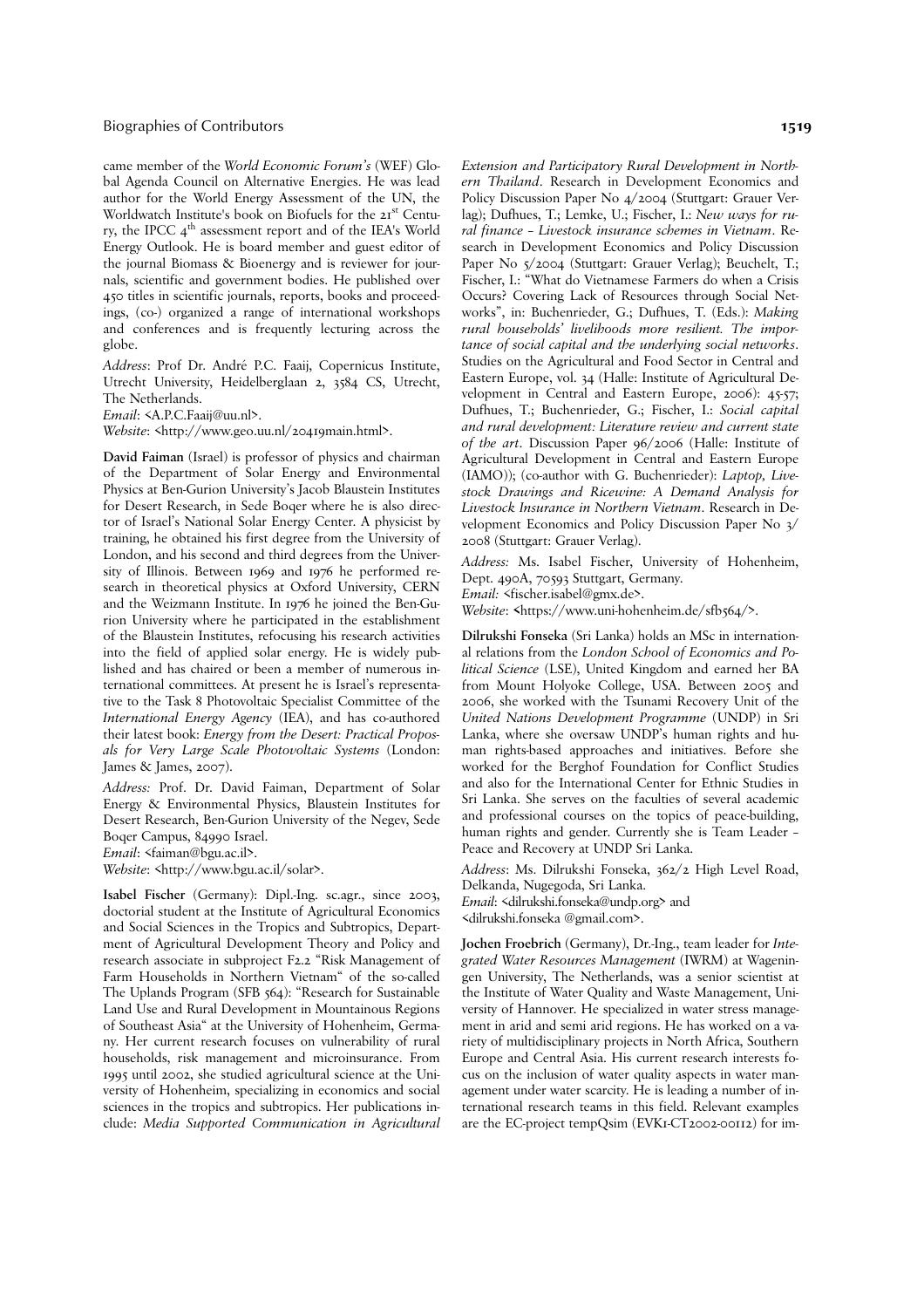proving water quality models and their applicability in dryland basins or the INCO-project Jayhun (INCO 516761) for developing risk management strategies in the Amu Darya basin in the view of future changes in water availability. Another important activity is research on best option combinations to mitigate water stress (within the integrated project (IP) AquaStress). Major publications include: Froebrich, J.; Olsson, O.; Bauer, M.; Normatov, I.; Petrov, G.: "Improved dam operation in the Amu Darya river basin including transboundary aspects", in: Berga, L.; Buil, J.M.; Bofill, E.; De Cea, J.C.; Garcia Perez, J.A.; Mañueco, G.; Polimon, J.; Soriano, A.; Yagüe, J. (Eds.): *International symposium on dams in the societies of the* 21*st century*, ICOLD congress, Barcelona, 18 June 2006 (London: Taylor & Francis, 2006): 97-103; Froebrich, J.; Bauer, M.; Ikramova, M.; Olsson, O.: *Water quantity and quality dynamics of the THC – Tuyamuyun Hydroengineering Complex and implications for reservoir operation*. Environmental Science and Pollution Research (ESPR), in: ESPR, 14,6 (2005): 435- 442; Froebrich, J.: "New Challenges in Lake and River Monitoring", in: *Freshwater Forum*, 23 (2005), Freshwater Biological Association, Ambleside, UK; Froebrich, J.: "Enhanced reservoir operation – concept for improving water quality and water management in water stressed areas", in: *International Agricultural Engineering Journal*, 14,4 (2005): 147-160.

*Address*: Dr.-Ing. Jochen Froebrich, Division of Integrated Water Resources Management, Center for Water and Climate, Wageningen University, Alterra, P.O. Box 47, 6700 AA Wageningen; Building no. 104, Droevendaalsesteeg 4, 6708 PB Wageningen, The Netherlands. *Email*: <jochen.froebrich@wur.nl>.

*Website:* <www.alterra.wur.nl>.

**Claudia F. Fuentes Julio** (Chile) is a PhD student in the Josef Korbel School of International Studies at Denver University and holds an MA in international relations from the University of Kent, England. She worked for five years as a researcher at the *Latin American Faculty of Social Sciences* (FLACSO-Chile) on international politics and security issues in Latin America. She has been professor of international relations at Chilean universities and other academic centers. Her publications include: Rojas, Francisco; Fuentes, Claudia (Eds.): *Promover la seguridad humana, marcos éticos, normativos y educacionales para América Latina y El Caribe* (Paris: UNESCO, 2005).

*Address:* Ms. Claudia F. Fuentes Julio, 1974 S. University Blvd. Apt., Denver, Colorado 80210, USA. *E-mail:* <claudia.fuentes@du.edu>. *Website*: [<http://www.du.edu/gsis/](http://www.du.edu/gsis/)>.

**Niklas Gebert** (Germany) is research associate at the United Nations University - Institute for Human Security and Environment (UNU-EHS) and is currently conducting research on socio-economic vulnerability assessment in Indonesia within the *German Indonesian Tsunami Early Warning System* (GITEWS) project. He holds a M.Sc. in human geography from the University of Bonn (Germany). He specialized in geographical development research with emphasis on vulnerability assessment in Malawi. Prior to his engagement at UNU-EHS, he worked as a junior professional for the *German Technical Cooperation* (GTZ) in the field of food security, HIV/AIDS in Africa and on capacity development for chemical management.

*Address:* Mr. Niklas Gebert, UN Campus, Hermann-Ehlers Str. 10, 53111 Bonn, Germany. *Website:* <http://www.ehs.unu.edu>.

*Email:* <[gebert@ehs.unu.edu](mailto:gebert@ehs.unu.edu)>.

**Luc Gnacadja** (Benin) is the executive secretary of the *United Nations Convention to Combat Desertification* (UNCCD). See: *Biographies of authors of forewords and preface essays.*

**John Grin** (Netherlands) is professor at the Department of Political Science of the University of Amsterdam and scientific director of the *Amsterdam School for Social science Research* (ASSR). See: *Biographies of editors.*

**Tobias Hagmann** (Switzerland), PhD in public administration (Swiss Graduate School of Public Administration ID-HEAP). He has been a lecturer in political geography at the Department of Geography, University of Zürich since 2007. His main research focuses on conflict studies, the political sociology of the state, and on politics in the Horn of Africa. Between 1998 and 2006 he was a researcher at swisspeace, Bern, a research officer for ACORD Somalia, Nairobi in 2001 and a visiting researcher at the Institute of Ethiopian Studies at Addis Ababa University (2003-2005). He has published articles on environmental conflicts and politics in Ethiopia and Somalia in: *African Affairs*, *Journal of Modern African Studies*, *Peace, Conflict and Development*, and *Politique Africaine*.

*Address*: Dr. Tobias Hagmann, Department of Geography, University of Zürich, Winterthurerstrasse 190, CH-8057 Zürich, Switzerland.

*E-Mail*: <tobias.hagmann@geo.uzh.ch>.

*Website*: <www.geo.uzh.ch>.

**Bassam Ossama Hayek** (Jordan), director of the Environmental Research Centre, *Royal Scientific Society* (RSS). He is a chemical engineer and obtained a Ph.D. in chemical engineering from the University of Swansea (UK) in 1994. He started his career in 1994 as a researcher in the environment field at the RSS. He has experience in the treatment of domestic and industrial wastewater; environment assessment; hazardous waste management and control. He has executed and supervised research projects and studies on the treatment of wastewater, industrial audits (pollution prevention and waste minimization and cleaner production), environmental assessment, and hazardous materials management. He participated as a member in national committees such as the Domestic Wastewater Management Committee and the Reclaimed Water Reuse Coordination Committee (Ministry of Water and Irrigation), the National Hazardous Material Management Committee and the AGENDA 21 task force (Ministry of Environment). He has written and supervised or co-authored some 20 publications of scientific papers and technical reports, including: *Environment Sector in Jordan; Key Issues for Environmental Risk Assessment,* International Risk Management Meet-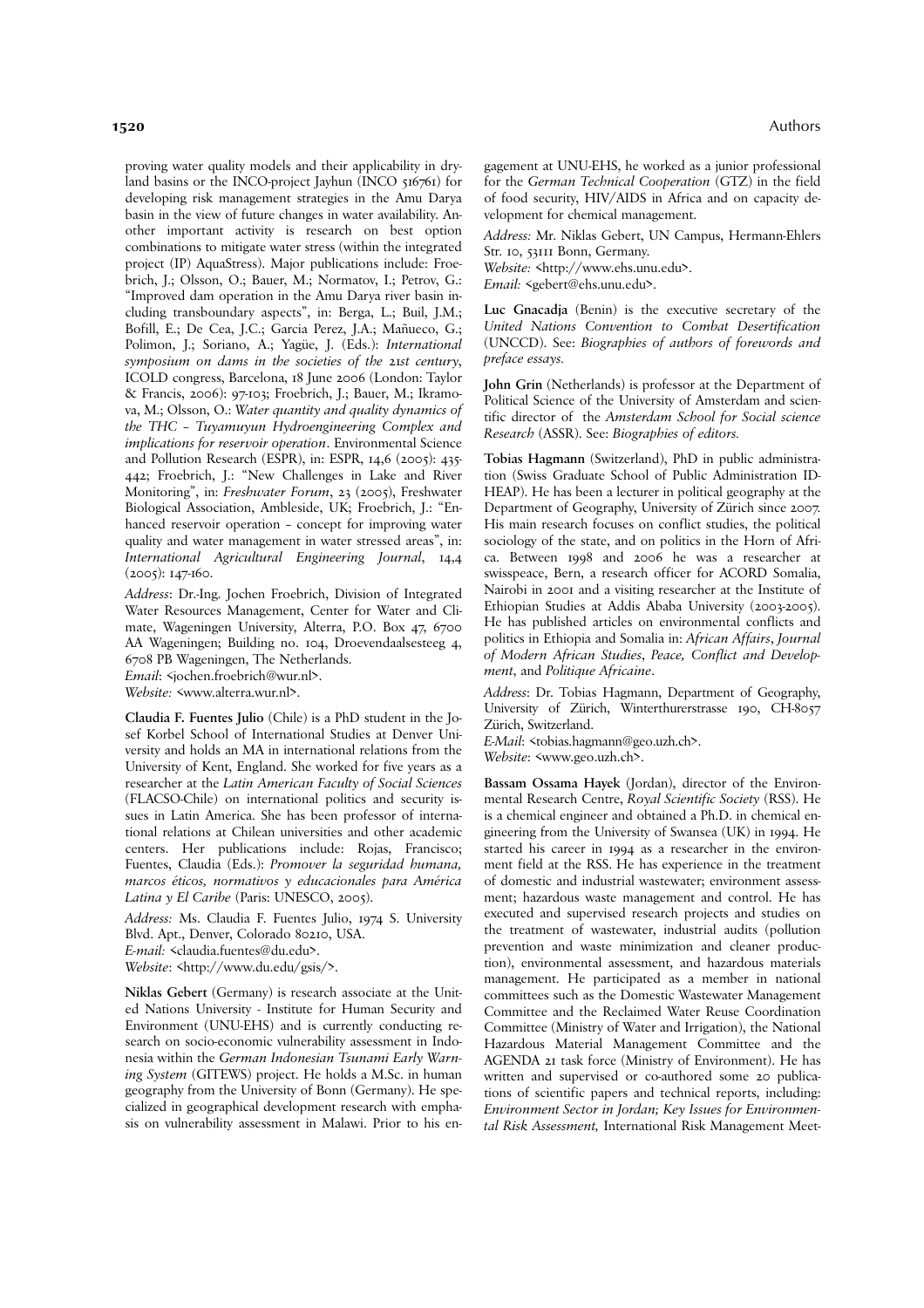## Biographies of Contributors **1521**

ing*,* Italy 2001; *Environmental and Economic Improvement through Implementation of Cleaner Production in Hospitality Sector in Jordan: Case Studies in Four Hotels,* <sup>2008</sup>. He supervised the following studies: *Environmental Impact Assessment for Gas Transmission Project,* 2004; *Environmental Impact Assessment for Silica Sand Project,* 2002; *Environmental Impact Assessment for Kemira Arab Potash Co.,* 2000; *Water Pollution Crises Management; A Case Study on Cryptosporidium Outbreak in Munshiyat Bani Hassan - Jordan*, report submitted to the Ministry of Health, Jordan, November 2007.

*Address:* Dr. Bassam Hayek, Director, Environment Research Centre, Royal Scientific Society, P.O. Box 1438, Al Jubeiha 11941, Amman, Jordan.

*Email:* [<b.hayek@rss.gov.jo>](mailto:b.hayek@rss.gov.jo) and <BOHayek@yahoo.co.uk>. *Website:* <www.rss.gov.jo>.

**Dirk H. Hoekman** (The Netherlands), Ph.D., associate professor in remote sensing at Wageningen University, with main interests in the physical aspects of remote sensing, microwave remote sensing and applications of remote sensing in forestry, agriculture, (agro-)hydrology, climate studies and environmental change. Co-founder of SarVision, an organization devoted to the development of operational monitoring systems. Co-ordinator for training and research programmes, including the NASA PACRIM-2 and ESA INDREX-1 and -2 campaigns, to support the realization of operational monitoring systems for sustainable forest management and nature conservation. Lead scientist for the JAXA Kyoto & Carbon Initiative for exploitation of the ALOS PALSAR satellite in the region Insular SE Asia (Malaysia, Indonesia, Philippines and Papua New Guinea). His major publications include: "Satellite radar observation of tropical peat swamp forest as a tool for hydrological modelling and environmental protection", in: *Aquatic Conservation: Marine and Freshwater Ecosystems*. Special edition on: *Satellitebased radar – developing tools for wetlands management*, 17 (2007): 265-275; (co-author with Tran, N.Thanh; Wehrens, Ron; Buydens, Lutgarde M.C.: "Initialization of Markov Random Field Clustering of Large Remote Sensing Images", in: *IEEE Transactions on Geoscience and Remote Sensing*, 43,8 (2005): 1912-1919; (co-author with Quiñones, Marcela J.): "Exploration of factors limiting biomass estimation by polarimetric radar in tropical forests", in: *IEEE Transactions on Geoscience and Remote Sensing*, 42,1 (2004): 86-104; (co-author with Vissers, Martin A.M.): "A new polarimetric classification approach evaluated for agricultural crops", in: *IEEE Transactions on Geoscience and Remote Sensing*, 41,12 (2003): 2881-2889; (co-author with Quiñones, Marcela J.,): "Biophysical Forest Type Characterisation in the Colombian Amazon by Airborne Polarimetric SAR", in: *IEEE Transactions on Geoscience and Remote Sensing*, 40,6 (2002): 1288-1300; (co-author with Varekamp, Chris): "Observation of tropical rain forest trees by airborne high resolution interferometric radar"*,* in: *IEEE Transactions on Geoscience and Remote Sensing*, 39,3 (2001): 584-594; (co-author with Quiñones, Marcela J.): "Land cover type and biomass classification using AirSAR data for evaluation of monitoring scenarios in the Colombian Amazon"*,* in: *IEEE Transactions on Geoscience and Remote Sensing*, 38 (2000): 685-696.

*Address:* Prof. Dr. Dirk Hoekman, Wageningen University, Dept. of Environmental Sciences, Droevendaalsesteeg 4, 6708 PB, Wageningen, The Netherlands. *Email*: <[dirk.hoekman@wur.nl](mailto:dirk.hoekman@wur.nl)>.

*Website:* <[www.sarvision.nl>](http://www.sarvision.nl) and <www.wur.nl>

**Thomas Homer-Dixon** (Canada) holds the CIGI Chair of Global Systems at the Balsillie School of International Affairs in Waterloo, Canada, and is a professor in the Centre for Environment and Business at the University of Waterloo. He was born in Victoria, British Columbia and received his B.A. in political science from Carleton University in 1980 and his Ph.D. from MIT in international relations and defence and arms control policy in 1989. He then moved to the University of Toronto to lead several research projects studying the links between environmental stress and violence in developing countries. Recently, his research has focused on threats to global security in the  $2I<sup>st</sup>$  century and on how societies adapt to complex economic, ecological, and technological change. His books include: *[The Up](http://www.theupsideofdown.com" \t "_blank)[side of Down: Catastrophe, Creativity, and the Renewal of](http://www.theupsideofdown.com" \t "_blank) [Civilization](http://www.theupsideofdown.com" \t "_blank)* (New York: Knopf – Washington, DC: Island Press, 2006), *[The Ingenuity Gap](http://www.ingenuitygap.com" \t "_blank)* (New York: Knopf, 2000), which won the 2001 Governor General's Non-fiction Award, and *Environment, Scarcity, and Violence* (Princeton; Princeton University Press, 1999), which won the Caldwell Prize of the American Political Science Association.

*Address:* Prof. Dr. Thomas Homer-Dixon, The Centre for International Governance Innovation, 57 Erb St. West, Waterloo, ON, N2L 6C2, Canada. *Email:* <[tad@homerdixon.com](mailto:tad@homerdixon.com)>

*Website:<*[www.homerdixon.com](http://www.homerdixon.com)>.

**Gunhild Hoogensen** (Norway) is associate professor in the Department of Political Science at the University of Tromsø. Her main research interest is security studies, broadly speaking, and more specifically the relevance and application of the human security concept to the Arctic context and to military education (particularly in the field of civilmilitary cooperation or relations). She leads the Human Security Programme at the University of Tromsø, which includes such projects as the International Polar Year project *GAPS* (security and oil and gas activity in the Arctic) as well as *MENSA* (military education and the new security agenda). She is also academic coordinator for the Model UN programme and co-academic coordinator (political science) for various masters programmes offered to the Norwegian military. Her publications include the following books: *Environmental Change and Human Security in the Arctic* (London: Earthscan, 2008); *International Relations, Security, and Jeremy Bentham* (London: Routledge, 2005) and *Women in Power: World Leaders Since* 1960 (New York: Praeger, 2006), and articles in: Security *Dialogue, Canadian Foreign Policy*, and *International Studies Review*.

*Address*: Prof. Dr. Gunhild Hoogensen, Department of Political Science, University of Tromsø, N-9037 Tromsø, Norway.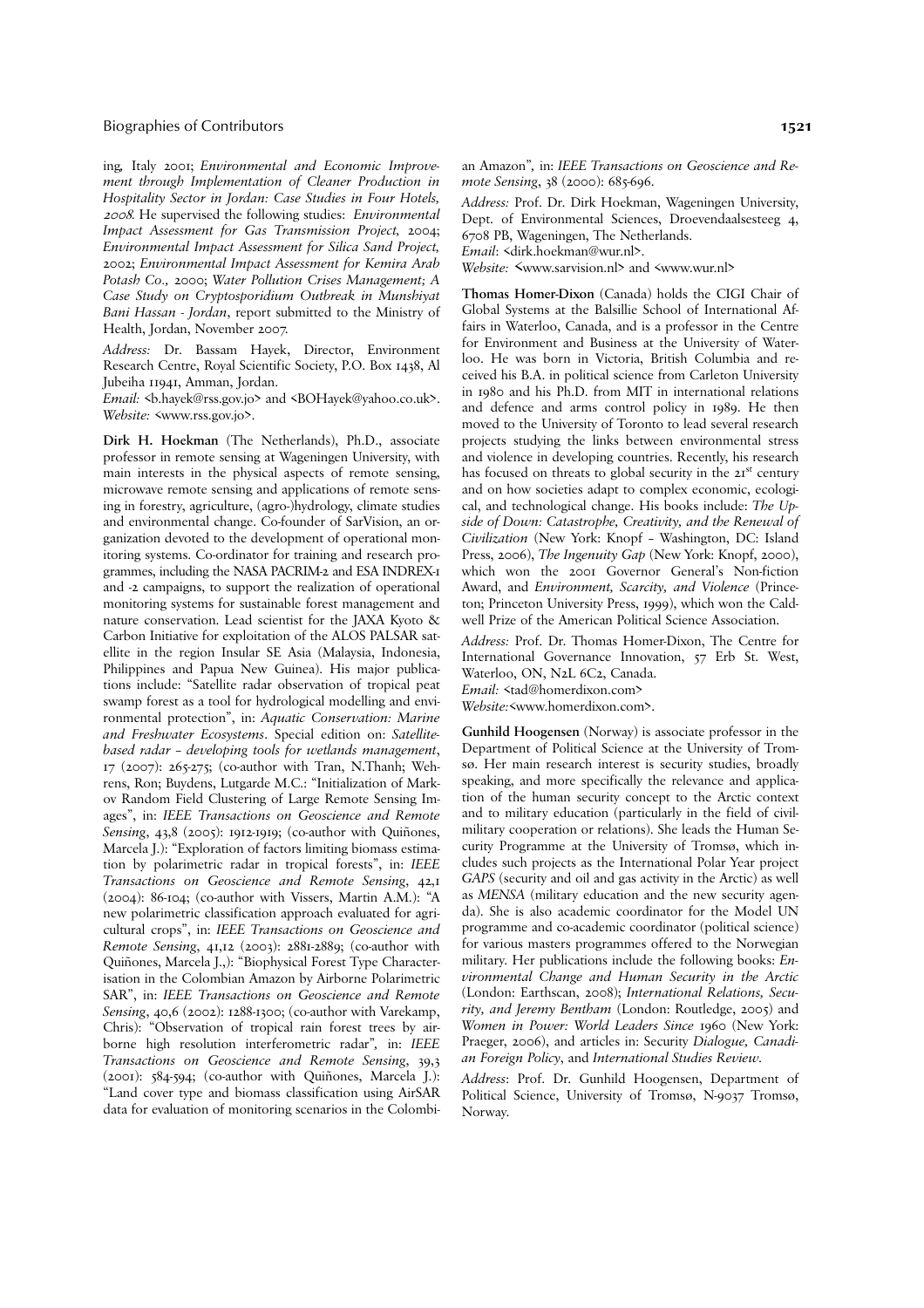*Email*: <[gunhildh@sv.uit.no](mailto:gunhildh@sv.uit.no" \o "blocked::mailto:gunhildh@sv.uit.no)>.

*Website*: [<http://uit.no/statsvitenskap/ansatte/](http://uit.no/statsvitenskap/ansatte/15" \o "blocked::http://uit.no/statsvitenskap/ansatte/15)15> and <http://uit.no/statsvitenskap/humansecurity/1>.

**Arie S. Issar** (Israel), professor emeritus at the J. Blaustein Institutes for Desert Research, and the Geological Department of Ben Gurion University of the Negev. He founded and headed the Water Resources Center of the Institute for Desert Research since 1975 until his retirement in 1998. He received his Ph. D. at the Hebrew University of Jerusalem in 1961. From 1980-1998 he was the holder of the Alain Poher Chair in Hydrogeology of Arid Zones. He received the following prizes: Ernest D. Bergmann Prize for Special Scientific Contributions to the Development of the Negev Desert (1985); Prize of the President of the International Association of Hydrogeologists for Outstanding International Contributions toward the Advancement of Hydrogeology (2003); Honorary Member of the Israeli Association for Water Resources (2005). His current research focuses on the impact of climate change on the hydrological cycle and socio-economic systems; and developing conceptual models in order to mitigate the negative impact of global change on the water resources of the Middle East, including long term policies of sustainable development of the fossil aquifers of the region. He has published about hundred papers and co-edited five books and wrote five books in the fields of geology and hydrogeology. On the impact of climate changes on the hydrological cycle and on the environment he published these books: *Water Shall flow from the Rock. Hydrogeology and Climate in the Lands of the Bible* (Heidelberg – New York: Springer-Verlag, 1990); *Climate Changes during the Holocene and their Impact on Hydrological Systems* (Cambridge: Cambridge University Press, 2003); (Co-ed. with Angelakis, Andreas N.): *Diachronic Climatic Impacts on Water Resources (with Emphasis on the Mediterranean Region* (NATO ASI Series. Springer-Verlag, 1996); (Co-ed. with Brown, Neville): *Water, Environment and Society in Times of Climate Change* (Dordrecht, The Netherlands, Kluwer Academic Publishers, 1998); (Co-ed. with Zohar, Mattanyah): *Climate Change – Environment and Civilization in the Middle East* (Berlin – Heidelberg – New York : Springer 2004, 2007).

*Address***:** Prof. Dr. Arie S. Issar, ZIWR, BGU, Sede Boker Campus, 84990, Israel; Home: Hameshoreret Rachel St.13, Jerusalem, 96348, Israel.

*Email***:** [Issar@bgu.ac.il.](mailto)

*Website*: <http://www.bgu.ac.il/BIDR/bic/general\_info\_ center.htm>.

**Klaus-Dietmar Jacoby** (Germany) is a Ministerialrat in the German government. He was head of the Emergency Planning and Preparations Division in the Office of Oil Markets and Emergency Preparedness of the *International Energy Agency* (IEA) from 2001 to 2006. Since then he is working as a Seconded National Expert in the EU Commission to revise the existing oil emergency stockholding legislation. He has spent most of his working life in various sectors of the German government, principally in the Ministry of Economy and Technology and in the Ministry of Foreign Affairs. In his previous activities he was responsible for energy, scientific and technology policy and information, computer and communication policy. He holds an advanced degree in economics from Cologne University and studied at the *Ecole Nationale d'Administration* (ENA) in Paris. He is married and has one son.

*Address:* Mr. Klaus-Dietmar Jacoby, European Commission, DG Energy, 301 Avenue de Tervuren, 1150 Brussels, Belgium.

*Email:* <klaus-dietmar.jacoby@ec.europa.eu>.

*Website*: <http://ec.europa.eu/energy/index\_en.html>.

**Anders Jägerskog** (Sweden): Ph.D. is project director at the *Stockholm International Water Institute* (SIWI) where his work focuses on international water issues and in particular transboundary waters. Previously he has worked at the secretariat for the *Expert Group on Development Issues* (EG-DI) at the Swedish Ministry for Foreign Affairs, at the *Swedish International Development Co-operation Agency* (Sida) with water resources in southern Africa and at the *Stockholm International Peace Research Institute* (SIPRI) with Middle Eastern security issues. In 2003 he finished his PhD on the water negotiations in the Jordan River Basin at the Department of Water and Environmental Studies, Linköping University, Sweden. He was a member of the Scientific Programme Committee at the *Stockholm International Water Institute* (SIWI) from 2002-2006 and is currently a member of the Scientific Committee of the *International Lakes Commission* (ILEC). He has published over 60 scientific articles, book chapters, debate articles and reports. His publications include: *Managing Transboudary Waters* and: *Water Scarcity Challenges in the Middle East and North Africa (MENA)*. Background Papers prepared for the Human Development Report 2006 (2006); "Water Sharing between Israel, Jordan and the Palestinians", text box: in: *State of the World* 2005, Worldwatch Institute (2005); "Human Security – problems, opportunities and policy implications", in: *Conflict, Security and Development* (2004); *Why states cooperate over shared water? The water negotiations in the Jordan River Basin*, Linköping University, PhD Dissertation, Linköping Studies in Arts and Science, Sweden (2003); at: <http:// www.ep.liu.se/diss/arts\_science/2003/281/digest.pdf>; "Risk and uncertainty from a political perspective: cases from water negotiations", in: *Towards Catchment Hydrosolidarity in a world of Uncertainties*, SIWI Proceedings 2003, Report 18, SIWI Seminar (Stockholm: Stockholm International Water Institute, 2003); "The power of the sanctioned discourse – a crucial factor in determining water policy", in: *Water, Science and Technology*, 47,6 (2003); "Hydrosolidarity as seen from a political perspective – overcoming sanctioned discourse obstacles", in: *Balancing human security and ecological security interests in a catchment: Towards upstream/downstream hydrosolidarity*, SIWI Proceedings 2002 SIWI Seminar (Stockholm: Stockholm International Water Institute, 2002); "Contributions of Regime Theory in Understanding Interstate Water Cooperation: Lessons Learned in the Jordan River Basin", in: Turton, A.R.; Henwood, R. (Eds.): *Hydropolitics in the Developing World: A Southern African Perspective* (Pretoria: African Water Issues Research Unit (AWIRU), 2002).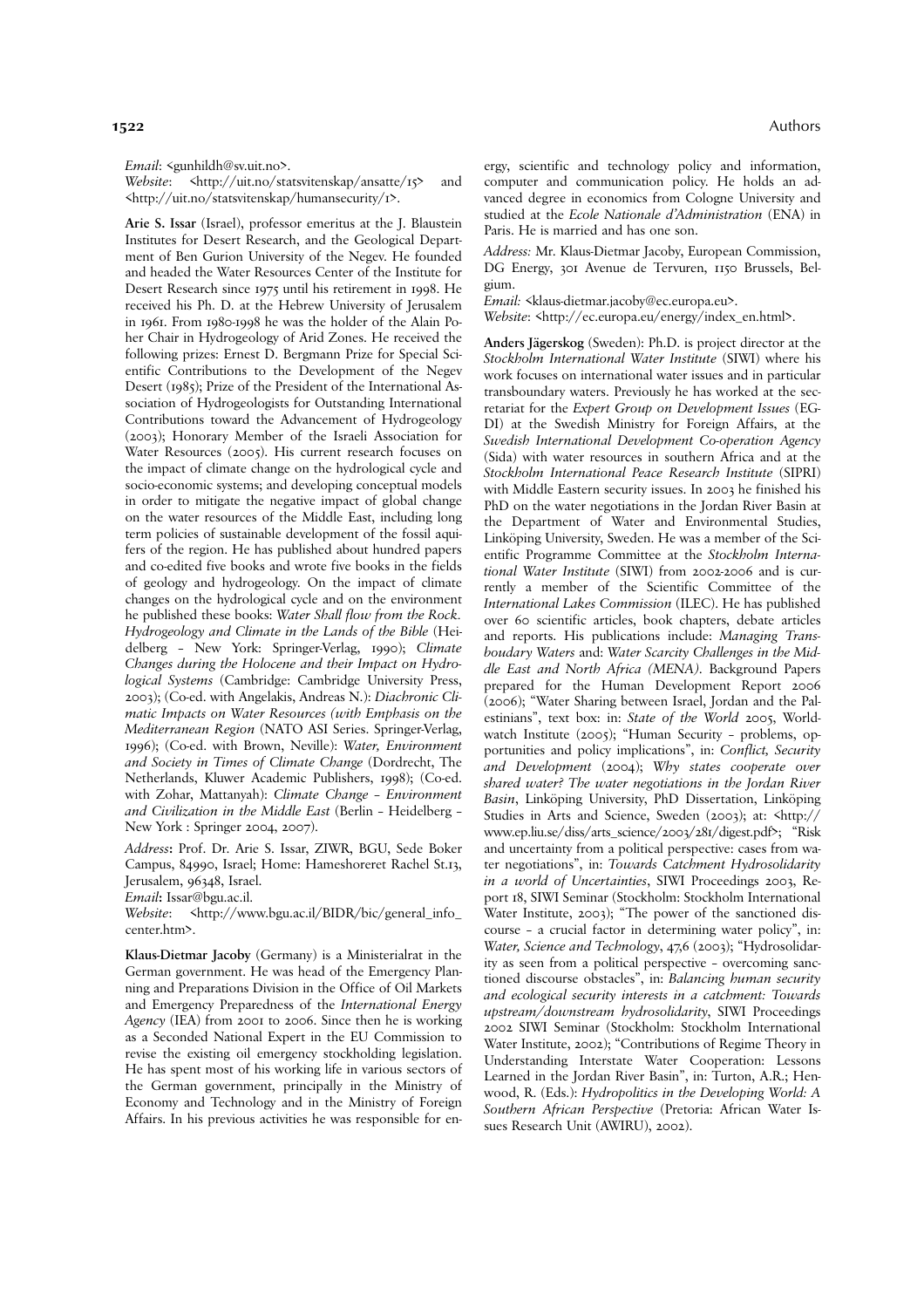*Address:* Dr. Anders Jägerskog, Stockholm International Water Institute, Drottninggatan 33, SE-111 51 Stockholm, Sweden.

*Email:* <anders.jagerskog@siwi.org> and <anders.jagerskog@webaid.se>. *Website*: <http://www.siwi.org/>.

**Patricia Kameri-Mbote** (Kenya), is professor of law, University of Nairobi. See *biographies of editors.*

**Burcak Kapur** (Turkey), research and teaching assistant at the Department of Agricultural Structures and Irrigation, Faculty of Agriculture, University of Çukurova, Adana, Turkey. Mr. Kapur obtained a MSc degree from the International Centre for Advanced Mediterranean Agronomic Studies with a thesis on: "Climate Change, Climatic Water Balance and Crop Water Requirements: Investigation on the Next 100 Years for the Apuglia Region." He is currently working as a project assistant on the "Impact of Climate Change on Agricultural Production System in Arid Areas" in cooperation with the Research Institute for Humanity and Nature, Kyoto, Japan for his Ph.D. study. He contributed papers to: *Global Climate Change and Effects on Soil, Crop Productivity and Water Resources. Proceedings of the International workshop for ICCAP; Land degradation and desertification in Turkey* (Nato-CCMS and Science Committee Workshop).

*Address:* Mr. Burcak Kapur, University of Çukurova, Department of Agricultural Structures and Irrigation, 01330-Balcalý, Adana, Turkey. *EMail:* <br/>bkapur@cu.edu.tr>.

*Website:* **<**www.cu.edu.tr>.

**Selim Kapur** (Turkey), professor of soil science at the Faculty of Agriculture and chairman of the Department of Archaeometry, Çukurova University, Adana, Turkey. He was a European Council Higher Education Scholar in Aberdeen, Scotland (1973-1976), a research fellow at Wageningen Agricultural University, The Netherlands (1978); and General Secretary of the Working Group on Land Degradation and Desertification of the International Union of Soil Sciences. He is a scientific committee member of the European Soil Bureau Network of the EU-Joint Research Centre, Institute of Environment and Sustainability, Ispra, Italy. He has led and participated in link projects with the British Council, NATO and leading EU initiatives on land use and mitigation of land degradation caused by inappropriate use of land. He is coordinating a TEMA (Turkish acronym for the leading/renowned NGO in the country and abroad dealing with the mitigation of land degradation and desertification) – Mitsui (Japan) bilateral project in the Karapýnar (Konya) erosion control station of the Ministry of Agriculture and Rural Affairs seeking to develop a sustainable land management programme for the semi-arid regions allocated on terrestrial dunes and past lacustrine surfaces threatened by climate change and inappropriate use of soil and water. He authored numerous articles, published by the *EU-JRC Institute of Environment and Sustainability* (IES), in special issues and conference proceedings, of chapters in the proceedings of the International Working Group of Land Degradation and of papers on sustainable Land Management and Soil Development with special reference to Soil Micromorphology and indigenous land use published in international journals. His recent studies on the development of the 'Anthroscape' context within the IES frameworks are in progress. He is the key editor of the proceedings of the 13<sup>th</sup> International Meeting on Soil Micromorphology (to be published by Springer), co-editor of the International Board of the *Encyclopedia of Soil Science* (New York: Marcel Dekker), of the *EU-MEDCOASTLAND Project* proceedings, the  $3^{rd}$  and  $7^{th}$  volume of the International Meetings on Soils with a Mediterranean type of climate (*Options Mediterraneennes*, *Catena*, Elsevier) and principle editor of the proceedings of the 1<sup>st</sup> International Meeting on Land Degradation.

*Address:* Prof. Dr. Selim Kapur, University of Çukurova, Departments of Soil Science and Archaeometry, 01330-Balcalý, Adana, Turkey.

*Email:* <kapurs@cu.edu.tr>.

*Website:* <ww.cu.edu.tr>.

**Mary Kay Kindhauser** (USA, Switzerland) is a writer and policy analyst in the Office of the Director-General, World Health Organization. She previously worked as a science writer in the 'communicable diseases' cluster, contributing technical and public information on the SARS, avian influenza, and other outbreaks. She holds a BA degree from Louisiana State University and a MA from Yale University, and is a recipient of Danforth and Woodrow Wilson fellowships.

*Address*: Ms Mary Kay Kindhauser, DGO, World Health Organization, 20 Avenue Appia, CH-1211 Geneva, Switzerland.

*Email*: <[kindhauserm@who.int>](mailto:kindhauserm@who.int). *Website:* <www.who.int/ihr>.

**Kithure Kindiki** (Kenya) is currently associate dean and senior lecturer of international law, School of Law, University of Nairobi. He is an advocate of the High Court of Kenya. He holds a Ph.D degree in international law from the University of Pretoria, and has ten years of University teaching at both undergraduate and post-graduate levels. He has published many articles in peer-reviewed journals and has acted as a consultant for many governmental, intergovernmental and non-governmental organizations. Among his major publications are: (co-ed. with Ambani, Osogo): *The Anatomy of Bomas: Selected Analyses of the* 2004 *Draft Constitution of Kenya* (Nairobi: Claripress, 2005); *Humanitarian intervention and State Sovereignty in Africa: The Changing Paradigms in International Law* (Eldoret: Moi University Press, 2003): 1727-1746; "Broadening the Horizons: the Draft Constitution of Kenya and the Protection of Socio-economic Rights", in: (co-ed. with Ambani, Osogo): *The Anatomy of Bomas: Selected Analyses of the* 2004 *Draft Constitution of Kenya* (Nairobi: Claripress, 2005); "International Trade and Human Rights: Conceptual and Practical Linkages", in: *Pacific Rim Journal of International Law* (2006); "The African Peace and Security Council and the Charter of the United Nations", in: *The Law Society of Kenya Journal,* 1,1 (2005); "Europe and the Reconstruction of Somalia", in: *Forced Migration Review*,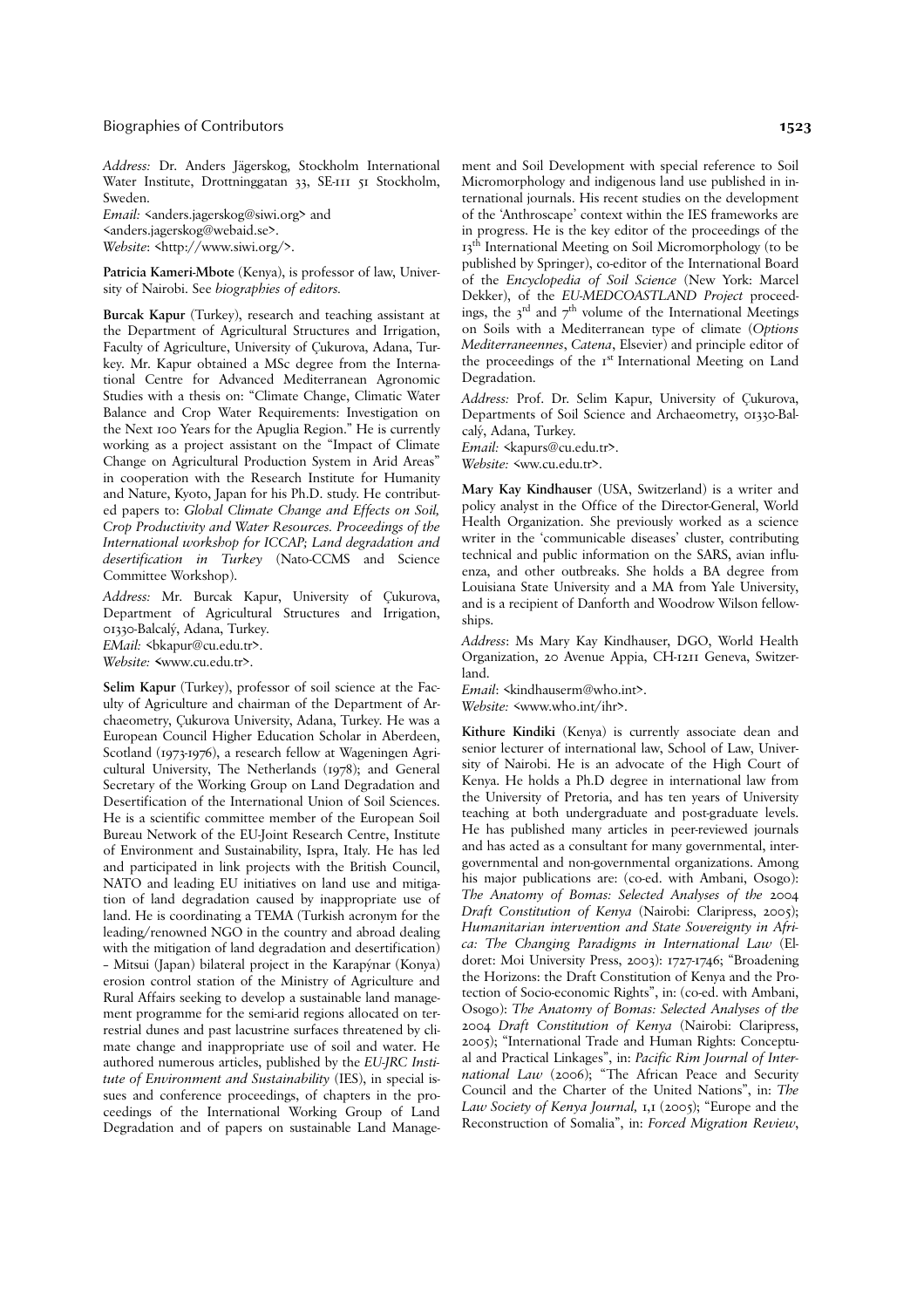23 (2005); "The Proposed Integration of the African Court of Justice and the African Court of Human and Peoples' Rights: Legal Difficulties and Merits", in: *African Journal of International and Comparative Law*, 15,1 (2007): 138- 146: "A People Betrayed – The Darfur Crisis and International Law: Rethinking Westphaliam Sovereignty in the 21<sup>st</sup> Century", in: *Bond Law Review*, 19,2 (2007): 102-123**;** "International Law on Trial: The Darfur Crisis and the Responsibility to Protect Civilians", in: *International Community Law Review*, 9,4 (2007): 445-473; "Synchronizing Kenya's Energy Law with the Framework Environmental Law", in: Okidi, Charles; Kameri-Mbote, Patricia; Akech, Migai (Eds,) *Environmental Law After the Framework Law* (Nairobi: East African Educational Publishers, 2008).

*Address*: Department of Public Law, School of Law, University of Nairobi, Parklands Law Campus, Junction Forest/ Limuru/Parklands Roads, PO BOX 30197-00100 Nairobi, Kenya.

*Email*: **<**kkindiki@yahoo.co.uk> and <kithure@mail.uonbi.ac.ke>.

**Yannis Kinnas** (Greece) holds a doctorate in political science from Athens Panteion University, and a Ph.D. in International Relations from London University. He was associate professor in Athens and has taught and lectured in the United States and Europe. In 1990 he was Radford Distinguished Visiting Professor at Baylor University (USA). From 1976 to 1997 he worked with the Greek Ministry of Foreign Affairs in charge of environmental and economic affairs. From 1987 to 1996 he served with the Permanent Mission of Greece to the United Nations and other international organizations in Geneva. There he also coordinated the Greek presidency in the European Union in 1988 and 1994. In 1994 he became Ambassador for Environment and Economic Affairs. Between 1964-1976 he worked with transnational banks as head of their foreign departments. Since his retirement in 1997 he has worked as a consultant with international NGOs on environmental policy and its application in the *Millennium Environment Assessment* (MEA). He has written on environmental issues and European integration, including nine books. His articles have appeared in learned journals and edited books in Belgium, India, Italy, Japan, Poland, Switzerland, United Kingdom, United States. His latest co-edited book is in Greek on nuclear energy and proliferation (Athens 1996). He was member of the Advisory Board of the: *Journal for Environment and Development*, San Diego (USA) and he is a memeber of the AFES-PRESS Scientific Advisory Board in Germany.

*Address***:** Dr. Yannis Kinnas, 2 Akronos Street, Athens 116-33, Greece.

*Email***:** <jkinnas@hotmail.com>.

*Website*: <http://www.afes-press.de/html/scientific\_board. html>.

Martin Kipping (Germany), political scientist; is I<sup>st</sup> secretary for development cooperation, economic affairs and humanitarian aid at the German Embassy in Kabul, Afghanistan; former water sector desk officer at the German Federal Ministry for Economic Cooperation and Development (BMZ), Bonn. He graduated from the *Institut*

*d'Etudes Politiques de Paris* and from Free University of Berlin (Dipl.-Pol.) before participating in a training programme for young professionals at the *German Development Institute* (DIE), Bonn. He has specialized in questions of international relations and development with a particular focus on conflict management, resource conflicts, transboundary water cooperation and water sector policy. He is currently preparing a PhD thesis on external state-building interventions at the Free University Berlin. His publications include: "Wasserkonflikte und Wasserkooperation am Senegalfluss", in: Kipping, Martin; Lindemann, Stefan, 2005: *Konflikte und Kooperation um Wasser – Wasserpolitik am Senegalfluss und internationales Flussmanagement im Südlichen Afrika* (Münster: Lit-Verlag); (co-author with Elke Herrfahrdt, Tanja Pickardt, Mathias Polak, Caroline Rohrer and Carl Felix Wolff): *Water Governance in the Kyrgyz Agricultural Sector – On its Way to Integrated Water Resources Management?* (Bonn: DIE, 2006); "Conflits et coopération liés à l'eau du fleuve Sénégal", in: *Géocarrefour: La pénurie d'eau : donnée naturelle ou question sociale?*, 80,4 (September 2005); "Challenges for German Development Cooperation in the Water Sector", in: Neubert, Susanne; Scheumann, Waltina; Kipping, Martin (Eds.), 2008: *Water Politics, Policies and Development Cooperation: Local Power Plays and Global Governance* (Berlin - Heidelberg: Springer-Verlag).

*Address:* Martin Kipping, Ravelsberger Str. 55, D-52146 Würselen, Germany.

*Email:* <martin.kipping@gmx.net>.

**Wolfram Krewitt** (Germany) is head of the Department Systems Analysis and Technology Assessment, German Aerospace Center (DLR), he holds a diploma of mechanical engineering from the Technical University of Aachen, and a PhD in energy engineering from the University of Stuttgart. He is an energy engineer with professional experience in the application of renewable energy technologies in Latin America, and more than 15 years experience in the field energy system analysis. He worked with the University of Stuttgart, Institute of Energy Economics and the Rational Use of Energy, were he was heading the Department of Material Flows and Sustainable Development. He joined DLR 2001 as a project manager, and since 2006 is leading the Department of Systems Analysis and Technology Assessment. He co-ordinated various national and international research projects, and has experience as a consultant in Eastern European countries and in South America. He worked as a consultant for the IAEA/IEA on the development of a system of sustainability indicators in the energy sector. Among his major publications and project reports are: (co-author with: Simon/Graus/Teske/Zervos/Schäfer): "The 2°C scenario – A sustainable world energy perspective", in: *Energy Policy*, 35 (2007): 4969-4980; (co-author with Teske/Schäfer/Simon/Graus): "Energy [R]evolution – A Sustainable World Energy Outlook. Greenpeace International", GPI REF JN 035 (Amsterdam, 2007); at: <http://www.energyblueprint.info/>; (co-author with: Nitsch/Fischedick/Pehnt/ Temming): "Market perspectives of stationary fuel cells in a sustainable energy supply system – long term scenarios for Germany", in: *Energy Policy*, 34 (2006): 793-803; (co-author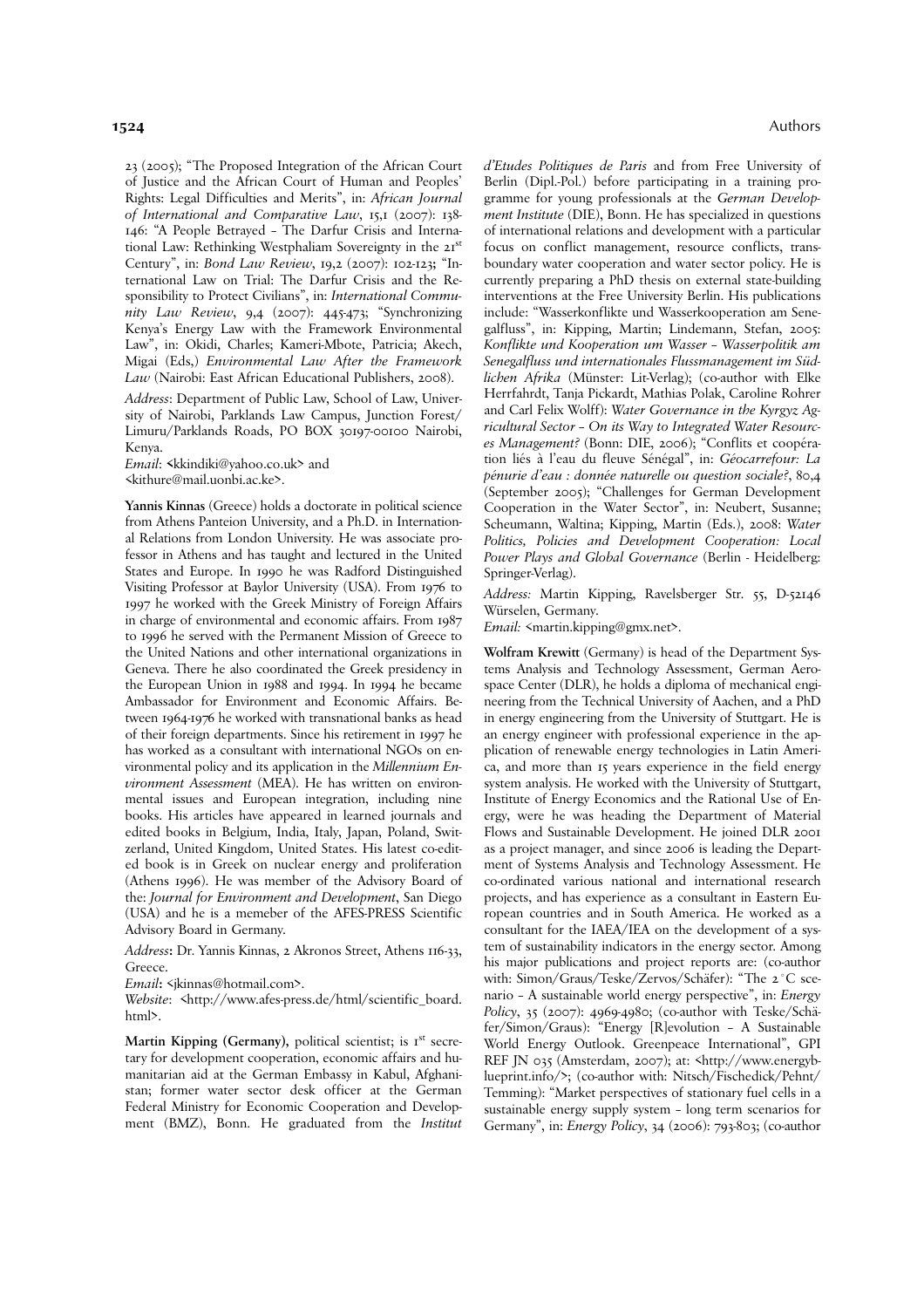with: Nitsch/Reinhardt): "Renewable energies – between climate protection and nature conservation?", in: *International Journal for Global Energy Issues*, 23,1 (2005): 29-42; (co-author with: J. Nitsch): "The German Renewable Energy Sources Act – an investment into the future pays off already today", in: *Renewable Energy*, 28 (2003): 533-542; "External Costs of Energy – do the answers match the questions? Looking back at ten years of ExternE", in: *Energy Policy*, 30 (2002): 839-848.

*Address*: Dr. Wolfram Krewitt, Deutsches Zentrum für Luftund Raumfahrt, Institute of Technical Thermodynamics, Pfaffenwaldring 38-40, D-70569 Stuttgart, Germany. *Email*: <wolfram.krewitt@dlr.de> *Website*: [<www.dlr.de/tt/system](http://www.dlr.de/tt/system)>.

**Heinz Krummenacher** (Switzerland) is the managing director of swisspeace – the Swiss Peace Foundation and head of its early warning unit. See *biographies of editors.*

**Jennifer Leaning** (USA) is professor of the practice of international health at the Harvard School of Public Health and associate professor of Medicine at Harvard Medical School, and cordirector of the Harvard Humanitarian Initiative. Her research and policy interests include issues of public health, medical ethics, and early warning in response to war and disaster, human rights and international humanitarian law in crisis settings, and problems of human security in the context of forced migration and conflict. She has field experience in problems of public health assessment and human rights in a range of crisis situations (including Afghanistan, Albania, Angola, Kosovo, the Middle East, former Soviet Union, Somalia, the Chad-Darfur border, and the African Great Lakes area) and has written widely on these issues. She also has extensive experience in clinical medicine and medical management, most recently (1992- 1997) as the medical director of one of the largest group practices in Massachusetts, and currently chairs the Harvard University Student Health Coordinating Board. She currently serves on a number of non-profit boards, including the Board of Directors of the American Red Cross, Massachusetts Bay Chapter; Physicians for Human Rights; and The Humane Society of the United States. She received her A.B. degree from Radcliffe College, magna cum laude, a master's degree in demography and public health from the Harvard School of Public Health, and her M.D. with honors from the University of Chicago Pritzker School of Medicine. She trained in internal medicine and emergency medicine at Massachusetts General Hospital and is board certified in both specialties. She is a member of the American College of Emergency Physicians. Among her recent publications on these issues are: (co-author with: VanRooyen, M.: "After the Tsunami - Facing the Public Health Challenges", in: *New England Journal of Medicine*, 352 (2005): 435-438; (co-author with: Walker, P.: Wisner, B.; Minear, L.): "Smoke and mirrors: deficiencies in disaster funding", in: *BMJ*, 330 (2005): 247-250; (co-author with: Lautze, S.; Raven-Roberts, A.; Kent, R.; Mazurana, D.: *Assistance, protection, and governance networks in complex emergencies*, in: *Lancet*, 364 (2004): 2134-2141; "Diagnosing Genocide – The Case of Darfur", in: *NEJM*, 351 (19 August 2004): 735-

738; (co-author with: Gingerich T.): *The Use of Rape as a Weapon of War in the Conflict in Darfur, Sudan*, United States Agency for International Development (October 2004[\); at: <http://www.hsph.harvard.edu/fxbcenter/](http://www.hsph.harvard.edu/fxbcenter/HSPH-PHR_Report_on_Rape_in_Darfur.pdf) [HSPH-PHR\\_Report\\_on\\_Rape\\_in\\_Darfur.pdf>; \(co-author](http://www.hsph.harvard.edu/fxbcenter/HSPH-PHR_Report_on_Rape_in_Darfur.pdf) [with: Arie S.; Stites, E.\): "H](http://www.hsph.harvard.edu/fxbcenter/HSPH-PHR_Report_on_Rape_in_Darfur.pdf)uman Security in Crisis and Transition", in: *Praxis: The Fletcher Journal of International Development,* 19 (2004). 5-30; (co-author with: Stabinski, L.; Pelley, K.; Jacob, S.; Long, J.): "Reframing HIV and AIDS", in: *BMJ*, 327 (2003): 1101-1103; "Public Health, War and Terrorism", in: *Harvard Health Policy Review*, 4,1 (Spring 2003): 51-55; (co-ed. with: Briggs, S.M.; Chen L.C.): *Humanitarian Crises: The Medical and Public Health Response* (Cambridge, MA: Harvard University Press, 1999).

*Address:* Prof. Dr. Jennifer Leaning, Harvard Humanitarian Initiative, 14 Story Street, 2nd Floor, Cambridge, MA 02138, USA.

*Email*: <jleaning@hsph.harvard.edu>.

*Website:* <http://www.hsph.harvard.edu/faculty/jenniferleaning/> and <http://www.hhi.harvard.edu>.

**Rik Leemans** (The Netherlands), Dr. (University of Uppsala), professor of environmental systems analysis, Environmental Sciences Department, Wageningen University and director of the WIMEK graduate school. He also chairs the international *Earth System Science Partnership* (ESSP), the Response Option Working Group of the *Millennium Ecosystem Assessment* (MEA) and the Dutch National Global Change Committee. He works on various aspects of global environmental change. He currently directs several multidisciplinary projects on land-use change, biogeochemical cycles, global biodiversity. All these projects accentuate resilience vulnerability and sustainability. His early studies at Uppsala University (Sweden) emphasized the successional dynamics and structure of boreal forests. His subsequent research position at the Biosphere Project of the *International Institute of Applied System Analyses* (IIASA, Austria) focussed on boreal forest models. Over the last decade he was a senior scientist of the *National Institute of Public Health and the Environment* (RIVM) in Bilthoven. Here, he directed the development of integrated modelling approaches for the biosphere within the IMAGE 2 model. Since then his research has excelled into modelling global environmental change. He has published many papers in books, reports and academic journals like *Science*, *Climatic Change*, *Ecological Modelling*, *Global Environmental Change* and *Ecology and Society*. He was involved as a lead-author in all assessments of the *Intergovernmental Panel on Climate Change* (IPCC) that was rewarded the Nobel Peace price in 2007. He is on the editorial board of *Ecosystems*, *Climatic Change*, *Global Environmental Change*, *Carbon Balance and Management and* a member of *Faculty of* 1000 *Biology.* He works as a referee for the *Dutch Science Foundations* (NWO and WOTRO), the *European Research Council* (ERC) and is evaluator of academic institutions and research projects. He has been a member of several scientific associations, such as the *International Association of Vegetation Science*, *The Integrated Assessment Society* and the *American Ecological Society*.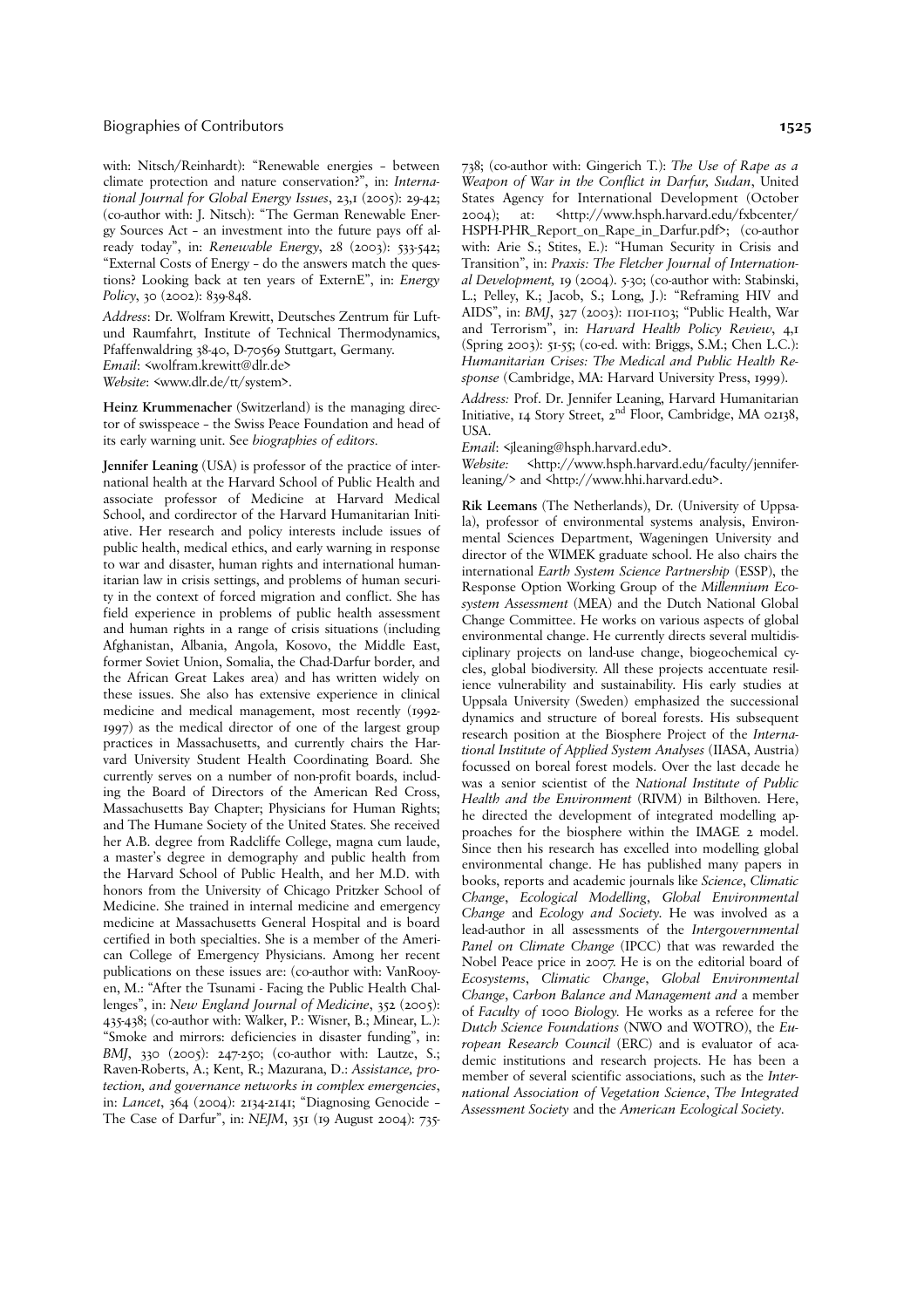*Address*: Prof. Dr. Rik Leemans, Environmental Systems Analysis, Wageningen University & Research, PO Box 47, 6700 AA Wageningen, Tel: +31 317 484919. *Email*: <rik.leemans@wur.nl>.

*Website*: <http://www.esa.wur.nl>.

**Stefan Lindemann** (Germany): political scientist; specialized in environmental and development policy, with a particular emphasis on water-related issues. He is currently a PhD student in development studies at the *London School of Economics and Political Science* (LSE) where he is preparing a thesis on the role of "inclusive elite bargains" in understanding the causes of civil war in Sub-Saharan Africa. Previously, he has worked for the *German Advisory Council on the Environment* (SRU), as a short-term consultant for *Gesellschaft für technische Zusammenarbeit* (GTZ) and the *UK Department of International Development* (DFID). He has also been involved in several research projects at the *Environmental Policy Research Centre* (FFU) of the Freie Universität Berlin.

*Address:* Mr. Stefan Lindemann, Stubbenkammerstrasse 11, 10437 Berlin, Germany.

*Email:* <S.Lindemann@lse.ac.uk>.

**Rolf Linkohr** (Germany), Ph.D. (University of Munich,) is president of the *Centre for European Energy Strategy* (CERES), a Brussels-based company he founded in 2005. From 2005 to 2007 he was Special Advisor to the EU-Commissioner for Energy Andris Piebalgs. He studied physics and physical chemistry and worked with the automobile industry to develop electric cars, before being elected Member of the European Parliament in 1979 and subsequently was re-elected four times until 2004 when he did not run again. At the European Parliament for many years he was the spokesman for science, technology and energy in the Socialist Group. He created the *Scientific and Technological Options Assessment* (STOA), the Parliament's Technology Assessment Unit, he founded the *European Energy Foundation*, he was President of the *European-Latin American Institute* (IRELA). At present he works on strategic issues like clean coal, the next generation of nuclear reactors, renewables and energy efficiency. His particular interests are climate policy and energy as well as the relationship between combatting poverty, energy and CO2 - emissions trading.

*Address:* Dr. Rolf Linkohr, Asangstraße 219a, 70329 Stuttgart, Germany.

*E-Mail:* [<linkohr-stuttgart@t-online.de](mailto:linkohr-stuttgart@t-online.de)>

*Website:* <http://www.linkohr.de/3english/index.html> and <http://www.ceres-energy.org/en\_index.htm >.

**Alexander López (Costa Rica),** Ph.D. from the University of Oslo, Norway. He is currently the director of the Institute for International Affairs of the Universidad Nacional de Costa Rica. He has worked and conducted extensive field work in the Brazilian Amazon focusing on environmental conflicts related to mining. In México and Central America he has been working on issues related to socio-environmental conflict resolution and the management of transboundary river basins. He is a member of the University Partnership for Transboundary Waters, and member of the Scientific Steering Committee of the *Global Environmental Change and Human Security* Project (GECHS). His latest publications in English on the Amazon are: "Population Movements, Environmental Change and Social Conflicts in the Brazilian Amazon", in: Unruch, Jon D.; Krol, Maarten; Kliot, Nurit (Eds.): *Environmental Change and its Implication for Population Migration* (Dordrecht – Boston – London: Kluwer Academic Publisher, 2004); *Hydroplitical Vulnerability and Resilience along International Waters. Latin America and the Caribbean* (Nairobi: UNEP, 2007).

*Address*: Prof. Dr. Alexander López, Director, Escuela de Relaciones Internacionales, Universidad Nacional de Costa Rica, 4 piso, Facultad de Ciencias Sociales, Heredia, Costa Rica

*Email*: <alope@una.ac.cr>.

*Website:* <http://www.ri.una.ac.cr/> and

<http://www.ri.una.ac.cr/index.php?op-tion=com\_content &task=view&id=44&Itemid=44&limit=1&limitstart=1>.

**Eva Ludi** (Switzerland/UK), PhD (Geography, University of Bern, Switzerland), is a research fellow in the Rural Policy and Governance Group at the *Overseas Development Institute* (ODI) in London, UK. She is involved in a number of policy-oriented research projects, among them "RiPPLE - Research-inspired Policy and Practice Learning in Ethiopia and the Nile Region", a five-year *Research Programme* Consortium (RPC); at: <http://www.research4development.info/projectsAndProgrammes.asp?ProjectID=60092> funded by the UK *Department for International Development* (DFID) that aims to meet the challenge by providing evidence-based learning to support *water supply and sanitation* (WSS) implementation programmes in rural Ethiopia. From 2001 to 2005 she was project coordinator of the Individual Project 7 at *swisspeace*: "Environmental Change and Conflict Transformation" of the NCCR North-South "Research Partnerships for Mitigating Syndromes of Global Change"; at: <http://www.north-south.unibe.ch>, funded by the *Swiss National Science Foundation* (SNF) and the Swiss Agency for Development and Cooperation. She also held a research fellow position at the *Centre for Development and Environment* (CDE), Institute of Geography, University of Bern, Switzerland. Her main areas of work are: leader and team member in international and interdisciplinary teams assessing options for sustainable land management and sustainable rural development in Ethiopia, Eritrea, Tajikistan, Kyrgyzstan, Tanzania, Kenya and Nicaragua, sustainable water management and impacts of WSS on poverty reduction and growth in Ethiopia, impacts of agro-commodity dependence on poverty and environmental degradation in Ethiopia, Tanzania and Kenya. Her publications include: (with R. Slater; L. Peskett; D. Brown): *Climate change, agricultural policy and poverty reduction – how much do we know?* Natural Resource Perspectives 109 (London: ODI, 2007); (with L. Cabral and J. Farrington): *The Millennium Villages Project – a new approach to ending rural poverty in Africa?*" Natural Resource Perspectives 101 (London: ODI, 2006); (with Yacob Arsano; Berhanu Debele; Seyoum Gebre Selassie): "Horn of Africa. Manag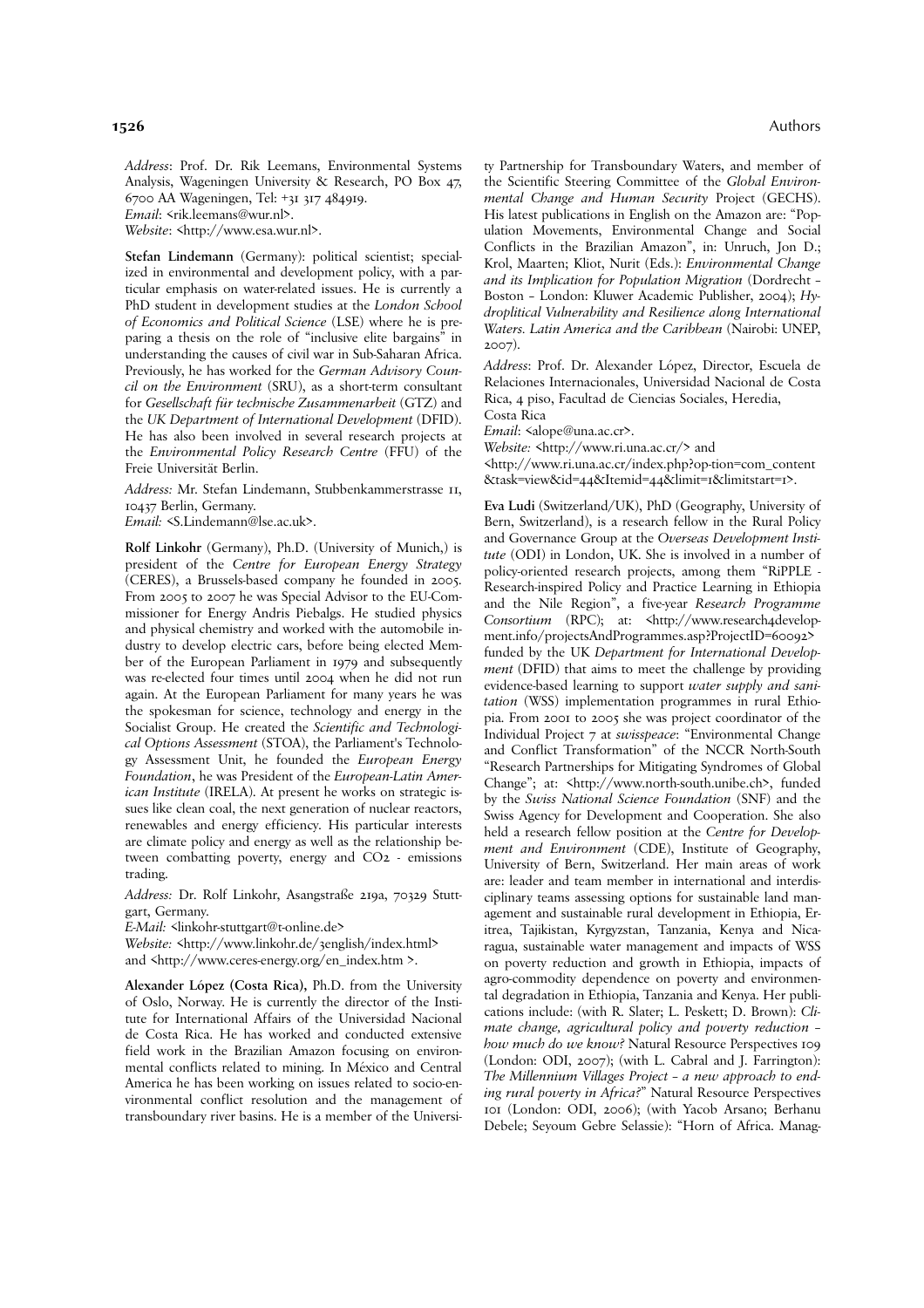ing Resources and Disputes in Uncertain Environments" (Bern: NCCR North-South, 2004); "Sustainable Pasture Management in Kyrgyzstan and Tajikistan: Development Needs and Recommendations", in: *Mountain Research and Development*, 21,2 (2003: 119-123); *Economic Analysis of Soil Conservation: Case Studies from the Highlands of Amhara Region, Ethiopia* (Bern: University of Bern, Institute of Geography, 2002).

*Address*: Dr. Eva Ludi, Overseas Development Institute, 111 Westminster Bridge Road, London SE1 7ID, United Kingdom.

*E-Mail*: <e.ludi@odi.org.uk>.

*Website*: <http://www.odi.org.uk/>.

**Wolfgang Lutz** (Austria): leader, world population program of the *International Institute for Applied Systems Analysis* (IIASA) in Austria; director of the *Vienna Institute of Demography* (VID) of the Austrian Academy of Sciences; affiliated professor at the College of Population Studies, Chulalongkorn University (Bangkok); principal investigator of the Asian MetaCentre for Population and Sustainable Development (Singapore and Bangkok); chair of the scientific programme committee of the African Population and Health Research Centre (Nairobi). From 1998-2001, Secretary-General, *International Union for the Scientific Study of Population* (IUSSP). He holds a Ph.D. in demography from the University of Pennsylvania (1983) and a second doctorate (habilitation) in social statistics from the University of Vienna. He has authored and edited 25 scientific books and monographs and published more than 160 refereed articles, including several contributions in: *Science* and *Nature.* His most recent books include: *Frontiers of Population Forecasting* (1999); *Population and Climate Change* (2001); *Population and Environment: Methods of Analysis* (2002); *The End of World Population Growth in the* 21*st Century: New Challenges for Human Capital Formation and Sustainable Development* (2004); and *The New Generations of Europeans: Demography and Families in the Enlarged European Union* (2006).

*Address:* Prof. Dr. Wolfgang Lutz, IIASA, Schlossplatz 1, A-2361 Laxenburg, Austria.

*E-mail:* <lutz@iiasa.ac.at>.

*Website*: <http://www.iiasa.ac.at/~lutz/>.

**Christopher Martius** (Germany): PhD (Biology, University of Göttingen), lecturer (agroecology), and senior scientist at the *Center for Development Research* (ZEF) of the University of Bonn, Germany. Since January 2008 he works as head of the Programme Facilitation Unit for Central Asia and the Caucasus of the *Consultative Group on International Agricultural Research* (CGIAR) and coordinator of the regional programme of the *International Center for Agricultural Research in the Dry Areas* (ICARDA), in Tashkent, Uzbekistan. He joined ZEF in 1998. For six years he was a fellow of the Max-Planck-Institute for Limnology in Plön, Germany. He has over 12 years of work experience in tropical ecology, especially in rain forests of Brazilian Amazonia, where he worked at the *Brazilian Research Center for the Amazon region* (INPA), and over 5 years of work in Central Asia, where he coordinates an internation-

al, interdisciplinary project on land and water resource management in Khorezm, Uzbekistan. Other research projects in which he is involved include the role of soil organisms in conservation agriculture in Eastern and Southern Africa, and the role of termites in the formation of stable organic matter in tropical ecosystems. His current research interests focus on integrated concepts for improving sustainability of land use and specifically the management of biological soil resources in this context. He is a member and since 2004 co-speaker of the Board of the DesertNet, a competence network of German institutions dealing with the science needed for combating desertification. He has published more than 60 articles on tropical ecology, nutrient cycling, soil ecology and biodiversity in scientific journals, co-authored more than 15 papers on Central Asia, and (co-editor with H. Tiessen and P.L.G. Vlek): *Management of Organic Matter in Tropical Soils: Scope and Limitations* (Dordrecht: Kluwer, 2001).

*Address*: Dr. Christopher Martius, Center for Development Research (ZEF), University of Bonn, Walter-Flex-Strasse 3, 53113 Bonn, Germany.

*Email*: <c.martius@uni-bonn.de>, <c.martius@icarda.org>. *Website*: <http://www.uni-bonn.de/khorezm>; <http://www.icarda.org/cac>

**Simon J.A. Mason** (Switzerland), mediator SDM, environmental scientist, Swiss Federal Institute of Technology (ETH Zürich), Dr sc. (PhD) on water conflicts and cooperation in the Nile Basin. He was project coordinator of the sub-project water and conflict transformation of the NCCR North South, focusing on dialogue workshops for transforming water conflicts (2003-2006). Since 2005 he has been senior programme officer at the *Center for Security Studies* (CSS), ETH Zurich, in the "Mediation Support Project" (joint project with swisspeace), focusing on the determinants of third party intervention in effective mediation in peace processes. He has been a co-trainer of one week courses on water conflict analysis, negotiation and mediation at the Mediterranean Academy for Diplomatic Studies, University of Malta, and the Egyptian Ministry of Water Resources. Co-winner of the Junior Peter Becker prize in conflict and peace research (together with Y. Arsano). His publications include: *From Conflict to Cooperation in the Nile Basin* (ETH Zurich, 2004); "Are we scorpions?", in: *Mountain Research and Development*, 25,2 (May 2005): 115-120; (co-author with K. Spillmann): "Transforming Environmental and Natural Resource Use Conflicts", in: Cogoy, M.; Steininger, K. (Eds): T*he Economics of Global Environmental Change* (Cheltenham, UK - Northampton, MA: Edward Elgar 2007): 225-272.

*Address:* Dr. J.A. Simon Mason, Center for Security Studies, ETH Zurich/WEC, ETH Zentrum, Weinbergstr. 11, CH 8092 Zurich, Switzerland.

*E-mail:* <mason@sipo.gess.ethz.ch>.

*Website*: <http://www.css.ethz.ch/index\_EN>.

**Richard A. Matthew** is associate professor of international and environmental politics in the Schools of Social Ecology and Social Science, University of California at Irvine (UCI), and director, Center for Unconventional Security Affairs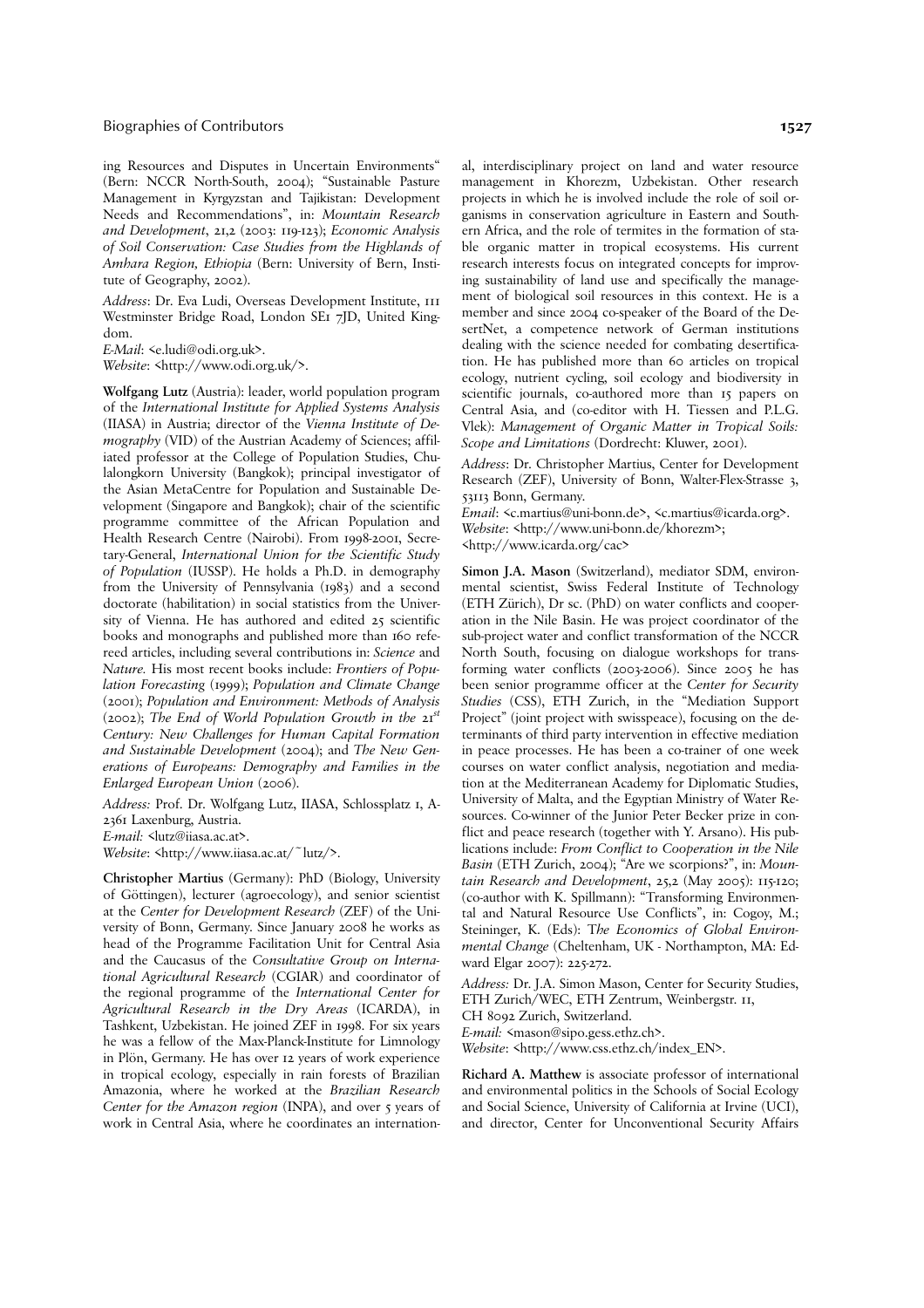([<www.cusa.uci. edu](http://www.cusa.uci.edu)>) and of the Global Environmental Change and Human Security Research Office (<www. gechs.uci.edu>), both at UCI. His research focuses on international relations in the developing world, especially on South Asia, and he has published widely on transnational security threats including environmental change, terrorism and landmines. Recent books and co-edited volumes include: *Contested Grounds: Security and Conflict in the New Environmental Politics* (1999); *Dichotomy of Power: Nation versus State in World Politics* (2002); *Conserving the Peace: Resources, Livelihoods, and Security* (2002); *Reframing the Agenda: The Impact of NGO and Middle Power Cooperation in International Security Policy* (Praeger 2003); and *Landmines and Human Security: International Relations and War's Hidden Legacy* (2004).

*Address*: Prof. Dr. Richard A. Matthew, Social Ecology I, University of California, Irvine, Irvine, California, 92697- 7075, USA.

*Email*: <[rmatthew@uci.edu>](mailto:rmatthew@uci.edu).

*Website*: [<www.cusa.uci.edu](http://www.cusa.uci.edu)>.

**Nadine May** (Germany) is a consultant with VDI/VDE-IT GmbH. From 2001 to 2005 she attended the Technical University of Braunschweig and obtained a degree in geo-ecology. She wrote her diploma thesis on "Ecobalance of a Solar Electricity Transmission from North Africa to Europe" at the Institute of Technical Thermodynamics of the German Aerospace Centre (DLR) in Stuttgart in 2005. From 2006 to 2007, she was project manager at GAB Consulting GmbH in Lamstedt, investigating the fate and behaviour of pesticides. Since 2007, she has been working for VDI/VDI-IT GmbH as a consultant in the field of Renewable Energies co-ordinating and managing national and European R&D projects. Furthermore, she was involved in the evaluation of the "Export Initiative Renewable Energies" and has published: "Solarthermische Kraftwerke – Hoffnungsträger für eine zukunftsfähige Energieversorgung", in: *FORUM der Geökologie*, 18,2 (2007): 26-31.

*Address*: Ms. Nadine May, VDI/VDE Innovation + Technik GmbH, Steinplatz 1, D-10623 Berlin, Germany. *Email*: <may@vdivde-it.de>.

*Website*: [<www.vdivde-it.de>](http://www.vdivde-it.de).

**Bryan McDonald** is the assistant director of the Center for Unconventional Security Affairs at the University of California, Irvine (UCI). He received a Ph.D. in social ecology from the University of California, Irvine in 2008 and a M.A. in political science from Virginia Tech in 1999. His research examines the changing shape of world politics since the end of the cold war with a focus on international, human, and environmental security. He is co-editor of *Landmines and Human Security: International Politics and War's Hidden Legacy* (2004) and *Global Environmental Change and Human Security* (forthcoming 2009). His work has been published in: *Democracy & Society*, *The Canadian Journal of Political Science, Global Environmental Politics*, *Organization & Environment*, *the Natural Resources Journal*, *Environment*, *Politics and the Life Sciences, International Environmental Agreements,* and the *Environmental Change and Security Project Report*. He has

**1528** Authors

presented papers at meetings of the: *The American Political Science Association*, *The International Studies Association*, and *The American Collegiate Schools of Planning*.

*Address*: Dr. Bryan McDonald, Social Ecology I, University of California, Irvine, Irvine, California, 92697-7075, USA. *Email*: <br/>[bmcdonal@uci.edu>](mailto:bmcdonal@uci.edu" \o "blocked::mailto:bmcdonal@uci.edu). *Website*: [<www.cusa.uci.edu>](http://www.cusa.uci.edu" \o "blocked::http://www.cusa.uci.edu/).

**J.R. McNeill** (USA) was born in Chicago on 6 October 1954. He studied at Swarthmore College and Duke University, where he completed a Ph.D. in 1981. Since 1985 he has taught some 2,500 students at Georgetown University, in the History Department and School of Foreign Service, where he held the Cinco Hermanos Chair in Environmental and International Affairs before becoming university professor in 2006. His research interests lie in the environmental history of the Mediterranean world, the tropical Atlantic world, and Pacific islands. He has held two Fulbright awards, a Guggenheim fellowship, a MacArthur grant, and a fellowship at the Woodrow Wilson Center. He has published more than 40 scholarly articles in professional and scientific journals. His books are: *The Atlantic Empires of France and Spain,* 1700*-*1765 (Chapel Hill: University of North Carolina Press, 1985); (co-ed. with Alan L. Karras): *Atlantic American Societies from Columbus through Abolition* (London: Routledge, 1992); *The Mountains of the Mediterranean World* (New York: Cambridge University Press); (Ed.): *The Environmental History of the Pacific World* (London: Variorum, 2001); *Something New Under the Sun: An Environmental History of the Twentieth-century World* (New York: Norton, 2000), co-winner of the World History Association book prize, the Forest History Society book prize, and runner-up for the BP Natural World book prize, and translated into 6 languages; and most recently *The Human Web: A Bird's-eye View of World History* (New York: Norton, 2003), co-authored with his father William H. McNeill. He also edited or co-edited five more books, including the *Encyclopedia of World Environmental History* (New York: Routledge, 2003). He is currently working on a history of yellow fever in the Americas from the  $17<sup>th</sup>$  through the 20<sup>th</sup> centuries.

*Address:* Prof. Dr. John R. McNeill, Department of History, Georgetown University, Washington DC 20057, USA. *Email:* <mcneillj@georgetown.edu >.

*Website:* <http://explore.georgetown.edu/people/mcneillj/? Action =View&PageTemplateID=125>.

**Czeslaw Mesjasz** (Poland): Dr hab., associate professor, Faculty of Management, Cracow University of Economics, Cracow, Poland. See *biographies of editors.*

**Isabelle Milbert** (France, Switzerland) is a professor at the Graduate Institute of International and Development Studies, Geneva, where her teaching and research specialization includes urban management, governance, international cooperation strategies and modern Indian studies. From 2001 to 2008, she has headed two research projects on governance, law and public policies, in Latin America and in India. She is presently member of the Executive Committee of EADI (*European Association of Development Institutes*)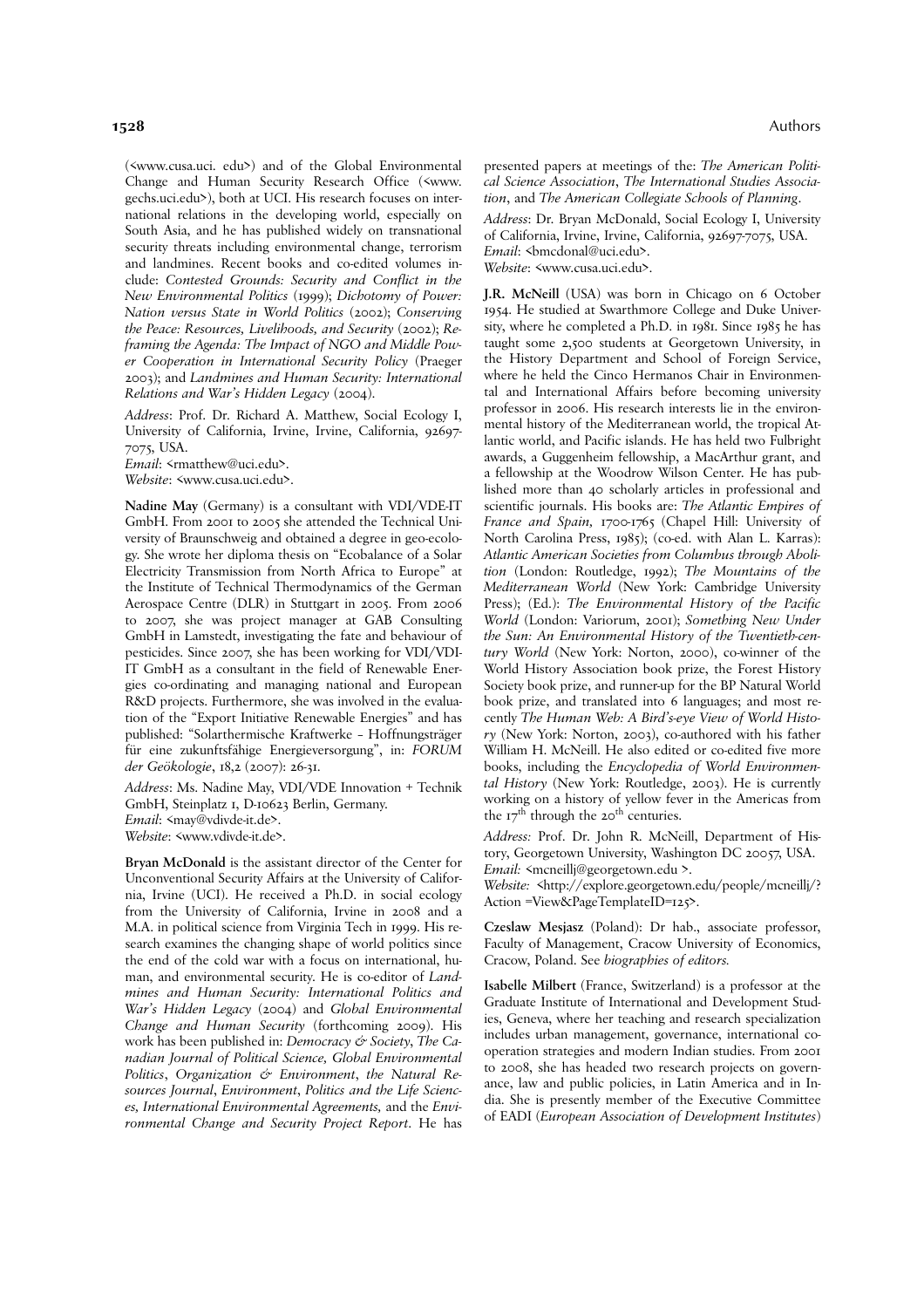and Associate Researcher at the South Asia Research Centre (Paris, CNRS). Her publications include: *What Future for Urban Cooperation? An Assessment of Post-Habitat Strategies* (Bern: SDC, 2000); "Alliances in International Co-operation: A Change of Paradigm in Urban Governance?", in: Westendorff, D. (Ed.), 2004: *From Unsustainable to Inclusive Cities* (Geneva: UNRISD): 185-205; "Slums, slum dwellers and multilevel governance", in: *EJDR*, 18,2 (2006): 299-318; "Gouvernance et mondialisation", in: Cadène, Ph. (Ed.), 2007: *Mondialisation. L'intégration des pays en développement* (Paris: SEDES); "L'économie et la société en Inde", in: Godement, F.; Delamotte G. (Ed.), 2007: *Géopolitique de l'Asie* (Paris: Editions Colin): 39-67; "La lente urbanisation de l'Inde", in: *Urbanisme*, No. 355 (July-August 2007): 41–46. Her PhD is on Indian urban law and public policies and received the prize of the best PhD thesis (University of Paris II, 1986).

*Address*: Prof. Dr. Isabelle Milbert, GIIDS, 20, rue Rothschild, cp.136, 1211 Geneva 21, Switzerland.

*E-mail*: <isabelle.milbert@graduateinstitute.ch>.

*Website*: <http://graduateinstitute.ch/>.

**Sam Moyo** (Zimbabwe) is professor and the executive director of the *African Institute for Agrarian Studies* (AIAS) based in Harare, Zimbabwe. He has more than 28 years of research experience on rural development issues with a focus on land reform, agrarian change, environmental policy, and social movements. He has been involved in several major publications, with key celebrated academic works being: *The Land Question in Zimbabwe* (Harare: Sapes Books, 1995); *Land Reform Under Structural Adjustment in Zimbabwe* (Uppsala: The Nordic Africa Institute, 2000); *Land Reform under Structural Adjustment in Zimbabwe: Land Use Change in the Mashonaland Provinces* (Uppsala: The Nordic Africa Institute, Feb. 2000); *The Politics of Land Distribution and Race Relations in Southern Africa* (New York: UNRISD, Sept. 2001); (co-authored with Paris Yeros): "The radicalized state: Zimbabwe's interrupted revolution", in: *Review of African Political Economy* (ROAPE) No. 111 (2007): 103-121. ; (co-authored with Paris Yeros): "The Zimbabwe Question and the Two Lefts", in: *Historical Materialism*, 15 (2007): 177-204; *African Land Questions, Agrari-*

*an Transitions and the State: Contradictions of Neoliberal Land Reforms* (Dakar: CODESRIA Greenbook, 2008); (coedited with Paris Yeros): *[Reclaiming the Land: The Resur](http://www.amazon.com/Reclaiming-Land-Resurgence-Movements-America/dp/1842774255/ref=sr_1_2?ie=UTF8&s=books&qid=1202056028&sr=1-2" \o "blocked::http://www.amazon.com/Reclaiming-Land-Resurgence-Movements-America/dp/1842774255/ref=sr_1_2?ie=UTF8&s=books&qid)[gence of Rural Movements in Africa, Asia and Latin Amer](http://www.amazon.com/Reclaiming-Land-Resurgence-Movements-America/dp/1842774255/ref=sr_1_2?ie=UTF8&s=books&qid=1202056028&sr=1-2" \o "blocked::http://www.amazon.com/Reclaiming-Land-Resurgence-Movements-America/dp/1842774255/ref=sr_1_2?ie=UTF8&s=books&qid)[ica](http://www.amazon.com/Reclaiming-Land-Resurgence-Movements-America/dp/1842774255/ref=sr_1_2?ie=UTF8&s=books&qid=1202056028&sr=1-2" \o "blocked::http://www.amazon.com/Reclaiming-Land-Resurgence-Movements-America/dp/1842774255/ref=sr_1_2?ie=UTF8&s=books&qid)* (London: Zed Books, 2005); (co-edited with [Kojo Se](http://www.amazon.com/exec/obidos/search-handle-url/103-3233725-3277437?%5Fencoding=UTF8&search-type=ss&index=books&field-author=Kojo%20Sebastian%20Amanor" \o "blocked::http://www.amazon.com/exec/obidos/search-handle-url/103-3233725-3277437?_encoding=UTF8)[bastian Amanor\)](http://www.amazon.com/exec/obidos/search-handle-url/103-3233725-3277437?%5Fencoding=UTF8&search-type=ss&index=books&field-author=Kojo%20Sebastian%20Amanor" \o "blocked::http://www.amazon.com/exec/obidos/search-handle-url/103-3233725-3277437?_encoding=UTF8): *[Land and Sustainable Development in](http://www.amazon.com/Sustainable-Development-Africa-Sebastian-Amanor/dp/1842779133/ref=sr_1_1?ie=UTF8&s=books&qid=1202055834&sr=1-1" \o "blocked::http://www.amazon.com/Sustainable-Development-Africa-Sebastian-Amanor/dp/1842779133/ref=sr_1_1?ie=UTF8&s=boo) [Africa](http://www.amazon.com/Sustainable-Development-Africa-Sebastian-Amanor/dp/1842779133/ref=sr_1_1?ie=UTF8&s=books&qid=1202055834&sr=1-1" \o "blocked::http://www.amazon.com/Sustainable-Development-Africa-Sebastian-Amanor/dp/1842779133/ref=sr_1_1?ie=UTF8&s=boo)* (London: Zed Books, April 2008).

*Address*: Prof. Dr. Sam Moyo, Executive Director, African Institute for Agrarian Studies (AIAS), 19 Bodle Avenue, Eastlea, P O Box CY3396, Harare, Zimbabwe; Postal address.

*Email*: <sammoyo@ecoweb.co.zw>.

*Website*: <http://www.aiastrust.org>.

**Fabien Nathan** (France), research assistant at the National Centre for Competence in Research, North-South (NCCR/ NS, Switzerland), PhD candidate at the Graduate Institute of International and Development Studies (IHEID, Geneva), a former consultant for the *International Strategy for Disaster Reduction* (UN/ISDR). He graduated in history, and obtained master degrees in sociology and in development studies. His main area of work are: sociology of natural risks and disasters, vulnerability, risk management and security issues. His publications include: "Risk perception, risk management and vulnerability to landslides in the hillslopes in the city of La Paz, Bolivia. A preliminary statement", in: *Disasters*, 32/3 (Autumn 2008). Text at: <http:// www.blackwell-synergy.com/toc/disa/0/0>; "La gestion des risques de catastrophe naturelle au niveau global : cohérences et incohérences d'un domaine en constitution", working paper, Geneva, IUED and NCCR-NS/IP8, (2005).

*Address*: M. Fabien Nathan, IHEID, 20, rue Rothschild, CH-1211 GENEVE, Switzerland

*Email*[: <Fabien.Nathan@iued.unige.ch>.](mailto:Fabien.Nathan@iued.unige.ch)

*Website*: <http://www.afes-press.de/html/download\_nathan. html> and <http://www.nccr-north-south.unibe.ch/Person/ person.asp?contextID=&Context=NCCR&refTitle=the%20 NCCR%20North-South&ID=709>.

**Tereza Nemeckova** (Czech Republic), lecturer and research fellow at the Department of the World Economy at the University of Economics in Prague, Czech Republic. She obtained a bachelor degree in international trade and a master degree in international politics and diplomacy. In January 2008 she finished her post graduate studies at the same university. Her Ph.D dissertation focused on: "The European Development Policy: new approaches and directions". She has participated in many national and international conferences and published papers in national journals. She focuses on development economics and issues of the European development policy. Apart from her academic profile she has been a head of an IT development project in Botswana, where she started to focus on obstacles of human development as an internal factor of economic development of developing countries.

*Address:* Dr. Tereza Nemeckova, University of Economics, Department of the World Economy, W. Churchill sq.4, Prague 3, Czech Republic.

*Email:* <[nemecte@vse.cz>](mailto:nemecte), and <[tnemeckova@gmail.com](mailto:tnemeckova@gmail.com)>. *Website:* <rst.vse.cz>.

**David Newman** (Israel), Ph.D (University of Durham, UK, 1981) is professor of political geography and geopolitics, Department of Politics and Government, Ben Gurion University, Israel. He is co-editor of *Geopolitics*, a quarterly peer reviewed journal published by Taylor & Francis (Routledge). He has been at Ben Gurion University since 1987, in the Department of Geography until 1997, when he founded and chaired the Department of Politics and Government. From 1996-1998 he was Director of the Hubert Humphrey Institute for Social Research at Ben Gurion University. In 2003 he facilitated the founding of the *Centre for the Study of European Politics and Society* (CESPS) at the University. He was the Leverhulme Professor of Geopolitics at the University of Bristol, UK, in 2006-07. His recent publications include: "The geopolitics of peacemaking in Israel-Palestine", in: *Political Geography*, 21,5 (1999): 629-646; "On borders and power: A Theoretical Framework", in: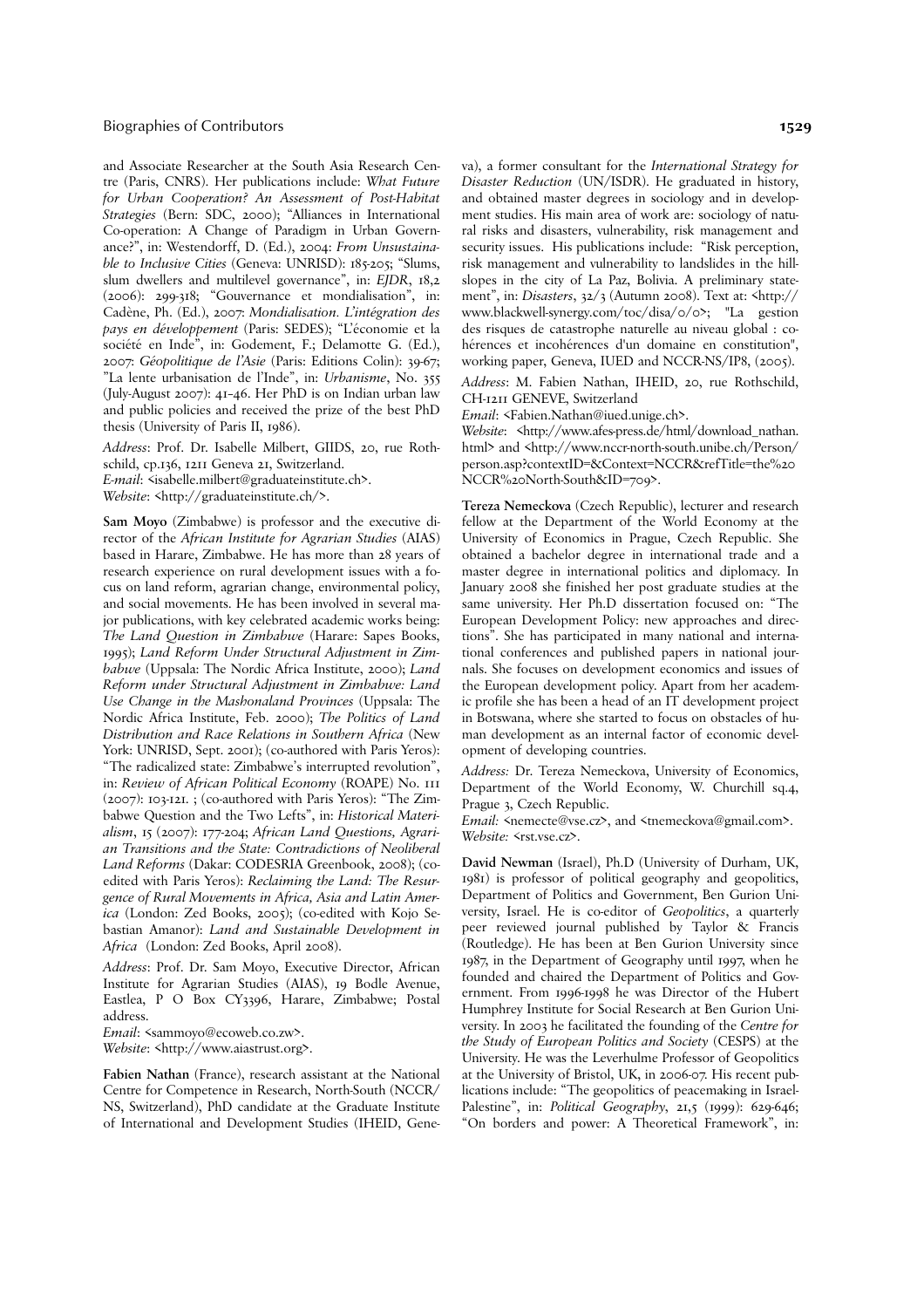*Journal of Borderland Studies*, 18,1 (2002): 13-25; "Conflict at the interface: The impact of boundaries and borders on contemporary ethno-national conflict," in: Flint, Colin (Ed.): *Geographies of War and Peace* (Oxford: Oxford University Press, 2003); "The resilience of territorial conflict in an era of globalization", in: Kahler, Miles; Walters, Barbara (Eds.): *Territory, Conflict and Globalization* (Cambridge: Cambridge University Press, 2004); "The lines that continue to separate us: Borders in our borderless world", in: *Progress in Human Geography*, 30,2 (2006) 1-19; " Geographic Discourses: The Changing Spatial and Territorial Dimensions of Israeli Politics and Society", in: *Israel Studies*, 13, 1 (2008) 1-15; "Borders and bordering: towards an interdisciplinary dialogue", in: *European Journal of Social Theory*, 9,2 (2006), 171-186; "The academic boycott of Israel", in: *Israel Journal of Foreign Affairs*; 2,2 (2008), 45-56; "Geographic Discourses: The Changing Spatial and Territorial Dimensions of Israeli Politics and Society", in: *Israel Studies*, 13,1 (2008), 1-15; "The formation of national identities in Israel / Palestine: The construction of spatial knowledge and the contested territorial narratives", in: Slocum, Nikki (Ed.): *Promoting Conflict or Peace through Identity* (Aldershot: Ashgate, 2008); "The Renaissance of a Border which Never Died: The Green Line between Israel and the West Bank" , in: Diener, Alexander; Hagen, Joshua (Eds.): *Border Lines: History and Politics of Odd International Borders* (Lanham, MD: Rowman & Littlefield, 2009); "Theorizing Borders: New Directions in Border Studies", in: Wastl-Water, Doris (Ed.): *Research Companion to Border Studies* (Aldershot: Ashgate, 2009).

*Address:* Prof. Dr. David Newman, Department of Politics and Government, Ben Gurion University, Beer Sheva, Israel 84105.

*Email*: <newman@bgu.ac.il>.

*Website*[: <http://web](http://web2.bgu.ac.il/Politics/new_pages/index.htm)2.bgu.ac.il/Politics/new\_pages/index. htm>.

**Matthew Norton** (UK) is currently a Ph.D. researcher at the Sociology Department of Yale University. Previously he was the coordinator of the Department of International Peace Studies and a lecturer at the University for Peace in San José (Costa Rica). He obtained an MA in Conflict Resolution from Bradford University (UK) and a BA in Philosophy from Villanova University (US). He has focused on a linked series of questions relating to conflict, culture, sentiment, epistemology, and politics in a variety of professional and research settings. He is currently looking at the study of war from the vantage of meaning, the construction and destruction of moral communities, the role of art in enabling solidarity, and the interface of culture and disaster. He has published in the: *Journal of Political and Military Sociology*.

*Address:* Dr. Matthew Norton, Department of Sociology, Yale University, P.O. Box 208265, New Haven CT 06520-8265, USA.

*E-mail*: <matthew.norton@yale.edu>. *Website*: <http://www.yale.edu/sgs/>.

**Ernst-August Nuppenau** (Germany): PhD (agricultural economics, University of Kiel), is a professor of environmental

and agricultural policy analysis, University of Giessen, Germany. He has worked in several projects of resource conservation and spent two years in Zimbabwe for development studies. His current research interest and focus is on the efficiency of water use and spatial optimization of irrigation systems as well as on the economics of salinity. Major publications include: "How multi-functionality can translate into non-trade concerns in the WTO: on price transmission and competition between constituencies", in: *International Journal of Agricultural Resources, Governance and Ecology*, 4,3/4: 306-326; "Biodiversity Management through Compensation Payments for Landscape Elements: On Spatial Aspects in Bio-Economic Modeling to get Cost Effectiveness", in; Kontoleon, A.; Pascual, U.; Swanson, T. (Eds): *Frontiers in Bio-economic Modelling* (Cambridge: Cambridge University Press): 446-477*;* (with Fang Lan): "Adoption of Efficient Irrigation Technologies in a Spatial Model for Water Use", in: *Journal of Quantita-*

also contributed chapters to various books. *Address*: Prof. Dr Ernst-August Nuppenau, Institut für Agrarpolitik und Marktforschung, Justus-Liebig-Universität, Senckenbergstrasse 3, D-35394 Giessen, Germany. *Email*: <ernst-august.nuppenau@agrar.uni-giessen.de>.

*tive and Technical Economics*, 23,3 (2006): 85-94. He has

*Website:* <http://www.uni-giessen.de/fbro9/>.

**Joy Ogwu** (Nigeria), Ambassador, is the Permanent Representative of the Federal Republic of Nigeria to the United Nations in New York. See: *Biographies of authors of forewords and preface essays.*

**Úrsula Oswald Spring** (Mexico), research professor at the National University of Mexico (UNAM), in the Regional Multidisciplinary Research Center (CRIM) in Cuernavaca. See *biographies of editors.*

**Zarina Othman** (Malaysia): Ph.D., University of Denver, Colorado, USA; senior lecturer of international relations at the *Universiti Kebangsaan Malaysia* (UKM/National University of Malaysia), formerly a coordinator for the master of social science (Defence Studies), a joint programme between UKM and Malaysia Armed Forces Defence College, Kuala Lumpur; adjunct lecturer at the *Malaysia Institute of Diplomacy and Foreign Relations* (IDFR) and Malaysia Senior Police College in Kuala Lumpur; April-May 2006, research fellow at the Institute of Strategic Studies and International Affairs, Tamkang University (Taiwan) and guest lecturer at the *Masters in International Relations Program* (MIR), Faculty of Political Science, Thammasat University (Thailand). Specializations: international relations theory, security studies, and comparative politics. Research interests include non-traditional security issues, human trafficking, rise of Islam, U.S. interests in East Asia, Southeast Asian regional security, Myanmar/Burma, peace studies, gender and development issues. Major publications: "Myanmar (Burma): Born to be a 'Narco State'?" in : *Asian Profile,* 2008; "Common Threat: Trafficking of Women and Children in Malaysia and Thailand," in: Amriah Buang (Ed.): *Malaysia and Thailand in the* 21*stCentury: Some Common Concerns* (Bangi: UKM, 2007); "Human Trafficking, Human (In)security, and Security in Malaysia,"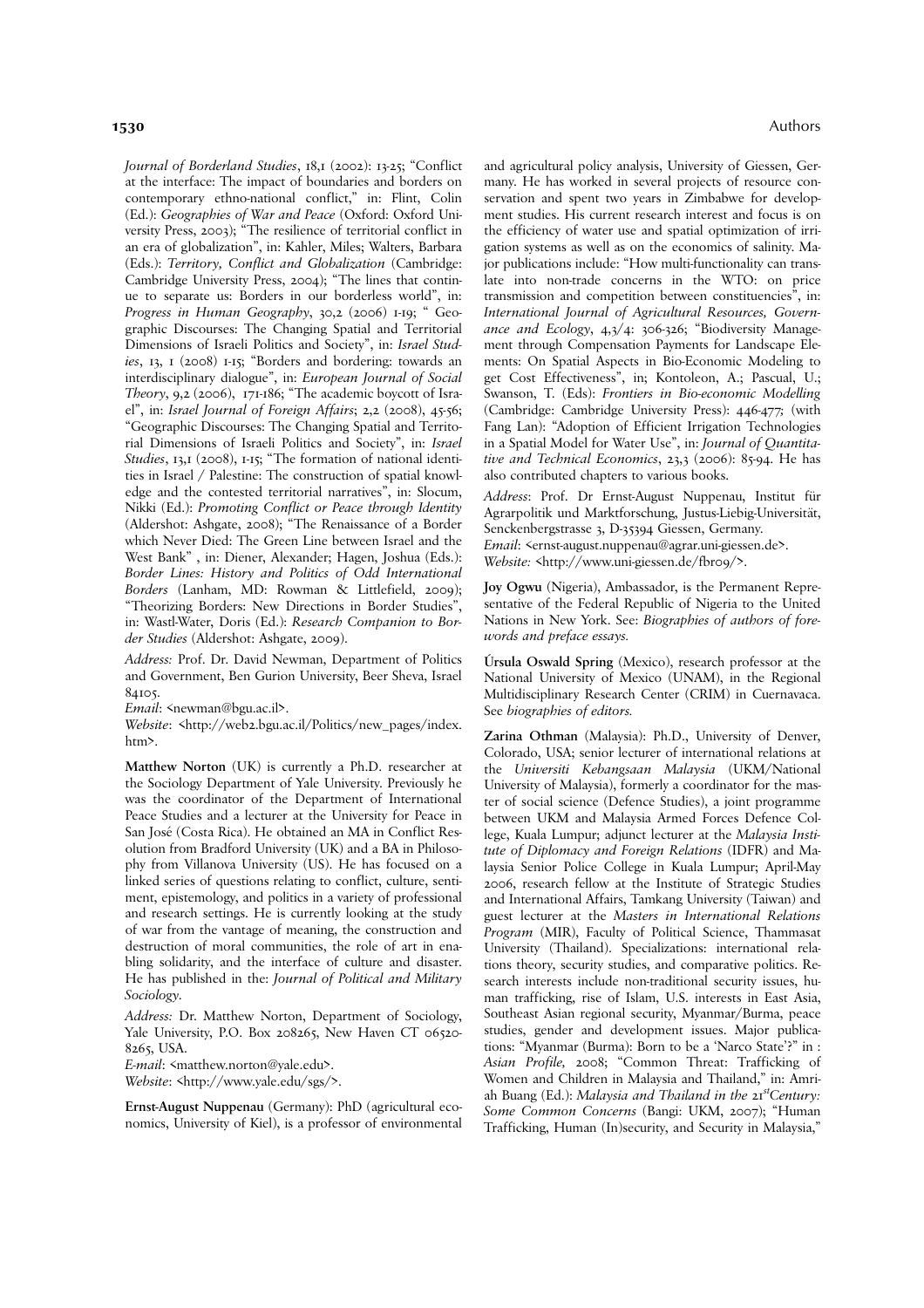in: Karen Beeks; Delila Amir (Eds.): *Trafficking and the Global Sex Industry* (Lanham, Md: Lexington Books, 2006); "Neorealism and Institutionalism in War and Peace," in: Ghazali Mayudin, Jamaie Hamil; Sity Daud; Zaini Othman (Eds.): *Democracy, Leadership and Security in Malaysian Politics* (Bangi: UKM, 2006); (co-ed. with Sity Daud): *Politics and Security* [in Malay] (Bangi, UKM, 2005); (coauthor with Sity Daud): "Human Security and Social Safety Nets," in: Sity Daud; Zarina Othman (Eds.): *Politics and Security* [in Malay] (Bangi, UKM, 2005; "The Rights of a Non-Muslim in Muslim States" [in Malay], in: *Isu Syariah dan Undang-Undang* (Bangi: Fakulti Islam, 2005; "Myanmar, Illicit Drug Trafficking and Security Implications," in: *Akademika: Journal of Social Sciences and Humanities,* 2004; "Trafficking in Women and Children: Focus on Malaysia, " in *Journal of Population,* 2004.

*Address***:** Dr. Zarina Othman, Program of Strategic Studies and International Relations, School of History, Politics and Strategy, Faculty of Humanities and Social Sciences, Universiti Kebangsaan Malaysia (UKM), Bangi 43600, Selangor, Malaysia.

*Email:* <[zaiothman](mailto:zaiothman02@yahoo.com)02@yahoo.com>.

*Website*: <http://www.ukm.my/english/>.

**Rajendra K. Pachauri** (India) is Director-General of TERI and since April 2002 Chairman of the Intergovernmental Panel on Climate Change (IPCC). See: *Biographies of authors of forewords and preface essays.*

**Douglas Pattie** (United States): Ph.D. (Colorado State University), coordinator of the *Platform for the Promoton of Early Warning, United Nations International Strategy for Disaster Reduction* (UN/ISDR), Bonn, Germany. His work focused on a number of problems confronting the sustainable use of arid and semiarid lands including desertification control; environmental security and migration; methodological and institutional issues surrounding early warning systems; the use of traditional knowledge for disaster reduction; participatory GIS for vulnerability and risk reduction; mapping land-cover dynamics; community-based fire management; benchmarks and indicators of change in drylands; desertification in developed countries; remote sensing of arid and semi-arid rangeland and on the non-traditional causes of vegetation change. Prior to the UN/ISDR he served as environmental affairs officer with the United Nations Convention to Combat Desertification. He has also previously worked with the International Tropical Timber Organization in Yokohama, Japan as projects manager.

*Address:* Dr. Douglas Pattie, UN/ISDR, UN Campus, Herman-Ehlers-Strasse 10, D-53113 Bonn, Germany. *Email:* <pattie@un.org>.

*Website:* <www.unisdr-earlywarning.org>.

**Nana K. Poku** (Ghana/UK) is professor of African politics and holds the John Ferguson Professorial Chair at the University of Bradford. From 2003 - 2006 he was the Executive Director of the United Nations' *Commission on HIV/ AIDS and Governance in Africa* (CHGA). He has a multifaceted diplomatic and academic career including: senior advisor to the United Nations Secretary-General Kofi An-

nan (HIV/AIDS); principal advisor to Executive Secretary of the UNECA (on poverty and health) and senior advisor - Africa Union Strategic Group on HIV/AIDS, Malaria and Tuberculoses. He has also been an advisor to the IMF, the World Bank, the OECD, the World Health Organization, and the United Nations Development Programme, among other international agencies. His recent publications include: *Africa's AIDS Crisis: how the poor are dying* (Oxford: Polity 2006); (with Anthony McGraw) *Globalisation, Development and Human Security* (Oxford: Polity 2007); (with Alan Whiteside; Bjorg Sandkjaer) *AIDS and Governance* (Aldershot: Ashgate 2007).

*Address*: Prof. Dr. Nana K. Poku, Department of Peace Studies, University of Bradford, Bradford, UK, BD7 1DP, UK.

*Email*: <N.Poku@bradford.ac.uk>.

*Website*: <http://www.bradford.ac.uk/acad/peace/staff/ academic/poku\_n/>.

**Eva Patricia Rakel** (Germany/The Netherlands): lecturer at the University of Amsterdam, The Netherlands. She has published in English on politics, economy, and foreign relations of Iran and on Central Eurasia. Her English publications include: *Power, Islam, and Political Elite in Iran – A Study on the Iranian Political Elite from Khomeini to Ahmadinejad* (Leiden – Boston – London: Brill Academic Publishers, 2008); "Iranian Foreign Policy since the Iranian Islamic Revolution", in: Amineh, Mehdi Parvizi (Ed.): *The Greater Middle East in Global Politics – Social Science Perspectives on the Changing Geography of the World Politics* (Leiden – Boston – London: Brill Academic Publishers, 2007): 147-175; "Conglomerates in Iran: The Political Economy of Islamic Foundations", in: Jilberto Fernandez, Alexander; Hogenboom, Barbara (Eds.): *Conglomorates and Economic Groups in Developing Countries and Transition Economies* (London: Sage, 2006): 109-132; "Paradigms of Iranian Policy in Central Eurasia and Beyond", in: Amineh, Mehdi Parvizi; Houweling, Henk (Eds.): *Central Eurasia in Global Politics: Conflict, Security and Development* (Leiden – Boston: Brill Academic Publishers, 2004/2005): 235- 257; "Azerbaijani", in: Skutsch, Carl (Ed.): *Encyclopedia of the World's Minorities* (London: Routledge, 2004).

*Address*: Dr. Eva Patricia Rakel, Department of Political Science, University of Amsterdam, O.Z. Achterburgwal 237, 1012 DL Amsterdam, The Netherlands. *Email:* <e.p.rakel@uva.nl>.

**P.S. Ramakrishnan** (Palayanoor Sivaswamy Ramakrishnan) (India) is emeritus professor and Indian National Science Academy honorary senior scientist at the School of Environmental Sciences, Jawaharlal Nehru University. With a wide range of experiences working in universities and research institutions in India and abroad, in the interface of natural and social sciences, he has used knowledge systems (traditional and formal) as powerful tools for ensuring rural community participation in conservation linked sustainable development initiatives, based on a value system that they understand. He has been successful in converting his research results into policy and developmental initiatives, working in the broad area of ecology linked with sustaina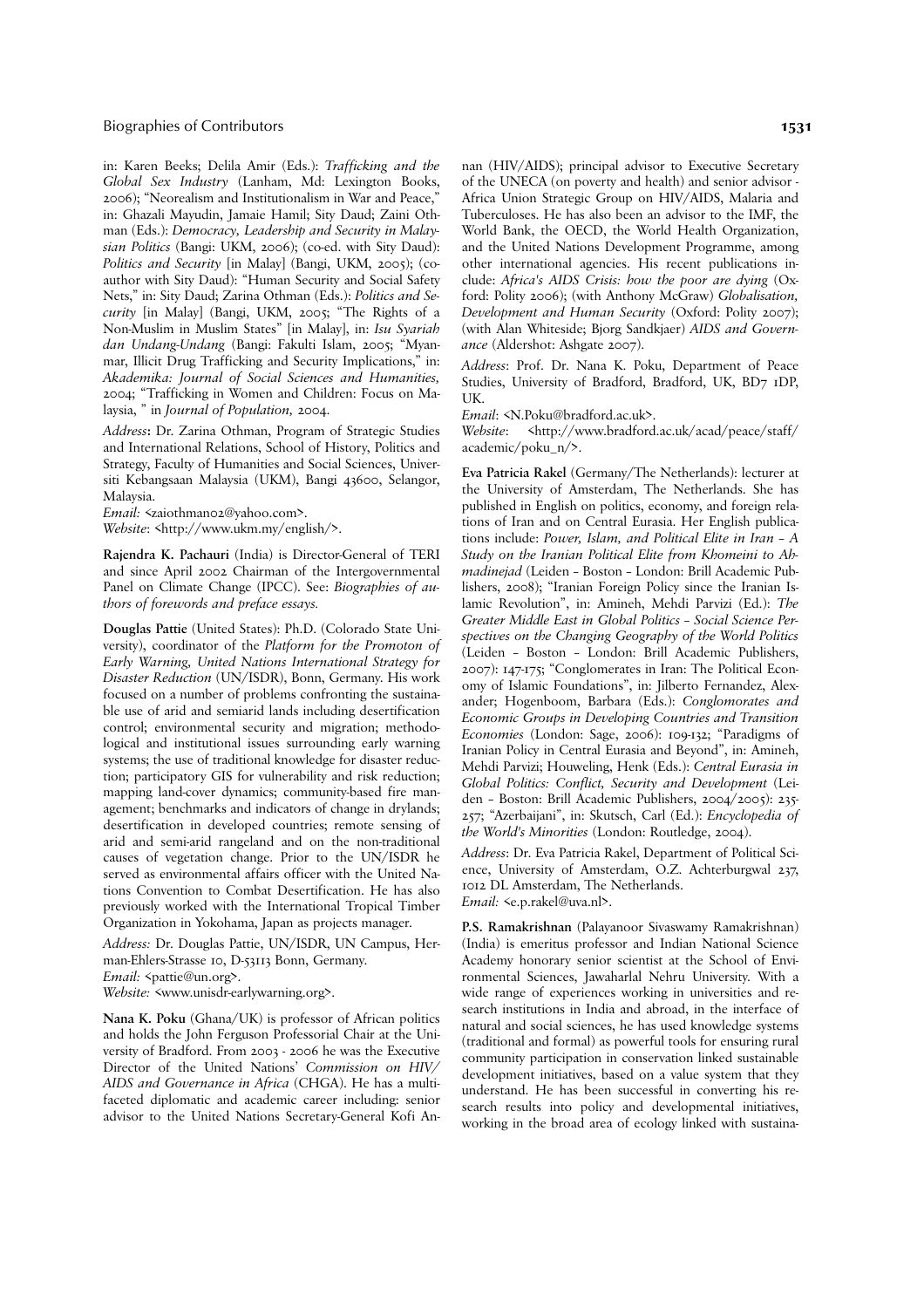ble development. With over 450 research articles and 23 research-based synthesis volumes, he has taken research results to society at large through policy documents, outreach volumes, and audio-visual documentaries.

*Address*: Prof. Dr. P.S. Ramakrishnan, School of Environmental Sciences, Jawaharlal Nehru University, New Delhi 110067, India.

*Email*: <psr@mail.jnu.ac.in >.

*Website*: <http://www.jnu.ac.in/main.asp?sendval=School-OfEnvironmentalSciences>.

**Andreas Rechkemmer** (Germany) is the executive director of the *International Human Dimensions Programme on Global Environmental Change* (IHDP), a joint research programme of the *International Council for Science* (IC-SU), the *International Social Science Council* (ISSC), and the *United Nations University* (UNU) mandated to promote and coordinate the world-wide cutting edge research on the human and societal aspects of global change. He holds a masters degree in philosophy and political science and a PhD in international relations. He lectures at the University of Cologne, Germany, and has published several books, book chapters and journal articles. Among others, he is the editor of: *UNEO – Towards an International Environment Organization* (2005). He has a distinct background in science for policy making processes, and has worked with the UN in several functions, as well as with the *Social Science Research Center Berlin* (WZB) and the *German Institute for International and Security Affairs* (SWP).

*Address:* Dr. Andreas Rechkemmer, IHDP Secretariat (UNU-IHDP), UN Campus, Hermann-Ehlers-Str. 10, D-53113 Bonn, Germany.

*Email:* <[rechkemmer@ihdp.unu.edu>](mailto:rechkemmer@ihdp.unu.edu).

*Website:* <http://www.ihdp.unu.edu/file/public/2007/f33. pdf?menu=130>.

**Guénaël Rodier** (France, Switzerland) is director, International Health Regulations Coordination Programme, World Health Organization (WHO), Geneva. His main degrees include an MD from René Descartes University, Paris, a MSc in clinical tropical medicine from the London School of Hygiene and Tropical Medicine (recipient of the Frederick Murgatroyd Award) and a qualification in public health from Ordre des Médecins, Paris. From 2000 to 2005, he was director, Communicable Disease Surveillance and Response, WHO, Geneva and has an extensive experience in emerging infections and epidemic control. He has been actively involved in the development of new WHO strategies, tools and guidelines for communicable disease surveillance and response, and initiated and supervised the revision of the International Health Regulations. He has coordinated international teams for outbreak investigations, research projects, and assessments of national surveillance systems in more than 30 countries. His work relates to the international control of avian influenza, SARS, viral haemorrhagic fevers (Ebola, Marburg), arboviruses (Rift valley fever, dengue, yellow fever), plague, cholera, Hantavirus, drug-resistant tuberculosis, and HIV infection. Dr Rodier started his career as a general practitioner in the Republic of Djibouti,

East Africa, from 1983 to 1989 then he joined the International Health Programme of the University of Maryland at Baltimore and was seconded to the U.S. Naval Medical Research Unit No. 3, Cairo, Egypt, from 1990 to 1994. He joined WHO, Geneva, in 1994. He has contributed to more than 70 scientific peer reviewed publications. Selected publications are: "WHO response to epidemics", in *World Health* (1997); (co-author with D. Heymann): "SARS: Lessons from a new disease - Preparing for the next disease outbreak. Learning from SARS", in: *US National Academies Press* (2004); (co-author with D. Heymann): "SARS: A Global Response to an International Threat", in *The Brown Journal of World Affairs* (2004); "Menace microbienne, santé publique et sécurité de l'Etat: l'urgence d'un investissement intersectoriel et d'une coopération internationale", in: *Géopolitique* (2006); "Implementing the International Health Regulations (2005) in Europe", in: *Eurosurveillance* (2006); "Global Public Health Security", in: *Emerging Infectious Diseases* (2007).

*Address*: Dr Guénaël Rodier, IHR Coordination Programme, World Health Organization, 20, Avenue Appia, 1211 Geneva 27, Switzerland.

*Email*[: <rodierg@who.int>.](mailto:rodierg@who.int)

*Website:* <www.who.int/ihr>.

**Francisco Rojas Aravena** (Chile): PhD in political science and specialist in international relations and international security. From 1996 to 2004 he was director of the *Latin American Faculty of Social Sciences in Chile* (FLACSO-Chile), and since 2004 is the Secretary General of the *Latin American Faculty of Social Sciences* (FLACSO). Early in his career, he was professor of international relations, international cooperation, Latin America in world politics and US foreign policy towards Central America at the National University in Costa Rica (UNA). He has also served as research coordinator of the School of International Relations at the same university. He has taught at Stanford University in the Santiago de Chile Campus and was Fulbright professor at the Latin American and Caribbean Center of Florida International University (FIU) Miami (1986-1987). With some regularity, he has been invited to lecture at the MA and PhD programme in Latin American Studies at the Complutense University, and at Ortega y Gasset University in Madrid. He has served as a consultant of the United Nations programmes of UNDP and ECLAC. He is also a member of the Latin American Advisory Board of the *Open Society Institute* (OSI), and of the Equitas Foundation. He has published extensively on political science, foreign policy, conflict resolution and negotiations, defence and security matters of the Americas. Some of his latest publications are: (co-ed. with Josette Altmann): *Paradojas de la integración en América Latina y el Caribe* (Madrid: Editorial Siglo XXI, 2008); *El crimen organizado internacional: una grave amenaza a la democracia en América Latina y el Caribe* (San José, FLACSO-SG, 2006); (co-ed. with Klaus Bodemer): *La Seguridad en las Américas: Nuevos y Viejos Desafío* [The Security in the Americas, New and Old Challenges] (Madrid: Iberoamerica/Vervuert, 2005).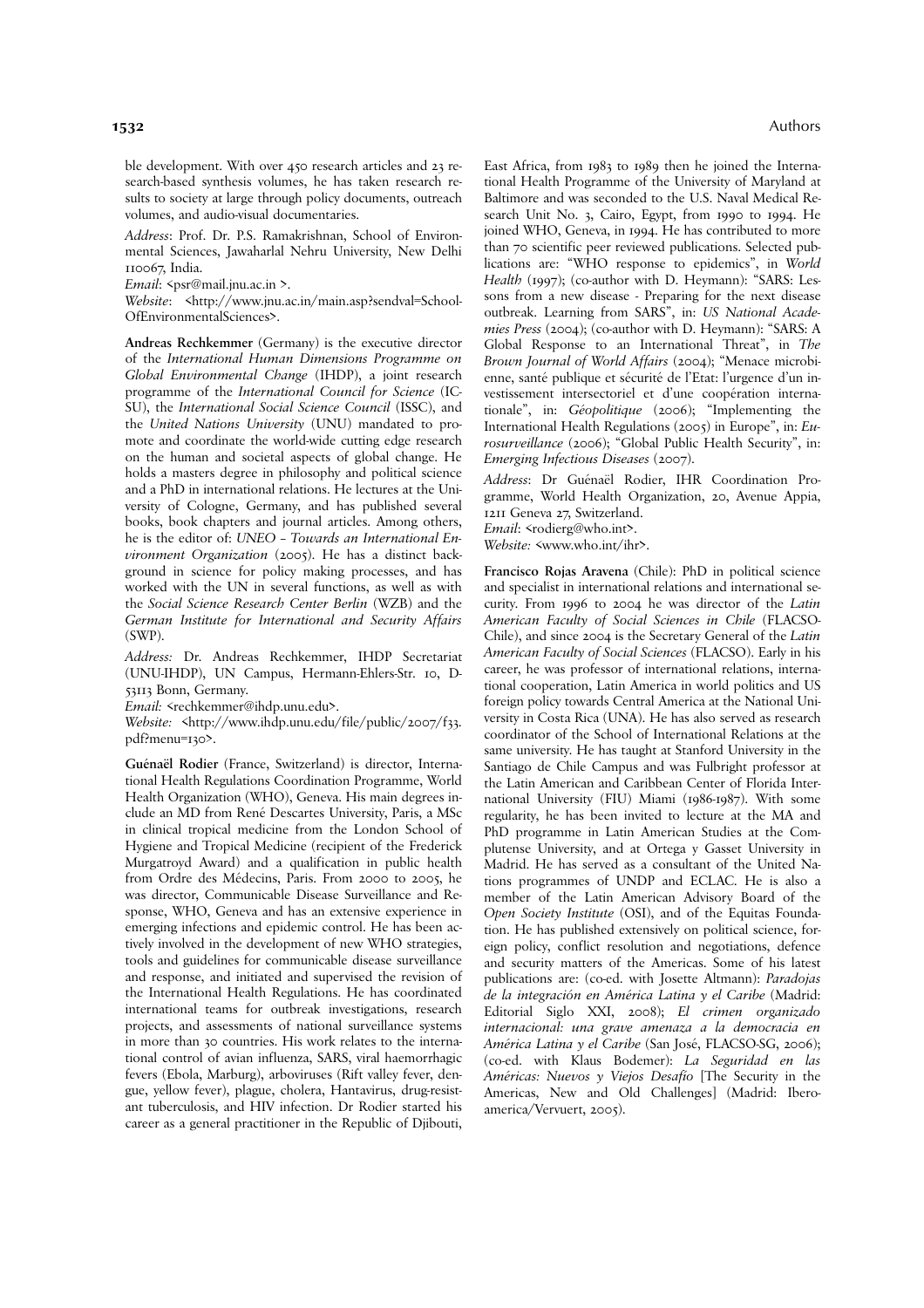*Address***:** Prof. Dr. Francisco Rojas Aravena, Secretary General of the Latin American Faculty of Social Sciences-FLACSO, PO Box 5429, San José 1000, Costa Rica. *Email*: <frojas@flacso.org>. *Website*: <http://www.flacso.org>.

**A. K. M. Abdus Sabur** (Bangladesh), educated and trained at Kiev State University, Kiev, Ukraine and at Columbia University, New York, USA respectively, is research director and head, International Studies Division, *Bangladesh Institute of International and Strategic Studies* (BIISS) and associate editor of *BIISS Journal*. He has been a visiting scholar at Columbia University, New York, USA and a research fellow at the Institute of Southeast Asian Studies, Singapore. His research interests include conflict management and resolution, postconflict peace-building and human security with particular reference to South and Southeast Asia. He has written or edited (alone or jointly) eight books and monographs, and contributed thirty-four research articles to academic journals and books. Books and monographs published by him are: (as editor and contributor): *Politics and Security in South Asia: Salience of Religion and Culture* (2004); (co-author): *Conflict Management and Sub-regional Cooperation in ASEAN: Relevance for SAARC* (2000); (editor and contributor): *Development Co-operation at the Dawn of the Twenty First Century: Bangladesh-German Partnership in Perspective* (2000); (editor): *Nuclearisation of South Asia: Challenges and Options for Bangladesh* (1998); *Challenges of Governance in India: Fundamentals under Threat* (1995); (co-editor and contributor): *Bangladesh: Society, Polity and Economy* (1993); *Post-Brezhnev Soviet Policy Towards the Third World* (1988); (co-author): *ASEAN Experiences of Regional and Inter-regional Co-operation: Relevance for SAARC* (1988).

*Address:* Mr. A. K. M. Abdus Sabur, Research Director, BIISS, 1/46 Old Elephant Road, Ramna, Dhaka-1000, Bangladesh.

*E-mail:* <[sabur@biiss.org](mailto:sabur@biiss.org)>.

*Website:* [<http://biiss.org/](http://biiss.org/)>.

**Abdullah Sahar Mohammad** (Kuwait) is an associate professor of international relations at the Political Science Department in Kuwait University. He graduated from Kuwait University in 1985 with a BA in political science. He obtained his MA in international affairs from Florida State University in 1988, and his Ph.D. from the University of Kentucky in 1994 and has also been a visiting professor at London School of Economics and International Relations 1997-8. Among his areas of interest are non-governmental organizations, security studies, terrorism, political economy, energy studies, and political Islam. His publications have dealt with matters such as Orientalism school and its role in the foreign policies of western countries toward Muslim and Arab, the impact of globalization on Third World countries, the Arab Israeli conflict, grassroots of terrorism, The public perspective of terrorism, Iran foreign policy, Western involvements in oil-related issues in the Gulf, international intervention and security in the post-Westphalian era. He held many governmental posts within Kuwaiti government institutions including senior consultant in the WTO for the Minister of Trade, head of a task force in the ministry of National Assembly, and currently as senior advisor in the Kuwait National Security Bureau. In addition, he is a columnist in the Al Anba newspaper. He is also committed to many voluntary activities such as serving as a president of Kuwait University Faculty Association, member in the Kuwait Press Association, and commentator on political related issues with Kuwait TV and Radio.

*Address:* Prof. Dr. Abdullah Sahar, P.O. Box 68168 Kaifan, Faculty of Social Sciences, Kuwait University, Kuwait Cty, Kuwait.

Email: <a-sahar@maktoob.com>.

**Mohammad Musfequs Salehin** (Bangladesh), assistant professor in the Department of Rural Sociology at Bangladesh Agricultural University. Born in 1976, he obtained a bachelor (Honors) and master degree in sociology. He holds a M.Phil. degree in Peace and Conflict Transformation with a thesis entitled **"**Governance and Political Violence: A Study on Bomb Terrorism in Bangladesh" from the University of Tromsø, Norway. His research interest includes good governance, human and health security and terrorism and Islam (mainly in South Asia). He has published both in national and international journals.

*Address:* Assistant Prof. Mohammad Musfequs Salehin, Department of Rural Sociology, Bangladesh Agricultural University, 2202 Mymensingh, Bangladesh. *E-mail:* <[mmsalehin](mailto:mmsalehin1976@yahoo.com)1976@yahoo.com>.

*Website*: <[http://www.bau.edu.bd/](http://www.bau.edu.bd/" \o "blocked::http://www.bau.edu.bd/)>.

**Mohamed Abdelrahim (or M.A.) Mohamed Salih** (PhD) economic and social studies, University of Manchester, UK) is professor of politics of development both at the Institute of Social Studies, The Hague and the Department of Political Science, University of Leiden, The Netherlands. He was vice chair, *International Human Dimension Programme on Environmental Change* (IHDP), Bonn, Germany. Currently he is of the *Steering Scientific Committee of System Analysis for Research and Training* (START), Washington DC., PAN-African START, Nairobi, Kenya, *International Council for Sciences'* (ICSU) ad hoc *Panel on Priority Area Assessment* (PPAA) on Capacity Building in Science, Paris, France and review editor on "Climate Change and Sustainable Development" of the *Intergovernmental Panel on Climate Change* (IPCC). His publications include these major books: *Inducing Food Insecurity: Perspectives on Food Policies in Eastern and Southern Africa* (Uppsala: Scandinavian Institute of African Studies, 1994); *Environmental Planning, Policies and Politics in Eastern and Southern Africa* (Basingstoke: Macmillan – New York: St. Martins Press, 1999); *Environmental Politics and Liberation in Contemporary Africa* (Dordrecht – Boston – London: Kluwer Academic Publishers, 1999); *Local Environmental Change and Society in Africa* (Dordrecht – Boston – London: Kluwer Academic Publishers, <sup>2</sup> 2002) *African Pastoralism: Conflicts, Institutions and Governance* (London – Perth – Virginia: Pluto, 2001); *African Democracies and African Politics* (London – Perth – Virginia: Pluto, 2001); *African Parliaments between Government and Governance* (Basingstoke: Palgrave – New York: St. Martin's, 2005); *Africa Networking: Information Development, ICTs and Govern-*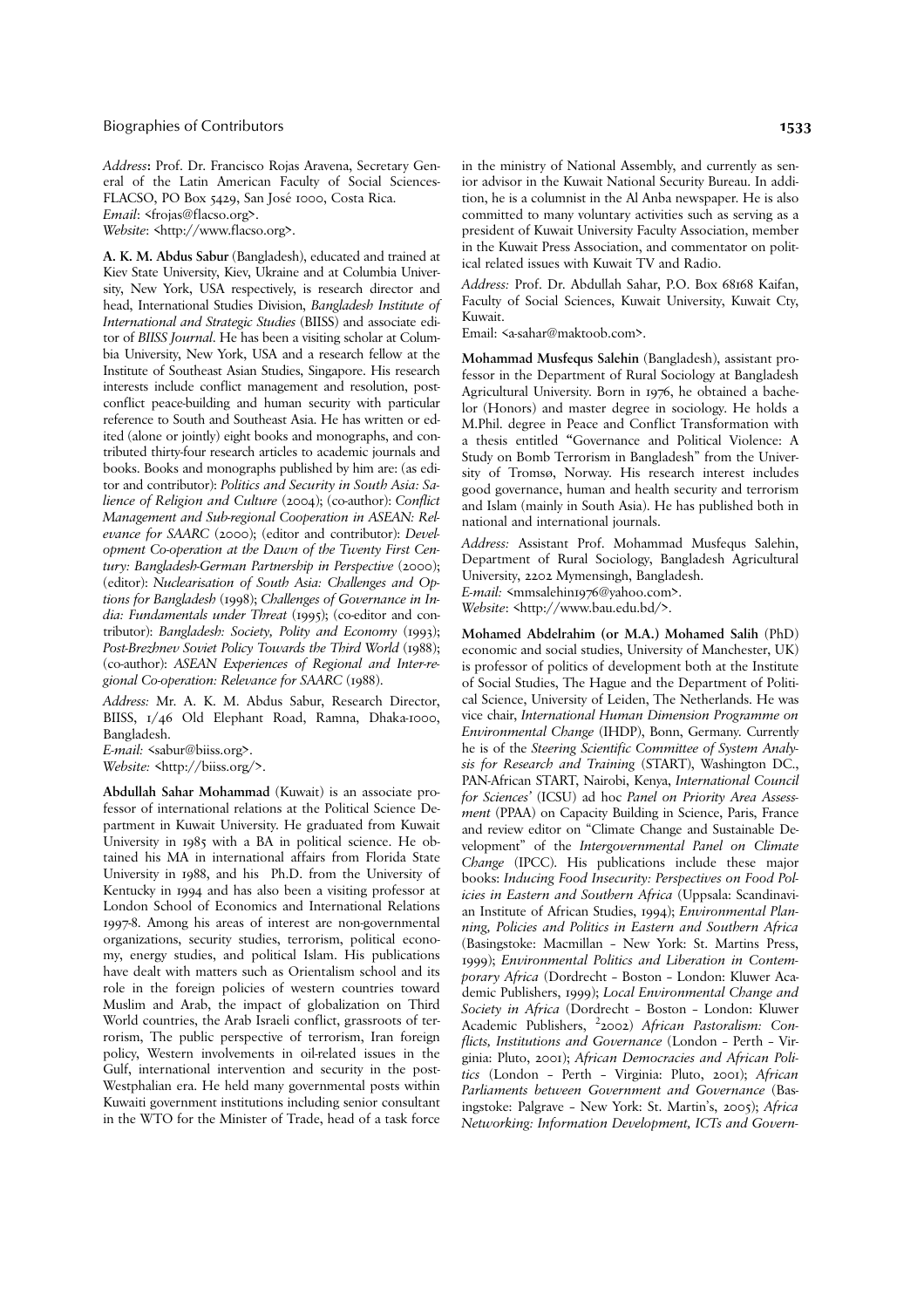*ance* (Utrecht: International Books – Addis Ababa: United Nations Economic Commission for Africa (ECA), 2004); *African Political Parties*: *Evolution, Institutionalisation and Governance* (London – Perth – Virginia: Pluto, 2003); *Political Parties in Africa: Challenges for Sustained Multiparty Democracy* (Stockholm: International Institute for Democracy and Electoral Assistance, 2007); *African E-Markets: Information and Economic Development in Africa* (Utrecht: International Books & Addis Ababa: Economic Commission for Africa, 2007); *Sustainable Development and Climate Change: New Challenges to Poverty Reduction* (Edward Elgar, May 2009, forthcoming).

*Address:* Prof. Dr. M. A. Mohamed Salih, Institute of Social Studies, P.O. Box 29776, 2502 LT The Hague, The Netherlands and postal address: Kortenaerkade 12, 2518 AX, The Hague, The Netherlands.

*E-mail*: <salih@iss.nl>.

*Website*: <http://www.iss.nl/iss/profile/AC1212/new>.

**Bjorg Sandkjaer** (Norway) is an associate demographer with the African Centre for Gender and Social Development at the United Nations Economic Commission for Africa (Ethiopia), currently on secondment to the GAVI Alliance secretariat in Geneva, Switzerland. From 2004 - 2006 she served as an assistant to the Director of Research of the secretariat to the UN Commission on HIV/AIDS and Governance in Africa. She has worked in the interface between research and policy, using data and research to inform policy formation and programme implementation, particularly in the health and social services sector, in European and African contexts. She has co-authored several journal articles and book chapters on health service provision to minority groups and AIDS and governance, AIDS and sustainable development, and AIDS and human security. She co-edited (with Whiteside, Alan; Poku, Nana K.): *AIDS and Governance* (Aldershot: Ashgate, 2007).

*Address:* Ms. Bjorg Sandkjaer, GAVI Alliance Secretariat, c/o UNICEF, Palais des Nations, CH-1211 Geneva 10 Switzerland.

*Email*: <br />b.sandkjaer@gmail.com>. *Website*: [<www.gavialliance.org](http://www.gavialliance.org/" \o "blocked::http://www.gavialliance.org/)>.

**Jörg Schindler** (Germany) joined the *Ludwig-Bölkow-Systemtechnik* (LBST) in Ottobrunn in 1984 and has been its managing director since 1992. He studied business economics at the University of Munich and graduated with a diploma degree in commerce in 1968. From 1968 to 1984 he was employed by various industrial companies in Munich working on research and development projects, especially on traffic planning and systems analysis for new transport systems. At LBST he has focused on commercialization of photovoltaics and other renewable energy sources; clean mobility systems for road transport; clean fuels produced from renewable energy sources (like hydrogen); future availability of fossil fuels (especially oil and gas). He has been an active member of the board of "*e*5 - *The European Business Council for a Sustainable Energy Future*" (1999-2003); as a member of the Enquête Commission of the Bavarian Parliament on "New Energy for the New Millenium" and he is a member of the Energy Watch Group (<[www.energy-](http://www.energywatchgroup.org" \o "blocked::http://www.energywatchgroup.org/) [watchgroup.org>](http://www.energywatchgroup.org" \o "blocked::http://www.energywatchgroup.org/)). Among his major publications are: Campbell, Colin J.; Liesenborghs, Frauke; Schindler, Jörg; Zittel, Werner: *Ölwechsel* (München: Deutscher Taschenbuch Verlag [dtv], 2002, <sup>2</sup>2007).

*Address*: Mr. Jörg Schindler, Ludwig-Bölkow-Systemtechnik GmbH, Daimlerstrasse 15, 85521 München-Ottobrunn. *Email*: [<schindler@lbst.de>.](mailto:schindler@lbst.de" \o "blocked::mailto:schindler@lbst.de)

*Website*: <http://www.lbst.de/index\_\_e.html?http://www .lbst.de/welcome\_\_e.html>.

**Albrecht Schnabel** (Germany) is a senior fellow at the Research Division of the *Geneva Centre for the Democratic Control of Armed Forces* (DCAF) in Geneva, Switzerland. Before joining DCAF, he was a senior research fellow at the Swiss Peace Foundation "swisspeace" in Bern. At swisspeace he directed the research programme on human security (HUSEC) and was responsible for the Bern-based team of the early warning programme FAST International. Previously he served as an academic officer in the Peace and Governance Programme of the United Nations University, Tokyo, Japan (1998-2003). He has taught at Queen's University (1994), the American University in Bulgaria (1995-1996), the Central European University (1996-1998), Aoyama Gakuin University (2002-2003) and since 2004 at the University of Bern. In 1997 he was a visiting research fellow at the *Institute for Peace Research and Security Policy* (IFSH) at the University of Hamburg and participated in OSCE election monitoring missions in Bosnia-Herzegovina. Since 1999 he has served as a trainer for the UN System Staff College course on Early Warning and Early Response and, in 2001-02, as president of the International Association of Peacekeeping Training Centres. He was educated at the University of Munich, the University of Nevada, and Queen's University, Canada, where he received his PhD in Political Studies in 1995. He has published widely on ethnic conflict, refugees, human security, conflict prevention and management, peacekeeping, post-conflict peace-building, including most recently: "The Human Security Approach to Direct and Structural Violence", in: *SIPRI Yearbook* 2008*: Armaments, Disarmament and International Security* (Oxford: Oxford University Press, 2008): 87-96.

*Address*: Dr. Albrecht Schnabel, Geneva Centre for the Democratic Control of Armed Forces (DCAF), Rue de Chantepoulet 11, PO Box 1360, 1211 Geneva 1, Switzerland. *Email*: <[a.schnabel@dcaf.ch](mailto:a.schnabel@dcaf.ch)>. *Website*: [<www.dcaf.ch>](http://www.dcaf.ch).

**Max Schott** (Germany/USA) is programme officer in the Human Security Unit, *Office for the Coordination of Humanitarian Affair*s (OCHA) of the United Nations Secretariat in New York. From 2001 to 2008 he worked at UNESCO Headquarters at the Office of the Assistant Director-General for Social and Human Sciences and within the Division for Human Rights, Human Security and Philosophy; as well as at the World Health Organization in Geneva. He has participated in the coordination of numerous regional and international research policy conferences on human security; in collaboration with diverse regional organizations such as the League of Arab States and ASEAN, among others. He has extensively travelled to West, East,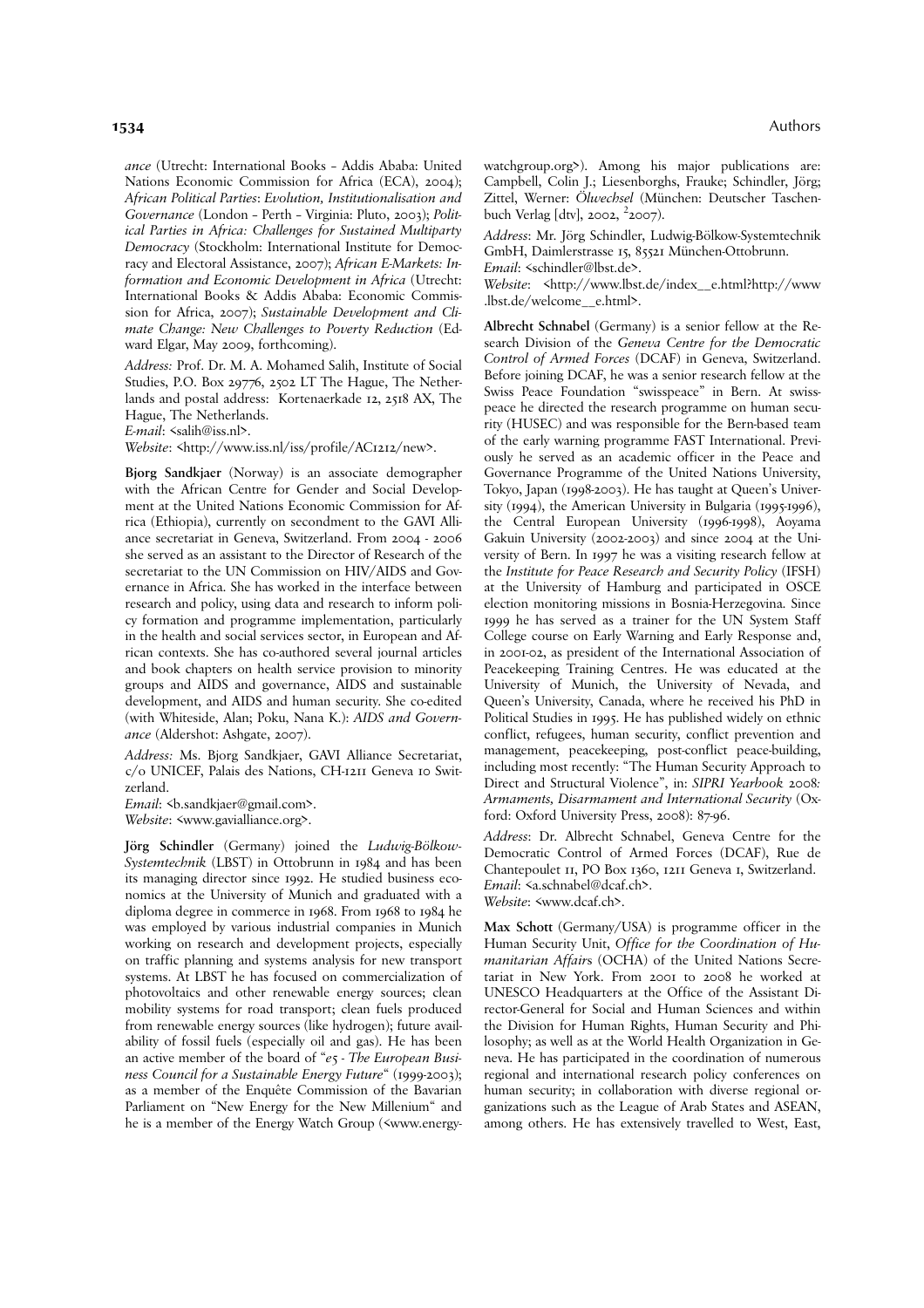and Central Africa within the framework of several projects aiming, *inter alia*, at the establishment of regional think tanks, namely in Djibouti and Cape Verde; carried out in close cooperation with regional institutions such as ECOW-AS and IGAD. He has also supervised projects tackling poverty and human security issues in Benin, Burkina Faso, Mali, Niger and Senegal. After studying political science and sociology at the Albert-Ludwigs-University of Freiburg and at the Sorbonne in Paris, he obtained the *Diplôme de Sciences Po* with a major in security and development issues from the *Institut d'Etudes Politiques de Paris*. He holds a *Diplôme d'Etudes Approfondies* in international relations from the *Ecole Doctorale de Sciences Po*, Paris. He has also lectured on 'human rights and development at the UN' for the Master's degree at the *Institut d'Etudes Politiques de Paris.*

*Address*: Mr. Max Schott, Human Security Unit, Office for the Coordination of Humanitarian Affairs (OCHA), United Nations Secretariat, New York, NY 10017, (USA). *Email*: <[schottmax@hotmail.com](mailto:schottmax@hotmail.com)> and [<schott@un.org>](mailto:m.schott@unesco.org).

**Leo Schrattenholzer** (Austria), senior consultant, Integrated Resources Management (Vienna); co-director, *International Energy Workshop* (IEW). From 1973–2006 researcher and research leader (Environmentally Compatible Energy Systems Group) at the *International Institute for Applied Systems Analysis* (IIASA), Laxenburg, Austria. He holds a master's degree in mathematics and a Ph.D. in energy economics, both from the Technical University of Vienna. He has also served as a consultant to the Commission of the European Communities (Brussels), to the World Bank, to the Asian Development Bank, as well as to governmental agencies in several countries (including Kuwait, Peru, and Taiwan). He has also repeatedly served as a lecturer of energy systems analysis (Technical Universities of Vienna and Graz, Tsinghua University, Beijing). He is the author of numerous publications, and he is a member of the Editorial Boards of the *Pacific and Asian Journal of Energy* (PAJE), the *International Journal of Energy Technology and Policy* (IJETP) and the *International Journal of Global Energy Issues* (IJGEI).

*Address:* Dr. Leo Schrattenholzer, Technikerstraße 8/7, A 2340 Mödling, Austria.

*E-mail:* <LeoSchr@a1.net>.

**Miranda Schreurs** (USA/Germany) is director of the Environmental Policy Research Centre and professor of comparative politics at the Freie Universität Berlin. Prior to this she was associate professor in the Department of Government and Politics, University of Maryland. Her work focuses on comparative environmental and energy politics and policy. She was born and raised in the United States and has also lived for extended periods in Japan and Germany and briefly in the Netherlands. Her PhD is from the University of Michigan and her MA and BA from the University of Washington. She has held fellowships from the SSRC-MacArthur Foundation Program on International Peace and Security Affairs, the Fulbright Foundation (Japan and Germany), and the National Science Foundation/Japan Society for the Promotion of Science. Her books include:

*Environmental Politics in Japan, Germany, and the United States* (Cambridge: Cambridge University Press, 2002); (translated and edited by Shinichi Nagao): *Chikyu Kankyo Mondai no Hiko Seijigaku: Nihon, Doitsu, Amerika* (Tokyo: Iwanami Press, 2007); (co-authored with Elim Papadakis): *Historical Dictionary of the Green Movement* (Blue Ridge Summit, PA: Scarecrow Press, 2007). She has also co-edited a number of volumes: (co-ed. with Henrik Selin and Stacy VanDeveer): *TransAtlantic Environment and Energy Politics: Comparative and International Perspectives* (Aldergate, Hampshire: Ashgate Publishing, forthcoming 2009); (co-ed. with In-taek Hyun): *The Environmental Dimensions of Asian Security: Cooperation and Conflict over Pollution, Energy, and Resources* (Washington, D.C.: United States Institute of Peace Press, 2007); (co-ed. with Hidefumi Imura): *Environmental Policy in Japan* (Cheltenham, UK and Northampton, USA: Edward Elgar, 2005); (co-ed. with Elizabeth Economy): *The Internationalization of Environmental Protection* (Cambridge: Cambridge University Press); and (co-ed. with Dennis Pirages): *Ecological Security in Northeast Asia* (Seoul: Yonsei University Press, 1998).

*Address*: Prof. Dr. Miranda Schreurs, Environmental Policy Research Centre, Freie Universität Berlin, Ihnestrasse 22, Berlin, 14195, Germany.

*Email*[: <miranda.schreurs@fu-berlin.de>.](mailto:miranda.schreurs@fu-berlin.de) *Website*[: <www.fu-berlin.de/ffu>.](http://www.fu-berlin.de/ffu)

**Jan Selby** (UK), lecturer in the Department of International Relations, University of Sussex, UK. His research centres on the political economy of oil and water; the political economy of peace processes, with especial reference to the Middle East and South Asia; and Marxist and post-structuralist approaches to social theory and global politics. He is author of: *Water, Power and Politics in the Middle East: The Other Israeli-Palestinian Conflict* (London: IB Tauris, 2003); *The Global Politics of Oil* (Polity, 2008); (co-editor with Feargal Cochrane and Rosaleen Duffy): *Global Governance, Conflict and Resistance* (Basingstoke: Palgrave, 2003). His articles have appeared in journals such as *Review of International Studies*, *Third World Quarterly*, *Government and Opposition*, *International Relations*, *Interventions* and *New Political Economy*.

*Address:* Dr. Jan Selby**,** Department of International Relations, University of Sussex, Brighton BN1 9SN, UK. *Email*: <j.selby@sussex.ac.uk>. *Website*: **<**http://www.sussex.ac.uk/irp/>.

**Mohammad El-Sayed Selim** (Egypt), professor of political science at Cairo University and presently at Kuwait University. He obtained a Ph.D. in political science from Carleton University, Canada in 1979. He taught at Cairo University, the American University in Cairo, King Saud University, and the United Arab Emirates University. Between 1995 and 2003 he established the Center for Asian Studies in Cairo University and served as its first director. He published a number of books and articles in Arabic and English in scholarly journals on issues related to foreign policy analysis, Arab-Asian relations, and Euro-Mediterranean relations. He also represented the Government of Egypt in a number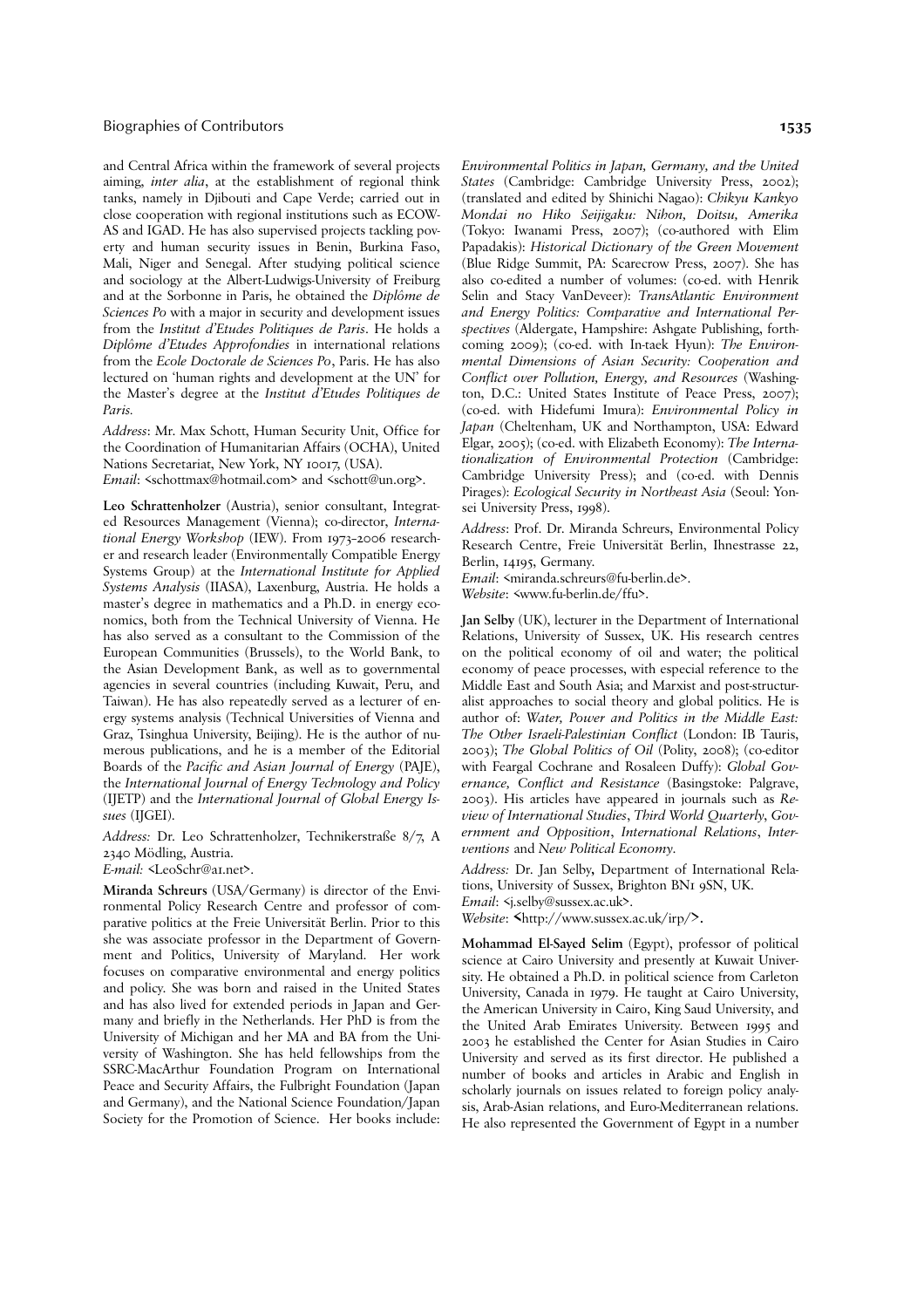of world and Asian forums. Among his major books are: *Non-Alignment in a Changing World* (1983), *Relations Among Muslim States* (1991), *Foreign Policy Analysis* (1998), *Towards a Red Sea Forum for Security and Cooperation* (1998), *Major Asian Powers and the Middle Eastern Conflicts* (2000), *Arab-Central Asian Relations* (2000), *The Development of International Politics in the Nineteenth and Twentieth Centuries* (2002), *The Nationalization of the Suez Canal Company: A Study in Decision Making* (2002)**.** Since 1995 he has published various academic papers on Euro-Mediterranean cooperation such as: *Mediterraneanism: A New Dimension in Egypt's Foreign Policy* (1995), *Conceptual Issues in the projected Charter for Peace and Stability in the Mediterranean* (2000), *The Cultural Dimensions of the Euro-Mediterranean Partnership* (2002). Recently, he has published "The environment in the 2002 Arab Human Development Report: A critique", in*: Arab Studies Quarterly*, 26,2 (Spring 2004). In 2006, he presented a paper at the Shanghai Forum for China Studies on: "China's oil diplomacy in the Middle East". In 2008, he published a paper at Tohoku University in Japan on: "Environmental risks and strategies in the Arabian Gulf region".

*Address:* Prof. Dr. Mohammad El-Sayed Selim, Faculty of Economics and Political Science, Cairo University, Giza, Egypt.

*Email*: **<**mselimeg47@yahoo.com> and <mselimeg@hotmail.com>.

**Dieter Senghaas** (Germany): Dr. phil. (political science, University of Frankfurt, FRG), professor of peace, conflict and development research, Institute of Intercultural and International Studies, University of Bremen, Bremen, FRG. Publications include: *The European Experience. A Historical Critique of Development Theory* (Leamington Spa, Dover: Berg Publishers 1985); *The Clash within Civilizations. Coming to terms with cultural conflicts* (London – New York: Routledge 2002); *Klänge des Friedens. Ein Hörbericht* (Frankfurt a.M.: Suhrkamp 2001); *Zum irdischen Frieden* (Frankfurt a.M.: Suhrkamp 2004); *On Perpetual Peace. A Timely Assessment* (New York – Oxford: Berghahn Books 2007); (co-editor): of: *Vom hörbaren Frieden* (Frankfurt a.M.: Suhrkamp 2005).

*Address:* Prof. Dr. Dr. h.c. Dieter Senghaas, Universitaet Bremen, Institut für Interkulturelle und Internationale Studien, PF 33 04 40, 28334 Bremen, Germany.

*Email:* <tmenge@iniis.uni-bremen.de>.

*Website:* <http://www.iniis.uni-bremen.de/homepages/senghaas/index.php>.

**Alexander Sergunin** (Russia) is professor of the Department of International Relations Theory & History, School of International Relations, St. Petersburg State University. Until 2008 he was a chair of the Department of International Relations and Political Science, Nizhny Novgorod Linguistic University. He holds Ph. D. in general history from Moscow State University (1985) and a habilitation in political science from St. Petersburg University (1994). The fields of his research are: IR theory, security studies, Russian foreign policy-making, Russia's security policies in the

CIS space and Europe, federalism and regionalism in post-Soviet Russia. His most recent publications include: *Russia's Policy on Europe: Decision-Making Mechanism* (Nizhny Novgorod: Nizhny Novgorod Linguistic University Press, 2007); *International Relations in Post-Soviet Russia: Trends and Problems* (Nizhny Novgorod: Nizhny Novgorod Linguistic University Press, 2007); (co-authored with Pertti Joenniemi): *Russia and European Union's Northern Dimension: Clash or Encounter of Civilizations?* (Nizhny Novgorod: Nizhny Novgorod Linguistic University Press, 2003).

*Address:* Prof. Dr. Alexander Sergunin, Department of International Relations Theory & History, School of International Relations, St. Petersburg State University, 7/9 Universitetskaya naberezhnaya, St. Petersburg 199034 Russia. *E-mail*: <sergunin@policy.hu>.

*Website*: <http://www.dip.pu.ru/>.

**Serena Eréndira Serrano Oswald** (México), PhD candidate in social anthropology at the National Autonomous University of Mexico (UNAM). She holds a BA Hons in political studies and history from the *School of Oriental and African Studies* (SOAS) and an MSc in social psychology from the *London School of Economics and Political Science* (LSE), both at the University of London. Her particular areas of interest are: gender studies, identity, social representations, migration and the social and cultural construction of motherhood. She is currently working for a research project on HIV-AIDS and migration for the National Council of Science and Technology (CONACyT). In early 2008 she translated into Spanish selected chapters of the book: Brauch/Oswald Spring/Mesjasz/Grin/Dunay/Chourou/ Kameri-Mbote/Liotta (Eds.): *Globalization and Environmental Challenges: Reconceptualizing Security in the* 21*st Century* (Berlin – Heidelberg – New York: Springer, 2008). She worked on women-related research projects for the pharmaceutical industry in Mexico. During 2003-2005, she was assistant editor for volume 39 of the *Encyclopedia on Life Support Systems* (EOLSS). Selected publications: "Migración, identidad y cultura: el caso de San Martín Tilcajete, Oaxaca. Incursiones desde una perspectiva multidimensional y de género", in: *Regiones y Desarrollo Sustentable*, 5,9 (July-December 2005): 33-49; "Género, Migración y Paz: Incursiones a una Problemática desde una Perspectiva Multidimensional e Incluyente", in: Oswald Spring, Úrsula (Ed.): *Resolución Noviolenta de Conflictos en Sociedades Indígenas y Minorías* (Mexico City: Colegio de Tlaxcala – UAEM – CLAIP – Fundación Heinrich Böll, 2004). She writes periodic articles for the Oaxacan journal *Mujeres*.

*Address:* Ms. Serena Eréndira Serrano Oswald, Priv. Rio Bravo #1, Col. Vistahermosa, Cuernavaca, Morelos, México C.P. 62290*.*

*Email*: <sesohi@hotmail.com>.

**Neysa Jacqueline Setiadi** (Indonesia/Germany) is research associate at the United Nations University – Institute for Environment and Human Security (UNU-EHS). She graduated as an environmental engineer from the Institut Teknologi Bandung (Indonesia). Subsequently, she obtained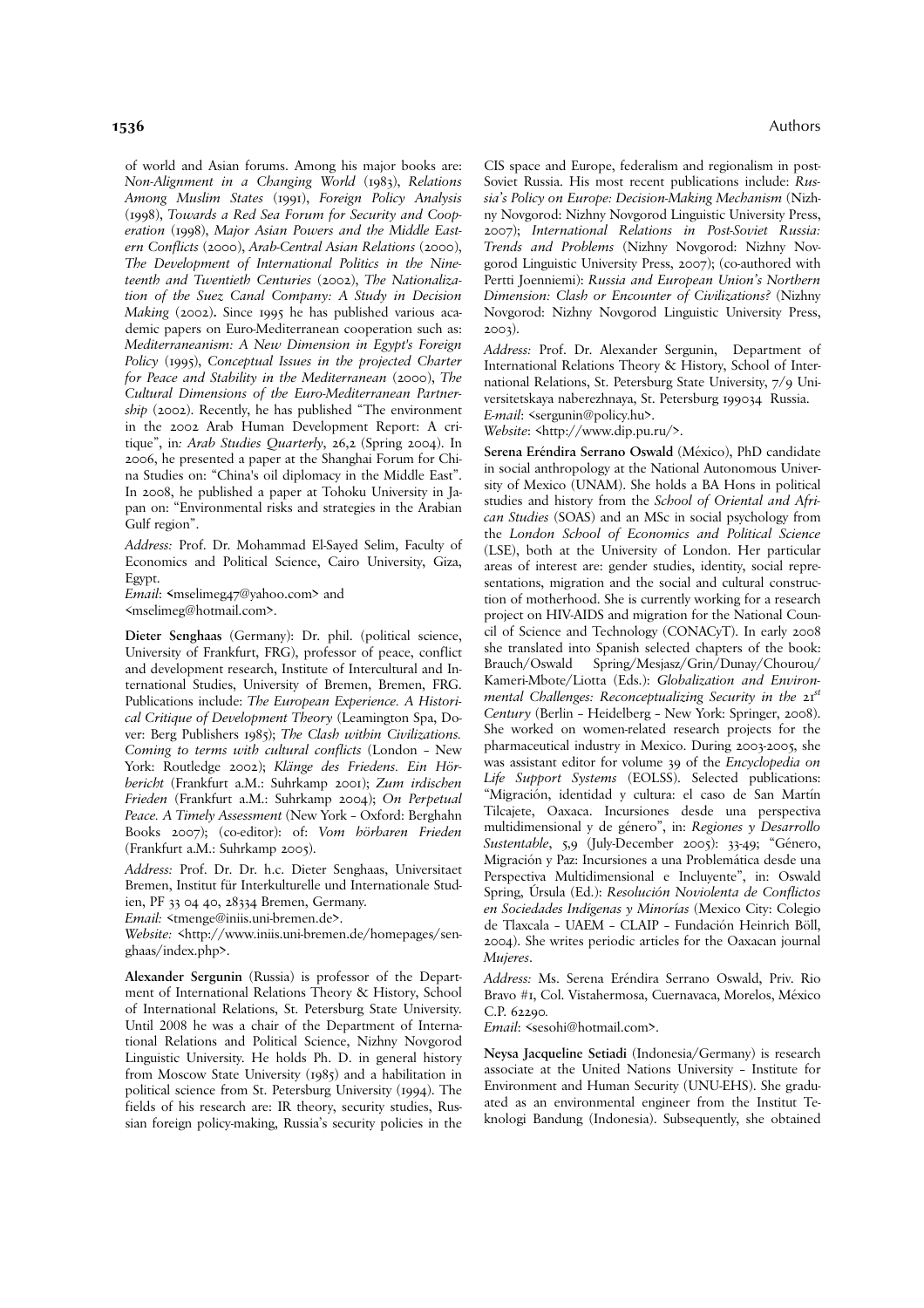her M.Sc. in water resources engineering and management at the University of Stuttgart, Germany and worked as an intern for the *German Technical Cooperation* (GTZ) on Integrated Water Resources Management in the Philippines. As a member of the Vulnerability Assessment Section at UNU-EHS, her work focuses on local socio-economic and critical infrastructures vulnerability assessment to potential tsunami impacts as a contribution to the numerical tsunami early warning and evacuation information system (LAST-MILE – Evacuation Project). Recent publication: Birkmann, J.; Dech, S.; Hirzinger, G.; Klein, R.; Klüpfel, H.; Lehmann, F.; Mott, C.; Nagel, K.; Schlurmann, T.; Setiadi, N.; Siegert, F.; Strunz, G., 2007: "Numerical last-mile tsunami early warning and evacuation information system", in: *Geotechnologien. Science Report, Early Warning System in Earth Management,* 10: 62-74.

*Address*: Ms. Neysa Jacqueline Setiadi, UNU-EHS, UN Campus, Hermann-Ehlers Str. 10, 53111 Bonn, Germany. *Email:* <[setiadi@ehs.unu.edu](mailto:setiadi@ehs.unu.edu)>. *Website*: <[http://www.ehs.unu.edu>](http://www.ehs.unu.edu).

**Hideaki Shinoda** (Japan) is assistant professor at the Institute for Peace Science, Hiroshima University, Japan. He obtained a Ph.D. in international relations from the *London School of Economics and Political Science* (LSE), University of London, after graduating from Waseda University, Japan. He has been engaged in the peacekeeping mission in Cambodia in 1993 after some volunteer works in Asia and Africa. He is the author of: *Re-examining Sovereignty: From Classical Theory to the Global Age* (London: Macmillan, 2000) that was translated into Chinese in 2004; *Peacebuilding and the Rule of Law: Theoretical and Functional Analyses of International Peace Operations* (in Japanese) (Tokyo: Sobunsha, 2003), which received the 2003 Osaragi Jiro Rondan Award of the Asahi Newspaper.

*Address*: Prof. Dr. Hideaki Shinoda, Institute for Peace Science, Hiroshima University, 1-1-89, Higashisendamachi, Naka-ku, Hiroshima-city, Hiroshima 730-0053, Japan.

*Email*: <hshinoda@hiroshima-u.ac.jp>.

*Website*: [<http://home.hiroshima-u.ac.jp/hshinoda/shino/](http://home.hiroshima-u.ac.jp/hshinoda/shino/index-e.htm" \o "blocked::http://home.hiroshima-u.ac.jp/hshinoda/shino/index-e.htm) [index-e.htm](http://home.hiroshima-u.ac.jp/hshinoda/shino/index-e.htm" \o "blocked::http://home.hiroshima-u.ac.jp/hshinoda/shino/index-e.htm)>.

**Vandana Shiva** (India) is a physicist, ecofeminist, environmental activist and author. See *biographies of authors of forewords and preface essays.*

**Joseph G. Singh** (Guyana), MSS, MSc, MInstD, FCMI, FRGS holds a MSc (tourism and protected landscape management, School of Earth and Environmental Sciences, Greenwich University, UK) is currently the Chief Executive Officer of the Guyana Telephone and Telegraph Company of Guyana. He had a military career of 34 years, for the last ten years of which he was the Chief of Defence Staff of the Guyana Defence Force. He is a graduate of the University of Guyana (public administration), the UK Army Staff College Camberley and of the UK Royal College of Defence Studies (Strategic Studies and International Relations). After his retirement in June 2000, he became Chairman of the *Guyana Elections Commission* for the March 2001 general and regional elections, and Executive Director of *Conservation International Guyana* in July 2001. From 2001-2005, he worked with international, local and community stakeholders to establish a *Guyana National Protected Areas System* linked to transboundary collaboration across the Guiana Shield, and on models of sustainable development to conserve biodiversity and generate economic benefits. He has published: *The Role of the Military in Environmental Enforcement* (Washington, DC: UNEP, 1993); *Strategies in countering non-military threats to emerging Democracies* (London: RCDS, 1995); *Guyana: The Lost El Dorado – the Memoirs of Matthew French Young* (Leeds: Peepal Tree Press, 1998); *The Mataruki Trail: The Manuscript of C. Arthur Hudson* (Georgetown, Guyana: Sheik Hassan Productions, 2004); and on security, environment, youth empowerment, adventure training and expeditions, history, and current affairs. He is the recipient of Guyana's highest national honour, the Military Service Star, of national awards from Brazil, Venezuela, Suriname, French Guyane and Cuba, and was decorated by Prince Bernhard of the Netherlands as an Officer of the Golden Ark for his contribution to global conservation.

*Address:* Major General (ret.). Joseph G. Singh MSS, CEO Guyana Telephone and Telegraph Company, Telephone House, 79 Brickdam, Georgetown, Guyana.

*E-Mail:*  $\langle$ isingh@gtt.co.gy>.

[Website : <www.gtt.co.gy>.](mailto:jsingh@gtt.co.gy" \o "blocked::mailto:jsingh@gtt.co.gy)

**Mary Soledad L. Perpiñan** (Philippines), founding chair and chief executive officer of the *Third World Movement Against the Exploitation of Women* (TW-MAE-W), honorary chair and foundress of the IBON Foundation, Inc., a socio-economic databank and research centre, member of the International Advisory Board of the Global Health Council, Washington, D.C., has been Secretary General of the *Asia-Pacific Peace Research Association* (APPRA), council member of the *International Peace Research Association* (IPRA), and convenor of the Women and Peace Commission. She obtained an A.B. Humanities and B.S.E*. summa cum laude*; was a Fulbright scholar at Fordham University, New York, where she finished a master's degree in education; studied spirituality at the Gregorian University, Rome, and social analysis at INODEP under Sorbonne University, Paris. Among her publications are: *From Darkness to Light, Flint and Fire* ( $2008$ ); has had many papers and articles published in books, journals and periodicals. She worked on commissioned research projects for the United Nations; among them: "Inroads of NGOs in the UN". She presented papers at international conferences on peace, women and religious studies, served as an UN expert on women issues and human rights, and participated in almost all major UN world conferences during the past 22 years. Popularly known as Sister Sol, she is a Good Shepherd Sister by vocation; an educator and writer by profession; an ecofeminist, peace practitioner and social activist by conviction. She was cited among the women activists worldwide of the 20<sup>th</sup> century in the "Roll of Honour" of the UN General Assembly Special Session five years after Beijing to be remembered and honoured, both in their lifetime, and beyond. She was among the '1000 Women for the Nobel Peace Prize 2005' nominees.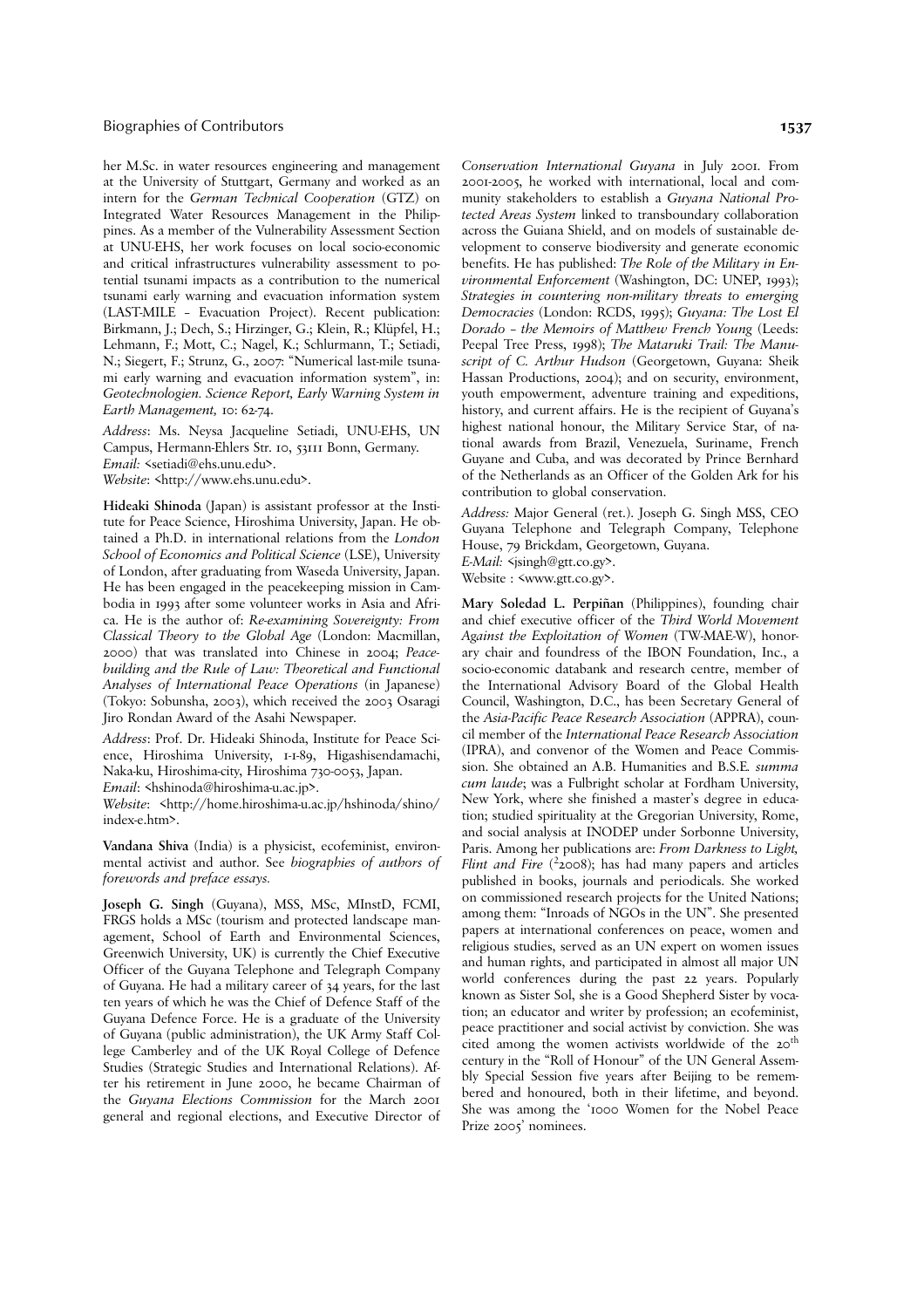*Address*: Mary Soledad L. Perpiñan, 1043 Aurora Boulevard, Quezon City, Philippines 1108. *E-mail*: <soledadperpinan@yahoo.com>. *Website*: <http://www.tw-mae-w.org>.

**Achim Steiner** (Germany), Executive Director of the United Nations Environment Programme (UNEP) and Under-Secretary General of the United Nations. See: *Biographies of authors of forewords and preface essays*.

**Larry A. Swatuk** (Canada) PhD (Dalhousie University, Halifax, Nova Scotia); adjunct professor of international development studies, Dalhousie University, and lecturer in the Departments of International Development Studies and Political Science, St. Mary's University, Halifax, Nova Scotia. His research work focuses on the political economy of the environment and natural resources management with a particular regional focus on Southern Africa. From 1996 to 2007, he worked at the University of Botswana where he was research professor of natural resource governance at the Harry Oppenheimer Okavango Research Centre. Among his numerous publications are three guest co-edited issues of the journal: *Physics and Chemistry of the Earth* (2004, 2005, 2007) devoted to water resources management; (co-ed. with Lars Wirkus): *Transboundary Water Resource Governance in Southern Africa* (Baden-Baden: Nomos, 2008).

*Address*: Prof. Dr. Larry A. Swatuk, Department of International Development Studies, Dalhousie University, Halifax, Nova Scotia, Canada, B3H 4H6. *Email*: <[larry.swatuk@smu.ca>](mailto:larry.swatuk@smu.ca).

**Shahrbanou Tadjbakhsh** (USA/France/Iran), PhD from Columbia University (1994), is director of the Programme for Peace and Human Security at the CERI (*Centre d'Etudes et de Recherches Internationales*), Sciences Po, Paris, where she has been teaching courses on human security and on international organizations since 2004. She also serves as the director of the Concentration on Human Security at the Master's of Public Affairs at Sciences Po, and as the editor in chief of the *Journal of Human Security*. Prior to coming to France she was an adjunct professor at the School of International and Public Affairs at Columbia University (2002-2004), and a staff member of UNDP (1995-2002), with postings in New York, Central Asia, and Eastern Europe. Besides teaching and researching, she works as a consultant on the National Human Development Reports of UNDP. She was the editor in chief of the Afghanistan Report, *Security with a Human Face* in 2004, and has worked with teams in Iran, Iraq, Nepal, China, Central Asia and Mongolia among others. She is the co-author (with Anuradha Chenoy) of: *Human Security: Concepts and Implications* (London: Routledge 2006); *The Bloody Path of Change*: *The Case of Post-Soviet Tajikistan,* (New York: Columbia University, Harriman Institute Forum, 1993); (co-author with Nassim Jawad): *Tajikistan: A Forgotten Civil War* (London: Minority Rights Group, 1995). She has written extensively on Afghanistan, Central Asia, human development and human security.

*Address:* Dr. Shahrbanou Tadjbakhsh, CERI Programme for Peace and Human Security, 74 Rue des Saints Pères, Paris 75007, France.

*Email:* <shahrbanou.tadjbakhsh@sciences-po.org>.

*Website:* <www.peacecenter.sciences-po.fr>.

**Nogoye Thiam** (Senegal), Ph.D., has been a research and implementation coordinator at the international NGO Enda-TM for the 'Energy, Environment, Development' programme since 2004. Her duties include management of projects on energy, climate change, the *Clean Development Mechanism* (CDM), and access to essential energy services in rural zones. In 2003 she obtained her PhD with honours in energy economics at the *Geopolitics Centre of Energy and Raw Materials* (CGEMP) of the University Paris Dauphine, France. Before she worked in the Energy, Mining and Telecommunication Sector of the World Bank where she researched reform methods for the electricity sector in West African countries. She organized international and regional workshops on energy, environment, development, and climate change. Among her major publications are: *The impacts of electricity sector reform policies on development in West Africa: the case of Senegal* (Dakar: Enda Energie, June 2006); *Preserving forestry resources in order to advance rural development: the case of Senegal* (Dakar: Enda Energie, April 2006); *Developmental impacts of electricity sector reform in Senegal* (Roskilde, Denmark: UNEP Risø Centre on Energy, Climate and Sustainable Development, November 2006).

*Address:* Dr. Nogoye Thiam, ENDA TM, Programme 'Energie, Environnement, Développement', 54, rue Carnot, BP 3370 – DAKAR, Sénégal.

*Email*: <[nogoyet@yahoo.com](mailto:nogoyet@yahoo.com)>.

*Website*: <http://energie.enda.sn/page29.html>.

**Mara Tignino** (Italy) holds a PhD in international relations with a specialization in international law from the Graduate Institute of International Studies and Development in Geneva. She is currently working as a researcher at the Faculty of Law of the University of Geneva, Department of Public International Law and International Organization. Previously, she has served as a consultant for the Basel Convention Secretariat. Her main areas of interest are: environmental law, international humanitarian law and human rights law. Her publications include: "Water in Times of Armed Conflict", in: PCA/Peace Palace Papers (Ed.): *Resolution of International Water Disputes* (The Hague: Kluwer Law International, 2003); (co-author with Makane Moïse Mbengue): "Public Participation, Transparency and /Amicus curiae/ in Water Disputes", in: Brown Weiss, Edith; Boisson de Chazournes, Laurence; Bernasconi-Osterwalder, Nathalie (Eds.): *Freshwater and International Economic Law* (Oxford : Oxford University Press, 2005); (co-author with Dima Yared): "La commercialisation et la privatisation de l'eau dans le cadre l'Organisation Mondiale du Commerce", in: *Revue Québécoise de Droit International*, 19,2 (2006): 159- 196.

*Address:* Ms. Mara Tignino, University of Geneva, Faculty of Law, Department of Public International Law and International Organization, Room 4087, Geneva, Switzerland.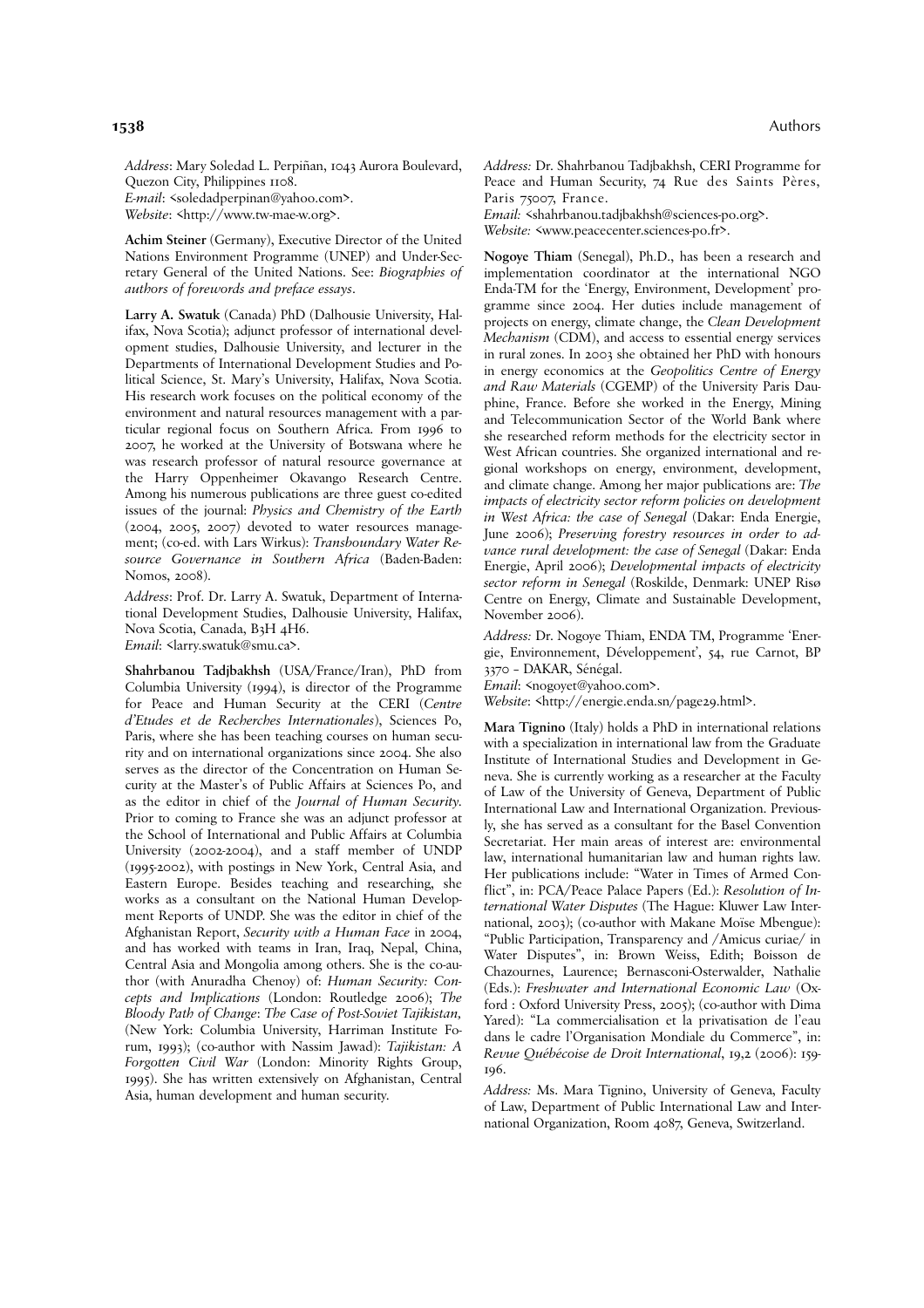*E-mail:* <[mara.tignino@droit.unige.ch>](mailto:mara.tignino@droit.unige.ch).

*Website:* <http://www.afes-press.de/html/download\_tignino. html>.

**Franz Trieb** (Germany) is project manager at the German Aerospace Centre (DLR), he has a diploma in mechanical engineering from University of Clausthal and doctorate in physics from the University of Oldenburg. He has worked in the field of renewable energies since 1983. After the implementation of hydrogen storage for an autonomous renewable energy system at the University of Oldenburg, Germany, he conducted a two-year postgraduate course 'Renewable Energy' at the National University of Tacna, Peru. Since 1994, he is project manager at the Institute of Technical Thermodynamics of the German Aerospace Centre (DLR) in Stuttgart, Germany, working on solar energy resource assessment by satellite remote sensing, market strategies for concentrating solar power and renewable energy scenarios. Two recent studies look at the future demand and the sustainable supply of electricity using the potential of renewable energy sources in the countries of the Mediterranean Region and Europe. Among his major publications and project reports are: "Assessment of the Potential for Diversification of Energy Sources in the Countries of the GCC", invited paper, 13*th Annual Energy Conference Proceedings* (Abu Dhabi: Emirates Center for Strategic Studies and Research (ECSSR), 2008), i.p.; (co-author with: Müller-Steinhagen, Hans): "Concentrating Solar Power for Seawater Desalination in the Middle East and North Africa", in: *Desalination*, 220 (2008): 165–183; (co-author with: Müller-Steinhagen, Hans): "Europe-Middle East-North Africa Cooperation for Sustainable Electricity and Water", in: *Sustainability Science*, 2,2 (2007): 205-219; (co-author with: Müller-Steinhagen, Hans): "The DESERTEC Concept – Sustainable Electricity and Water for Europe, Middle East and North Africa", in: Knies, Gerhard; Möller, Uwe; Straub, Michael (Eds.): *Clean Power from Deserts – White Book, Club of Rome, Trans-Mediterranean Renewable Energy Cooperation*, (Hamburg: club of Rome, 2007): 23-44; "Concentrating Solar Power for Sea Water Desalination - AQUA-CSP", in: *Symposium Proceedings, Towards Innovative Desalination and Power Generation in Kuwait*, Kuwait Foundation for the Advancement of Sciences (KFAS), 9-11 December 2007: 242-256; "Sustainable Electricity and Water for Europe, Middle East and North Africa", invited keynote, European Parliament, Brussels, Belgium, 28 November 2007: (co-author Müller-Steinhagen, Hans): *Concentrating Solar Power for Seawater Desalination (AQUA-CSP)*, Internet Publication of Final Report of the AQUA-CSP Study, 12 November 2007, at: <www.dlr.de/tt/aquacsp>; (co-authors Schillings, Christoph; Kronshage, Stefan; Viebahn, Peter; May, Nadine; Paul, Christian; Klann, Uwe; Kabariti, Malek; Bennouna, Abdelaziz; Nokraschy, Hani; Hassan, Samir; Yussef, Laila; Hasni, Tewfik; Bassam, Nasir; Satoguina, Honorat): *Trans-Mediterranean Interconnection for Concentrating Solar Power (TRANS-CSP)*, Internet Publication of Final Report of the TRANS-CSP Study, 23 June 2006, at: <www.dlr.de/tt/trans-csp>; (co-author Schillings, Christoph; Kronshage, Stefan; Viebahn, Peter; May, Nadine; Paul, Christian; Klann, Uwe; Kabariti, Malek; Bennouna, Abdelaziz; Nokraschy, Hani; Hassan, Samir; Yussef, Laila; Hasni, Tewfik; Bassam, Nasir; Satoguina, Honorat): *Concentrating Solar Power for the Mediterranean Region (MED-CSP)*, Internet Publication of the MED-CSP Study Report, April 2005, at: <www.dlr.de/tt/med-csp>.

*Address:* Dr. Franz Trieb, Deutsches Zentrum für Luft- und Raumfahrt, Institute of Technical Thermodynamics, Pfaffenwaldring 38-40, D-70569 Stuttgart, Germany. *Email*: <franz.trieb@dlr.de>. *Website*: <www.dlr.de/tt/system>.

**Thanh-Dam Truong** (Netherlands/Vietnam), associate professor in women, gender and development studies at the *Institute of Social Studies* (ISS) where she has been on the staff since 1982. She received a Ph.D. in political and cultural studies from The University of Amsterdam in 1988. Prior to her present appointment she worked from 1973-1976 with the United Nations Development Programme in New York and in West Africa – on women in the informal sector; on desertification and changing livelihoods. In 1971 and 1972 she was a free lance journalist. She is one of the first scholars who wrote an academic analysis on sex tourism: *Sex, money and morality: Prostitution and Tourism in Southeast Asia* (London: Zed – New York: St. Martin Press, 1990). Her work has been translated into several languages (Dutch, Japanese, Indonesian, Thai and Spanish). Her continued interests in gender, culture and social justice have brought her to new areas of research on the gendered dimensions of global/local interactions and the challenges these pose to the field of human development and human security. Currently she coordinates the European Focal Point of the Open Research Centre on "Human Security in Global Cities Networks" funded by Chubu University (Nagoya, Japan) and the Japanese Government. She co-edited the volume: *Engendering Human Security: Feminist Perspectives* (London: Zed – New York: Palgrave Macmillan, 2006). She is also chief co-editor of the journal: *Gender, Technology and Development.*

*Address*: Prof. Dr. Thanh-Dam Truong, Institute of Social Studies, Kortenaerkade 12, 2518 AX The Hague, The Netherlands.

*Email*: <Truong@iss.nl>.

*Website*: <http://www.iss.nl>.

**Anthony Turton** (South Africa): is a unit fellow at the *Council for Scientific and Industrial Research* (CSIR) and an extraordinary professor in the Water Institute at University of Pretoria. He is a product of the Water Issues Research Group at SOAS and has a D.Phil. degree in international relations from the University of Pretoria. He is a founding member and past president of the Universities Partnership for Transboundary Waters, a consortium of ten universities on five continents with a special interest in transboundary river basin management. His professional background is strategic planning and political risk assessment. His current research interests revolve around the management of rivers that cross international borders. An active writer, he has edited a number of books including: *Water Wars: An Enduring Myth or Impending Reality? African Dialogue Monograph Series No.* 2*.* (Durban: Accord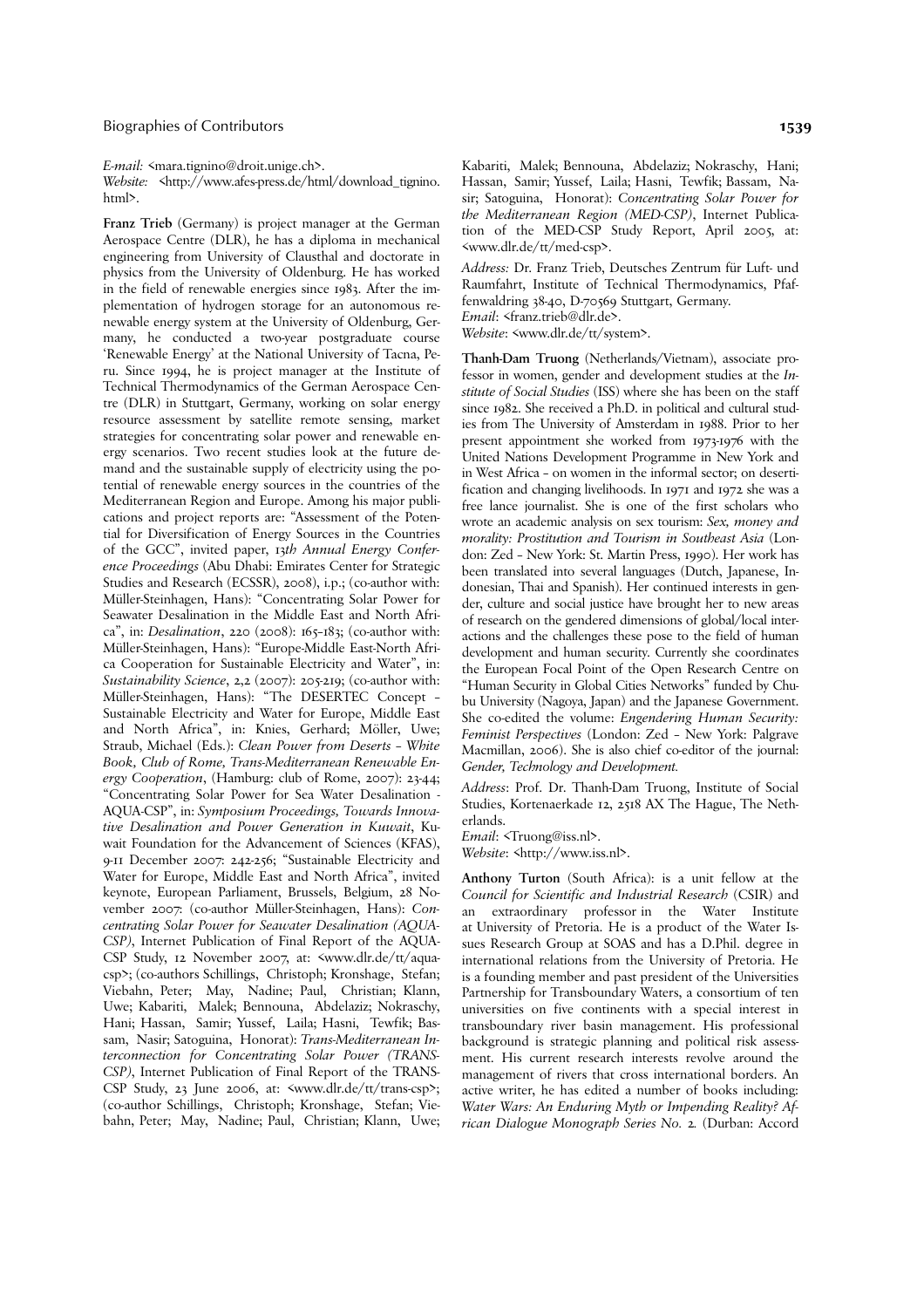Publishers, 2000); (co-ed. with Hussein Solomon): *Hydropolitics in the Developing World: A Southern African Perspective* (Pretoria: African Water Issues Research Unit, 2002); (co-ed. with Roland Henwood); (co-ed. with Peter Ashton and Eugene Cloete): *Transboundary Rivers, Sovereignty and Development: Hydropolitical Drivers in the Okavango River Basin* (Pretoria – Geneva: AWIRU & Green Cross International, 2003); (co-ed. with Hanlie Hattingh, Gillian Maree, Dirk Roux, Marius Claassen and Wilma Strydom): *Governance as a Trialogue: Government-Society-Science in Transition* (Berlin: Springer Verlag, 2007). He has also contributed a number of chapters to various books.

*Address*: Dr. Anthony Turton, Room AB18, Building 21, Natural Resources and Environment (NRE), Council for Scientific and Industrial Research (CSIR), P.O. Box 395, Pretoria, 0001, Republic of South Africa.

*Email:* <[aturton@csir.co.za](mailto:aturton@csir.co.za)>.

*Website:* [<http://www.csir.co.za](http://www.csir.co.za" \o "blocked::http://www.csir.co.za/)>.

**Robin Twite** (Israel) has been the director of the Water and Environment Programme at the *Israel Palestine Center for Research and Information* (IPCRI) since 1993. This non-governmental organization is based in Jerusalem and is managed jointly by Israelis and Palestinians. The Water and Environment Programme (funded by international donors) is designed to create closer relationships between Israelis and Palestinians by giving them opportunities to work together on environmental issues. Previously he was for thirty years a career officer in the British Council during which time he served in the Middle East for a decade and as director of the Council's worldwide network of libraries and information services.

*Address:* Robin Twite, 10 Noah Emmanuel St, Jerusalem 95103, Israel *and*: PO Box 9321, Jerusalem 91092, Israel. *Email:* [Robin@ipcri.org](mailto:Robin@ipcri.org). *Website*[: <www.ipcri.org>.](http://www.ipcri.org)

**Juha I. Uitto** (Finland): Ph.D. (Lund University), M.Sc. (University of Helsinki), senior evaluation adviser, *United Nations Development Programme* (UNDP). He is a geographer with expertise in environmental policy and governance, natural resources management, and environmental hazards and vulnerability. An international development professional with more than twenty years of experience, he is an expert in programme and project management, monitoring and evaluation. He currently leads the UNDP Evaluation Office work on country and regional programme evaluations in Asia and Pacific, Europe and CIS, and Arab States. During his tenure with the United Nations University in Tokyo, Japan (1990-99), he was senior academic programme officer on environment and sustainable development. In this capacity, he initiated the project on urban social vulnerability with Ben Wisner. He has published peer reviewed articles in journals such as: *Applied Geography*, *Asia Pacific Viewpoint*, *The Geographical Journal*, *Geographical Review of Japan*, *Energy Policy, Environmental Hazards* and *Global Environmental Change*. His edited books include: (with A.K. Biswas): *Water for Urban Areas: Challenges and Perspectives* (UNU Press 2000); (with Libor

Janský): *Enhancing Participation and Governance in Water Resources Management: Conventional Approaches and Information Technology* (UNU Press 2006). He serves as council member of the American Geographical Society and is past board director of the World Seismic Safety Initiative.

*Address*: Dr. Juha I. Uitto. UNDP Evaluation Office, One UN Plaza, New York, NY 10017, USA. *E-mail:*  $\langle$ [juha.uitto@undp.org](mailto:juha.uitto@undp.org)>. *Website*: [<http://www.undp.org/eo>](http://www.undp.org/eo) and

[<http://www.amergeog.org/council.htm>](http://www.amergeog.org/council.htm).

**Maria Eugenia Villarreal** (Guatemala), executive director of *End Child Prostitution, Chile Pornography and Traffick*ing of Children for Sexual Purposes (ECPAT) in Guatemala; Latin America Regional Representative of ECPAT International Board; council member, International Peace Research Association (IPRA); co-convener of the Human Rights Commission of IPRA; council member of the Global Alliance Against Traffic in Women; Landmine monitor of the International Campaign to Ban Landmines. She obtained a PhD in sociology from Science Politique, Sorbonne University, Paris. Among her publications are: (co-author with Rachel Brett et al): "Children: The Invisible Soldiers", in: Save the Children Sweden (Ed.): *Participatory Study* (Rädda Barnen: Grafiska Punkten, 1996); "Children's Perspectives on Their Working Lives", in: Save the Children Sweden (Ed.): *Participatory Study in Bangladesh, Ethiopia, The Phillippines, Guatemala, El Salvador and Nicaragua* (Rädda Barnen, Save the Children-Sweden, Stockholm, Sweden, 1998); "Working Children: Reconsidering the Debates", in: McKewchnie, Jim; Hobbs (Eds.): *Participatory Study, Defence for Children, International Society for the Prevention of Child Abuse and Neglect* (Amsterdam 1998); "¿Objetos Sexuales o Sujetos Sociales? Un Acercamiento a la Prostitución Infanto-Juvenil en Guatemala", in: Procuraduría de Derechos Humanos (Ed.): *Rompamos la Cultura del Silcencio, El Maltrato y Abuso Sexual de Niños, Niñas y Adolescentes en Guatemala* (Guatemala: Plan International, January 2004). She has many papers and articles published in books, journals and periodicals. She presented papers at international conferences on trafficking, sexual exploitation, child soldiers and human rights. She is an activist on human rights issues.

*Address:* Dr. Maria Eugenia Villarreal, 11 Avenida 10-67 zona 2, Guatemala City, Guatemala.

*E-mail:* <vilareal@c.net.gt>.

*Website:* [<http://www.ecpatguatemala.org> and](http://www.ecpatguatemala.org)  [<h](http://www.ecpatguatemala.org)[ttp://www.ecpatguatemala.org/>.](http://www.ecpatguatemala.org/) 

**Sascha Werthes** (Germany): is a research fellow at the Institute of Political Science at the University of Duisburg-Essen; associate fellow at the *Institute for Development and Peace* (INEF), University Duisburg-Essen and the Centre for Conflict Studies, Philipps-University Marburg; coordinator of the Standing Working Group on Human Security at Philipps-University Marburg; from 2003 to 2005 he was a lecturer at the University Marburg and at the Brethren Colleges Abroad in Marburg; recipient of a PhD scholarship of the German Peace Research Foundation (DSF); MA equivalent in political science. His research areas include: human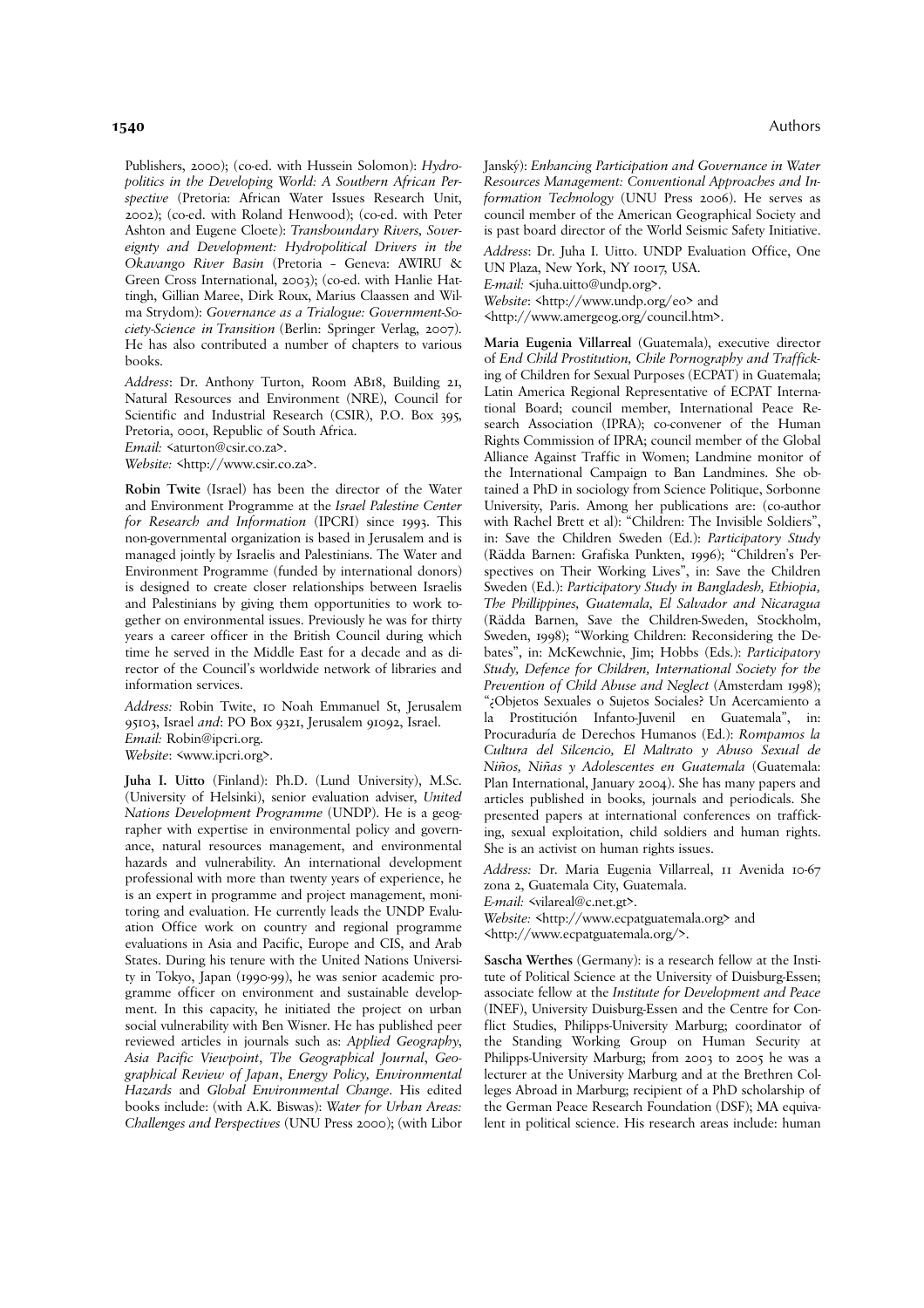security; UN sanctions and crisis prevention; global governance and world peace. Publications: *Probleme und Perspektiven von Sanktionen als politisches Instrument der Vereinten Nationen* (Münster: Lit-Verlag, 2003); (co-author with David Bosold): "Human Security in Practice: Japanese and Canadian Experiences", in: *Internationale Politik und Gesellschaft – International Politics and Society*, 1/2005: 84- 101; (co-author with David Bosold): "Human Security and Smart Sanctions – Two Means To a Common End?", in: *International Affairs Review*, 9,2 (2006): 111-136; (co-ed. with Tobias Debiel): *Human Security on Foreign Policy Agendas. Changes, Concepts and Cases*. INEF Report 80/2006; (co-ed. with Cornelia Ulbert): *Menschliche Sicherheit. Globale Herausforderungen und regionale Perspektiven* (Baden-Baden: Nomos, 2008).

*Address:* Sascha Werthes, Institute of Political Science - University Duisburg-Essen, Lotharstr. 65, D-47057 Duisburg, Germany.

*E-Mail:* <swerthes@inef.uni-due.de>.

*Website:* <http://www.uni-due.de/politik/werthes.php>.

**Gareth M. Winrow** (United Kingdom): formerly professor in the Department of International Relations at Istanbul Bilgi University. He lived and worked in Turkey for 20 years having studied at the universities of Oxford (BA Hons. in modern history), Lancaster (MA in international relations and strategic studies) and Manchester (Ph.D. in the Department of Government). A recipient of two NATO Research Fellowships and of a US Institute of Peace Fellowship, he is on the editorial board of the journal, *Turkish Studies*, and is a member of Chatham House (London). He has worked as a consultant on Turkish politics and energy and security issues. His publications include articles in journals such as: *Middle East Journal*, *Journal of Southeast European and Black Sea Studies*, *Central Asian Survey*, *European Security*, *Il Politico*, *Jane's Intelligence Review*, and *Mediterranean Security*. His books and monographs include: *Turkey in Post-Soviet Central Asia* (1995); (co-author with Kemal Kirisci): *The Kurdish Question and Turkey: An Example of a Trans-State Ethnic Conflict* (1997); *Turkey and Caspian Energy* (1999); *Dialogue with the Mediterranean: The Role of NATO's Mediterranean Initiative* (2000); *Turkey and the Caucasus: Domestic Interests and Security Concerns* (2000).

*Email*: <[garethwinrow@yahoo.com](mailto:garethwinrow@yahoo.com" \o "blocked::mailto:garethwinrow@yahoo.com)>.

**Ben Wisner** (USA) began work in Tanzania in 1966 (living for 2 years in a Tanzanian *ujamaa* village). During 1966- 1995 he worked mostly in Africa on questions concerning wood fuel and rural energy, water and sanitation, drought, flood, community health and food security, summarizing much of this work in: *Power and Need in Africa* (London: Earthscan, 1988). He has taught in the medical school of Dar es Salaam University; in geography at Eduardo Mondlane University, Maputo, Mozambique; at the Swiss Technical Institute in Zürich; New School for Social Research; Rutgers University; Hampshire College; California State University at Long Beach. His work took an additional urban turn in the mid 1990's, and he lead a 4 year program on "The Geography of Urban Social Vulnerabilty" for the United Nations University, was on the board of the Earthquakes and Megacities Initiative (1997-2002), and worked with ISDR on school safety. He was lead author of: *At Risk* (London: Routledge, <sup>2</sup> 2004); lead editor of: *Towards a New Map of Africa* (London: Earthscan, 2006). He is research fellow at DESTIN, London School of Economics and Benfield Hazard Research Centre, University College London, and visiting professor of environmental studies, Oberlin College. He advises the Asian Disaster Prevention Center, Bangkok, Reuters AlertNet in London, and the UN University, Institute for Environment and Human Security (UNU-EHS), among other advisory roles.

*Address*: Dr. Ben Wisner, 373 Edgemeer Place, Oberlin, OH 44074, USA.

*E-mail*: <br/> <br/> <br/>
velocitions<br/> *E-mail*: <br/> <br/>
sensible to the sensition of the sensition of the sensition of<br/> *E-mail*: <br/> *<br/>
Alsong>.* 

*Website:* <www.radixonline.org>.

**Julia Wunderer (**Germany), received a diploma in political science from the Free University of Berlin in 2005 with a diploma thesis on "Conflicts on Water Resources in Central Asia" on which the chapter in this volume is based. She worked as trainee from 2005 to 2006 in the Hertie Foundation in Frankfurt/Main and since then at the Faculty of Law and the International Office of Humboldt-University of Berlin. Her research interest focuses on conflict analysis, environmental conflicts, and on East European countries in transitions.

*Address:* Ms. Julia Wunderer, Warschauer Straße 45, 10243 Berlin, Germany.

*Email:* <julia.wunderer@web.de>.

**Surichai Wun'Gaeo** teaches sociology at Chulalongkorn University. He has formerly served as deputy director of research at the University's Institute of Asian Studies. He has been a visiting professor at several universities including Hitotsubashi and Ritsumeikan Universities in Japan and University of Illinois at Urbana-Champaign. His main research interests are in sociology especially public participation in research and policy-making process. He has written and published extensively on topics including rural society, culture, alternative development paradigms, globalization and cultural identity. He received his B.A. (Hons.) in sociology from Chulalongkorn University and had his post-graduate studies in sociology from the University of Tokyo. He currently serves as the president of the *Asian Rural Sociological Association* (ARSA) and is also a director of *Chulalongkorn University Social Research Institute* (CUSRI). In addition, he is also a member of the M-Power Mekong Program on Water, Environment and Resilience. His publications include: *Human Security in a Borderless World* and *Rural Livelihoods and Human Insecurities in Globalizing Asian Economies.*

*Address*: Prof. Dr. Surichai Wun-Gaeo, Department of Political Science, Chulalongkorn University, Phayathai Rd, Bangkok 10330, Thailand.

*Email*: <surichai1984@yahoo.com >.

*Website*: <http://www.ids.polsci.chula.ac.th/Documents/ CV%20Surichai.pdf >.